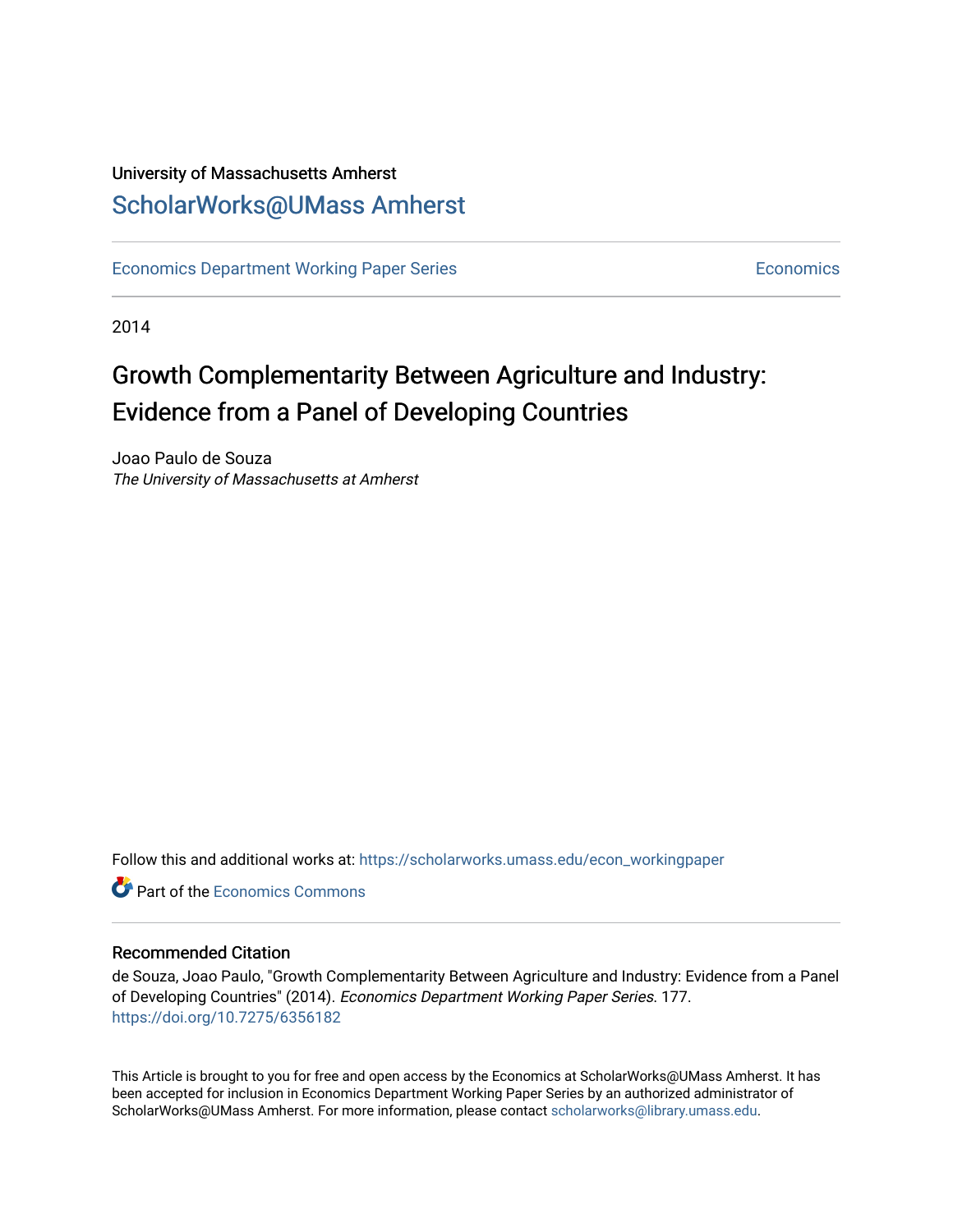# **DEPARTMENT OF ECONOMICS**

**Working Paper**

## **Growth Complementarity Between Agriculture and Industry: Evidence from a Panel of Developing Countries**

by

de Souza, Joao Paulo A.

Working Paper 2014-11



## **UNIVERSITY OF MASSACHUSETTS AMHERST**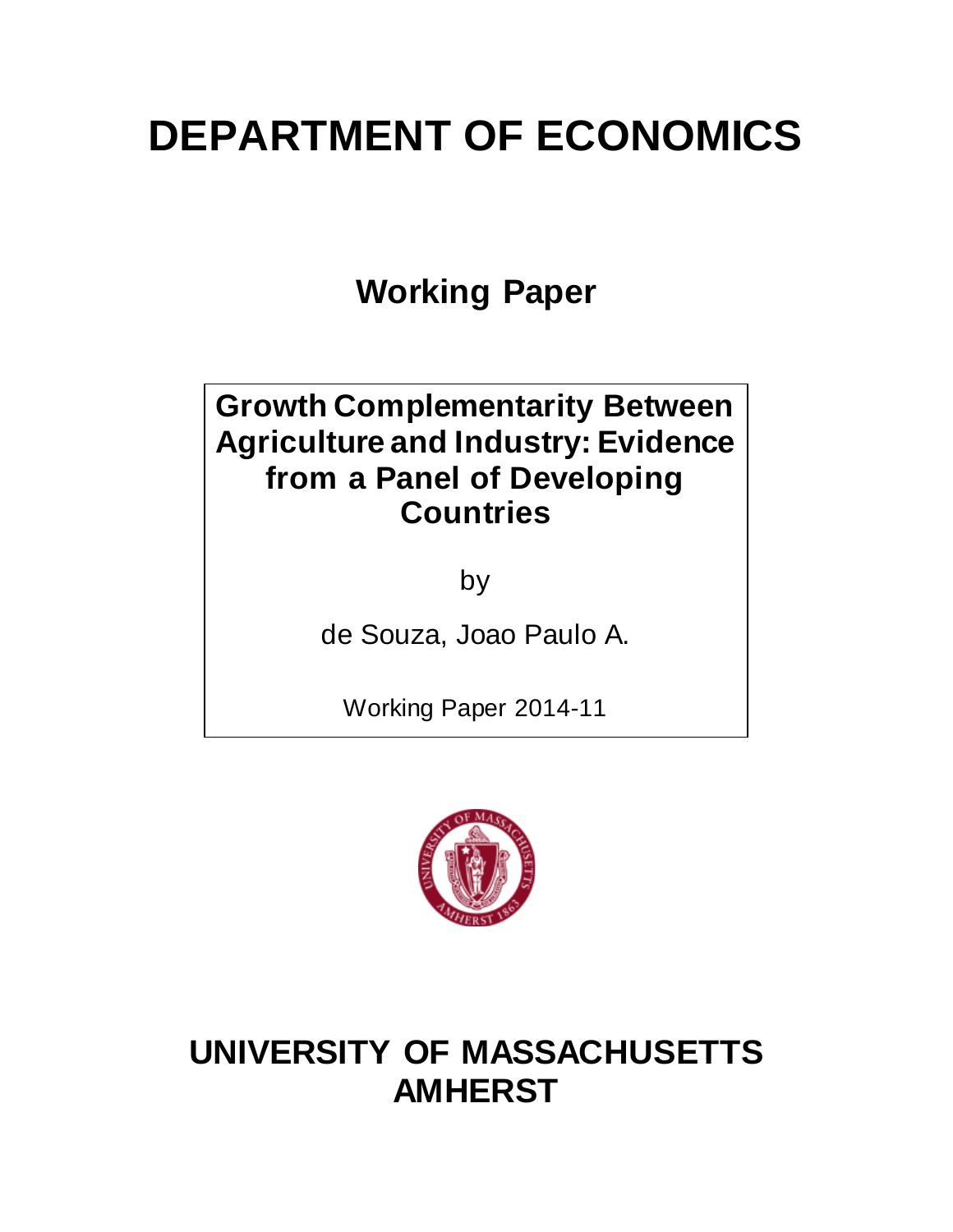## Growth Complementarity Between Agriculture and Industry: Evidence from a Panel of Developing Countries.

Joao Paulo A. de Souza<sup>∗</sup>

September 28, 2014

#### Abstract

Using dynamic panel models with data for 62 developing countries, this paper examines whether growth in agriculture elicits growth in manufacturing. For identification, I use population-weighted, average temperature as an instrument for growth in agriculture. I identify large short-run effects: An increase in growth in agriculture by one percentage point is estimated to raise contemporaneous growth in manufacturing by between 0.47 and 0.56 percentage points. The baseline models also imply sizable long-run effects of permanent increases in growth in agriculture. Extensions of the empirical model suggest that growth in agriculture benefits the manufacturing sector by improving its domestic terms of trade, by increasing the share of investment and saving in GDP, and by increasing the capacity to import industrial inputs.

The paper makes two main contributions. First, it joins a growing literature using climate data to identify supply shocks in agriculture, establishing a robust empirical relation between these shocks and growth in manufacturing. Second, it includes a stylized two-sector model to illuminate the macroeconomic channels behind this complementarity. Together, these contributions lend support to the notion that agriculture plays key macroeconomic roles in the industrialization of developing countries by relieving saving, aggregate demand, fiscal, and foreign exchange constraints on the industrial sector.

Keywords: Agricultural Productivity, Industrialization, Multisector Growth.

JEL Classification Codes: O130, O140, O410.

## 1 Introduction

There is little doubt that the expansion of industrial activities and their ancillary services characterizes sustained episodes of economic growth in developing countries.<sup>1</sup> But the initial stages of industrialization almost invariably impinge on societies where agriculture accounts for a large share of output and employment.

Several recent studies have underscored the role of agriculture in generating favorable initial conditions for modern economic growth. Their dominant theme is the historical pattern of land

<sup>∗</sup>PhD candidate, Department of Economics, University of Massachusetts-Amherst. I would like to thank J. Mohan Rao, Peter Skott, James Heintz, as well as the participants of the 2014 Advanced Graduate Student Workshop in Bangalore, India, and the 2014 Eastern Economic Association conference in Boston, USA, for helpful comments on previous versions of this paper. I would also like to thank Michael Keen and Thomas Baunsgaard for making their dataset available. I am responsible for all remaining errors.

<sup>1</sup>For recent evidence on the relation between structural change and economic development, see Timmer and Vries (2009), Ocampo et al. (2009), and McMillan and Rodrik (2011).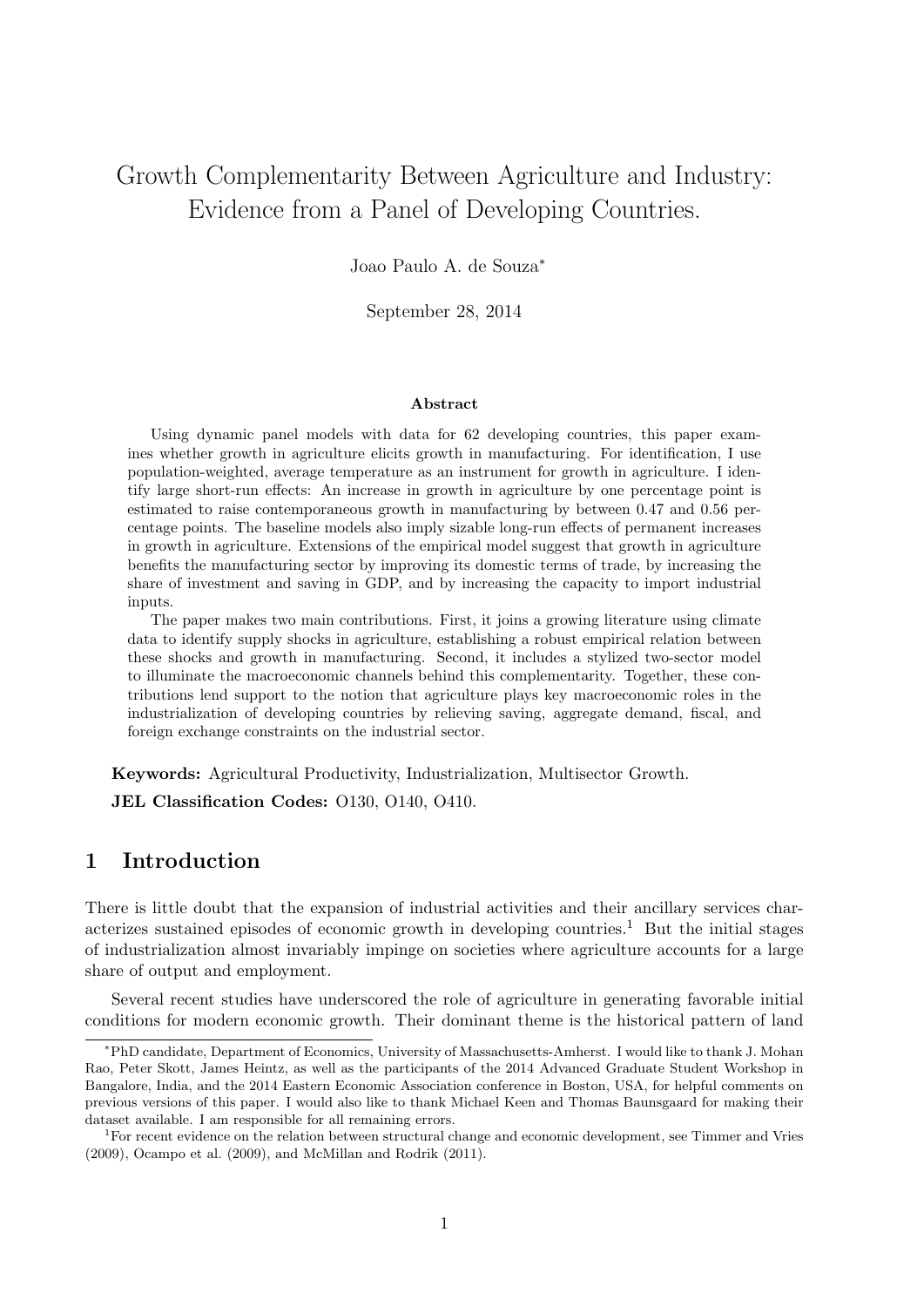ownership and its lasting influence on the distribution of income and education, on the incidence of social conflict, and on the development of institutions of economic and political governance.<sup>2</sup>

And yet, beyond the lasting political-economic influence of agrarian structure, agriculture also plays macroeconomic roles in industrialization. They include providing saving and foreign exchange to finance capital accumulation, as well as a home market for industry (Johnston and Mellor, 1961). Their fulfillment is a key ingredient of successful industrialization, as recognized by Alice Amsden in regard to Taiwan's post-war experience:

Agriculture managed to produce a food supply sufficient to meet minimum domestic consumption requirements as well as a residual for export. [...] Good rice harvests have been a major factor behind price (and real wage) stability. [...] Agriculture also managed to provide an important source of demand for Taiwan's industrial output, particularly chemicals and tools, and a mass market for consumption goods. [...] In summary, agriculture in Taiwan gave industrial capital a labor force, a surplus, and foreign exchange. (Amsden, 1979, p. 363)

This paper estimates whether growth in agriculture elicits growth in manufacturing, providing reduced-form evidence of macroeconomic linkages between the two sectors. Using average temperature to identify changes in agricultural supply in 62 developing countries, I estimate that a one percentage point increase in growth in agriculture raises contemporaneous growth in manufacturing by between 0.47 and 0.56 percentage points.

As discussed below, annual variation in temperature is best suited to identify short-run effects. Still, the implied long-run multipliers show that if the average country in the sample were to permanently increase growth in agriculture to 4.4%/yr (the average in China during 1961-2006), growth in manufacturing would eventually increase by between 0.95 and 1 percentage points. This effect is substantial, as the sample mean of growth in manufacturing is  $4.5\%$ /yr.

Estimating the effect of growth in agriculture using country-level data is challenging for two main reasons. First, countries differ along time-constant dimensions, such as natural conditions, that are correlated with growth in agriculture. To address this problem, I control for country fixed effects, using only relative variation within countries to identify the coefficients.

Second, regressions relating growth in the two sectors are likely to run afoul of bias due to reverse causality and omitted time-varying variables. To address these problems, I control for the previous dynamics of growth in manufacturing, and use a population-weighted measure of average annual temperature (from Dell et al., 2012a) as an instrument for growth in agriculture. I therefore assume that annual variation in average temperature within countries, while exogenously shifting agricultural supply, does not directly affect growth in manufacturing. Section 6 below further discusses the appropriateness of this assumption.

Besides estimating the reduced-form effect of growth in agriculture on growth in manufacturing, I make two additional contributions. First, to illuminate the main findings, I present a concise model of macroeconomic complementarity between the two sectors. The model examines how agriculture can relieve constraints on industrial accumulation that have featured prominently in the growth literature — namely saving, demand, foreign exchange, and fiscal constraints.

<sup>2</sup>For recent studies linking historical inequality in land ownership to measures of broad-based educational attainment, see Engerman and Sokoloff (2002), Frankema (2009), Wegenast (2009), and Galor et al. (2009). For a study of the link between agrarian structure and urban income inequality, see Oyvat (2013). Recent studies of the link between patterns of colonization — including policies concerning land ownership and land tenure — and the development of institutions of economic and political governance include Acemoglu et al. (2000, 2002, 2005), Engerman and Sokoloff (2002), and Rodrik et al. (2004). For earlier examples from the Latin American historiography, see Prado Junior (1967), and Furtado (1963, 1976).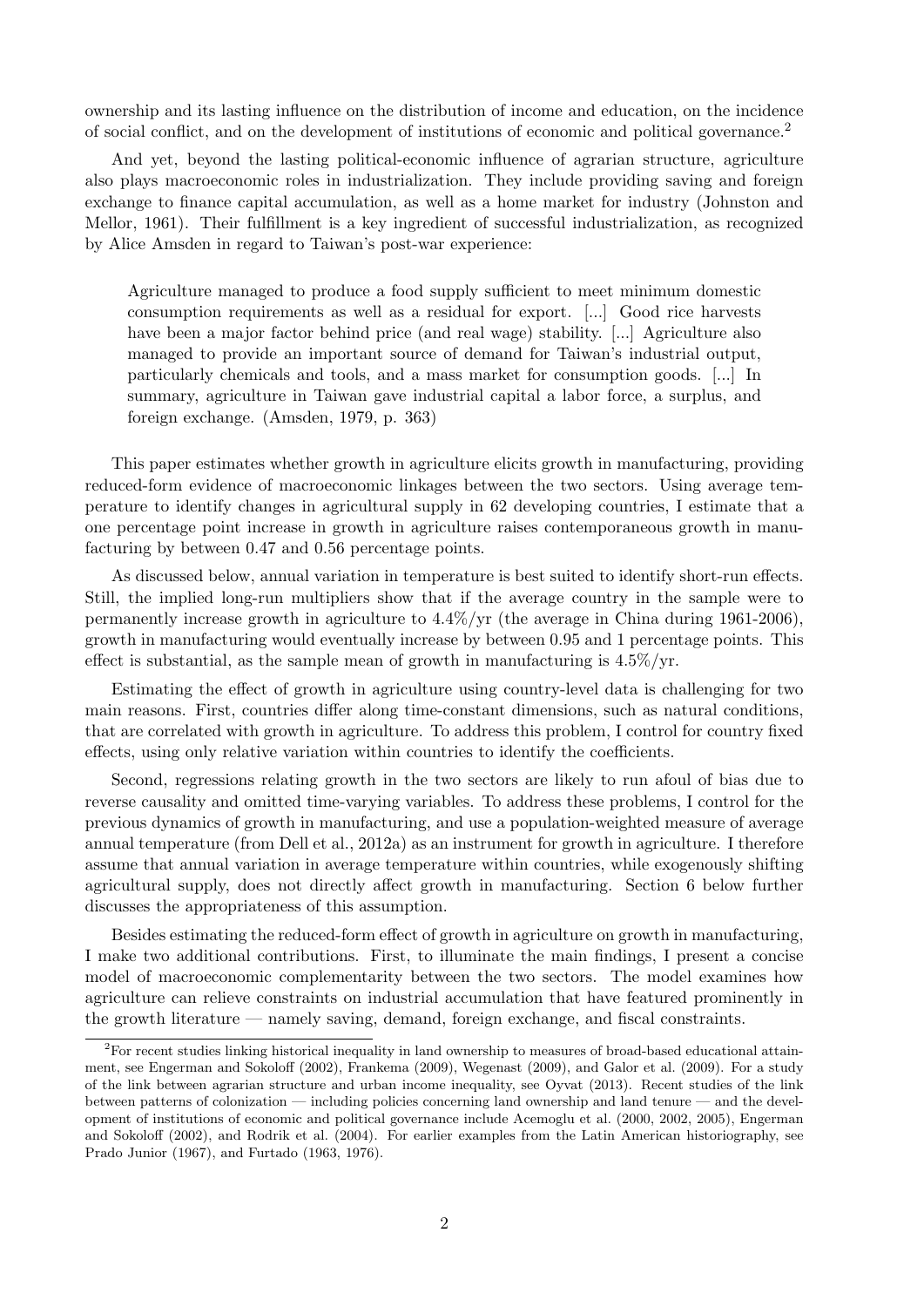Second, I use the same identification strategy to explore a number of proximate indicators of these channels of complementarity. I find that growth in agriculture improves the domestic terms of trade of the non-agricultural sector, increases the share of investment and saving in GDP, increases the capacity to import industrial inputs, and reallocates workers to activities with higher average productivity.

In sum, this paper joins a growing literature using climate data to identify supply shocks in agriculture (see Dell et al., 2013, for a broad review). It is particularly related to papers that have used this identification strategy to establish causal relations between agricultural growth and broader economic outcomes, such as local urban activity (Henderson et al., 2009), patterns of migration (Brückner, 2012), and industrial growth (Shifa, 2014, to whose empirical strategy this paper is closest). It also summarizes key propositions of the historical and theoretical literatures on macroeconomic relations between the two sectors, encapsulating them in a concise, though stylized, two-sector model. Together, these two contributions lend support to the notion that agriculture plays key macroeconomic roles in the industrialization of developing countries by relieving saving, aggregate demand, fiscal, and foreign exchange constraints on the industrial sector. Agricultural development should thus be a key ingredient of industrial development policies.

The paper is organized as follows. Section 2 motivates the question in relation to the existing empirical and theoretical literature. Section 3 describes the dataset and introduces the empirical model. Section 5 presents the main empirical results of the paper: the effect of growth in agriculture on growth in manufacturing using temperature as an instrumental variable. Section 6 examines the effects of controlling for cross-country heterogeneity along several dimensions such as the share of agriculture in GDP and the degree of openness to international trade —, as well as other robustness checks; Section 7 examines the impact of agricultural growth on potential channels through which it would enhance industrial growth. Section 8 illustrates the main macroeconomic channels of complementarity between the two sectors by means of a stylized model. Section 9 summarizes the main findings and implications of the paper, and an Appendix provides model proofs and detailed variable definitions.

## 2 Agricultural Development and Industrialization

Most of the recent empirical literature consists of reduced-form tests of whether output or productivity growth in agriculture bolster their counterparts in other sectors. To address reverse causality and omitted variable bias, most authors have deployed time series techniques or instrumental variables.

A group of studies has used cointegration and error correction models to estimate long-run sectoral balance relations, followed by an examination of sectoral responses to deviations from this equilibrium. Studies of individual countries have yielded mixed results: Gemmell et al. (2000) found that manufacturing output and productivity in Malaysia were exogenous (in the sense of Granger) to increases in their counterparts in agriculture. By contrast, Kanwar (2000), and Chebbi and Lachaal (2007) found that they responded positively in India and Tunisia. A study of panel cointegration using a sample of 85 countries, however, confirmed the finding of positive responses for the majority of countries in the sample (Tiffin and Irz, 2006).

By contrast, this paper follows an alternative, but increasingly common strategy: the identification of exogenous shifts in agricultural value added from variation in climate variables, such as rainfall and temperature (Dell et al., 2013). Some of these studies examine the regional impact of growth in agriculture. For example, Henderson et al. (2009) find that the intensity of city lights at night increases in years of favorable rainfall in adjacent rural areas. Their results, derived from satellite images of 541 cities in 18 African countries, indicate substantial local complementarity between the rural and urban economies.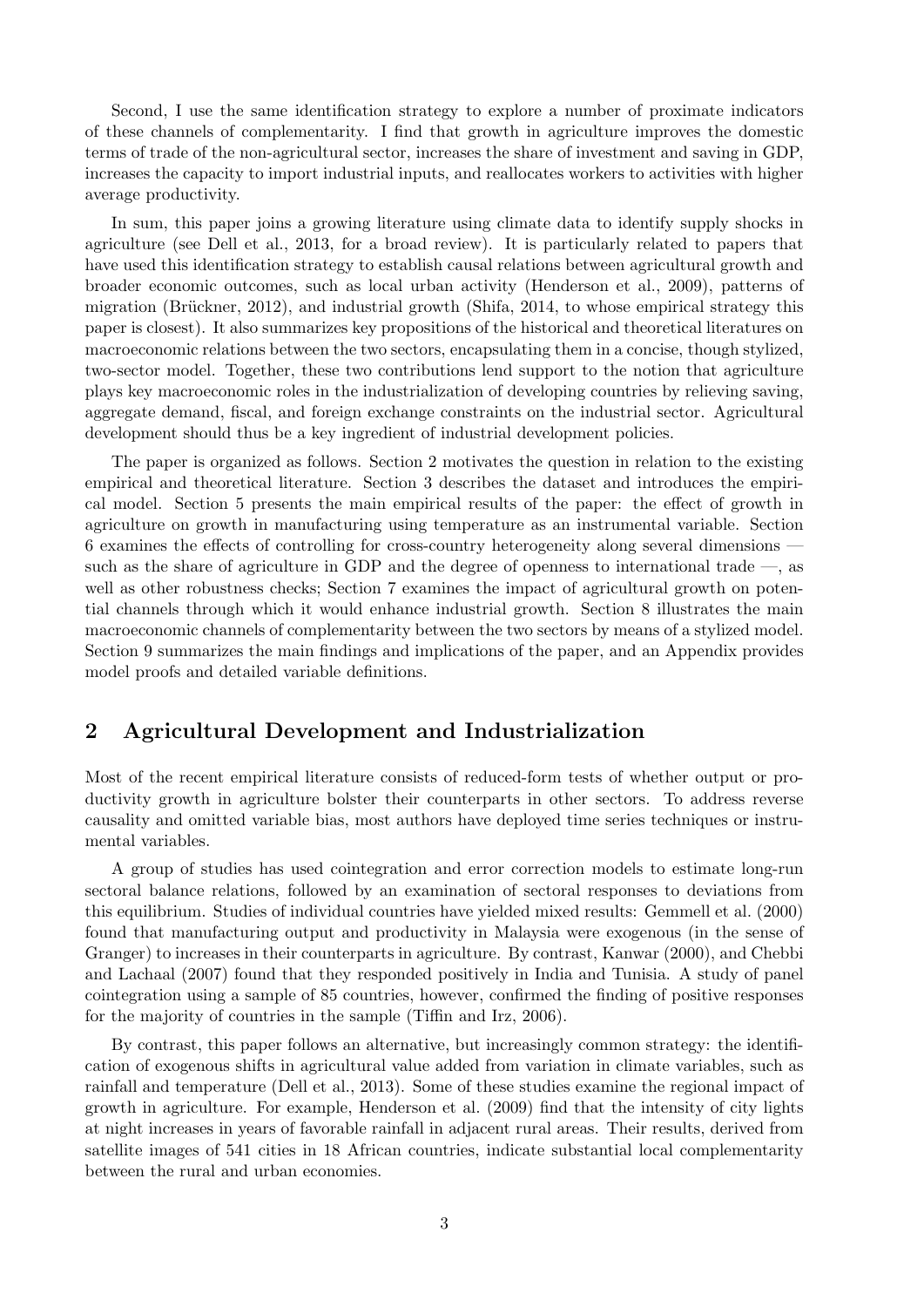But macroeconomic complementarity can be better discerned at a higher level of aggregation. To that end, Dell et al. (2012a) build average measures of nationwide temperature and rainfall, using local population as weights. They find that GDP growth declines in poor countries when temperature is higher than the historical average.

Changes in agricultural yields are the channel most likely to explain these reduced-form relations between climate variables and economic growth. Several authors have therefore used country-level climate variables as instruments for output and productivity in agriculture. For example, using precipitation as an instrumental variable (along with international commodity prices), Brückner (2012) finds that lower value added in agriculture leads to distress migration and the expansion of urban informal activities. In turn, using temperature and precipitation as instrumental variables, Shifa (2014) finds that higher growth in agriculture elicits sizable short-run increases in growth in manufacturing in a large sample of countries.

The empirical findings above raise a natural question: what macroeconomic mechanisms explain the observed complementarity between agricultural and industrial development? The answer, formalized in the simple model of section 8, is that agriculture can ease saving, demand, foreign exchange, and fiscal constraints on industrial accumulation. These roles of agriculture have been explored in a number of previous contributions.

Traditional development theory, for example, saw the availability of domestic saving as the main constraint on the rate of capital accumulation. Many authors thus called on agriculture to elicit higher saving from the private non-agricultural sector, in particular industry. This role is predicated on three notions: first, that most saving originates in retained profits and other non-wage incomes; second, that unit costs are a key determinant of real industrial saving in terms of its own output; and, third, that in dual economies agricultural labor productivity is a key determinant of industrial unit costs.

Arthur Lewis laid out the classical model along these lines. By linking money wages in industry to the value of the average product in agriculture, Lewis suggested that agricultural development will raise industrial accumulation if the fall in agriculture's domestic terms of trade dominates the increase in industrial wages in terms of food (Lewis, 1954, p. 173-176). The presence of Engel's Law in final demand — the proposition that the share of primary goods in total expenditure falls as income increases — is crucial to ensure this result (Jorgenson, 1961, 1967).

An exception may arise if the terms of trade are unresponsive to agricultural growth — consider, for example, a small open economy in which both sectors produce tradable goods. In this case, higher labor incomes in agriculture will directly raise unit labor costs in terms of the industrial good (Skott and Larudee, 1998; Bustos et al., 2012). Detailed case studies of intersectoral resource flows in developing countries, however, show that periods of technical dynamism in agriculture often correlated with endogenous declines in the sector's domestic terms of trade (Mellor, 1973; Karshenas, 1995). By contrast, where industrial growth occurred alongside a stagnant agriculture, such as in India during 1950-1965, net resources flowed out of the non-agricultural sector due to adverse movements in the terms of trade, potentially hindering the ability to finance capital accumulation in industry (Mody et al., 1982).<sup>3</sup>

The notion that private saving is the binding constraint on industrial growth has been challenged on three fronts: by those emphasizing fiscal constraints on complementary public investment, by those emphasizing balance-of-payments constraints on the expansion of domestic demand,

<sup>3</sup>To be sure, agriculture can also contribute saving to non-agriculture directly by accumulating net assets. But if Engel's effects are strong, technical progress in agriculture may reduce the real value of net lending in terms of the industrial good, due to adverse movements in the terms of trade. In other words, a trade-off may exist between agriculture's ability to directly contribute net saving to non-agriculture, and its ability to indirectly elicit higher saving from non-agriculture (see section 8 for a formal example). In a review of episodes of industrial growth in Asia, Karshenas (1995) shows that most growth accelerations were financed with ex-post increases in saving from non-agriculture.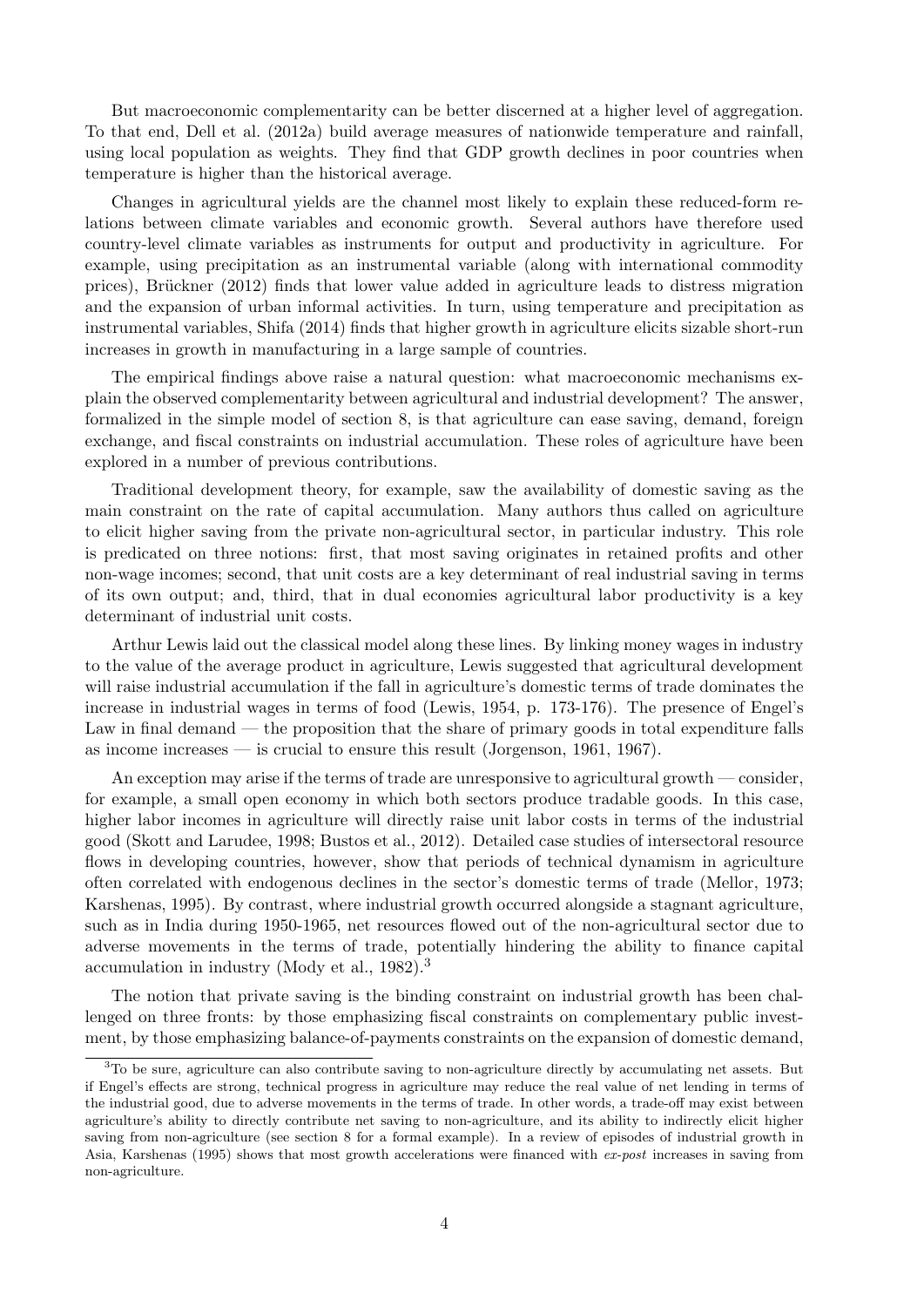and by those emphasizing insufficient domestic demand even in the absence of balance-of-payments constraints.

Public infrastructure and private investment may be bound by direct technical complementarity in industrializing economies. Expected demand may justify private projects, yet investors may fail to undertake them in the absence of complementary public investment in energy or transportation.<sup>4</sup> In addition, infrastructure is often subject to increasing returns to scale and market failures, and it is largely non-tradable. These characteristics hinder the ability of private investors to sustain the required level of infrastructural investment (Skott and Ros, 1997).

Agriculture, as it turns out, has often been a prominent source of fiscal revenues in industrializing economies. For example, the direct taxation of agricultural rents was key for funding infrastructure investment during the first several decades of Japan's industrialization (Ohkawa and Rosovsky, 1960). But due to technical or political constraints, in most post-war episodes of industrialization governments resorted to instruments of indirect taxation, such as trade tariffs and quotas, multiple exchange rates, and domestic marketing boards. As a result, wedges between the actual terms of trade of agriculture and border prices were common, with governments often capturing the implied transfers as fiscal or quasi-fiscal revenues (Peterson, 1979; Oliveira, 1985; Rao, 1989b; Schiff and Valdés, 1998). The importance of these mechanisms in generating fiscal revenues became evident in the wake of recent episodes of market liberalization across the developing world, which often worsened fiscal constraints (Khattry and Rao, 2002; Baunsgaard and Keen, 2010).

Prescriptions for raising private domestic saving or fiscal revenues, however, may be ineffective if industrial accumulation is constrained by insufficient foreign exchange earnings (Chenery and Bruno, 1962; Bacha, 1990; Taylor, 1994). Developing countries have limited scope for running persistent current account deficits, and yet expanding their incipient industrial sectors requires imported capital goods and intermediate inputs. Under a foreign exchange constraint, agriculture can bolster industrial accumulation by producing crops for export or by reducing food imports.

Finally, domestic demand may fail to justify private investment projects, and international trade may afford scarce possibilities to offset this shortfall, especially in the short-run. Private investment may thus be deficient even without ex ante saving or foreign exchange constraints, causing the economy to come under a Keynesian aggregate demand constraint.

A number of two-sector models in the post-Keynesian and Structuralist traditions have shown that technical progress in agriculture can relieve demand constraints on industrial accumulation. In common, they posit that firms make independent investment decisions with an eye to expected profitability, and that mechanisms — such as changes in functional distribution or capacity utilization — exist to endogenously bring  $ex\text{-}post$  saving into line with desired investment. Agriculture can be a source of autonomous demand for industry by purchasing industrial inputs and, in the presence of Engel's effects, by reducing the cost to workers of meeting their income-inelastic demand for food (see, e.g.: Taylor, 1982, 1983; Dutt, 1992; Rao, 1993; Skott, 1999; Rada, 2007).

The model in section 8 further examines these four channels of macroeconomic complementarity — the easing of saving, demand, foreign exchange, and fiscal constraints — in a formal setting. It shows that supply shocks to agriculture can quickly affect domestic demand, industrial profitability, foreign exchange receipts, and government revenues. These shocks can thus sway the output growth and capital accumulation decisions of industrial firms. The model therefore casts light on key reasons behind the main reduced-form empirical findings of this paper: that higher growth in agriculture elicits higher growth in manufacturing. The following sections describe these empirical findings.

<sup>4</sup>For empirical evidence concerning developing countries, see Belloc and Vertova (2006), Romp and De Haan (2007), and Canning and Pedroni (2008).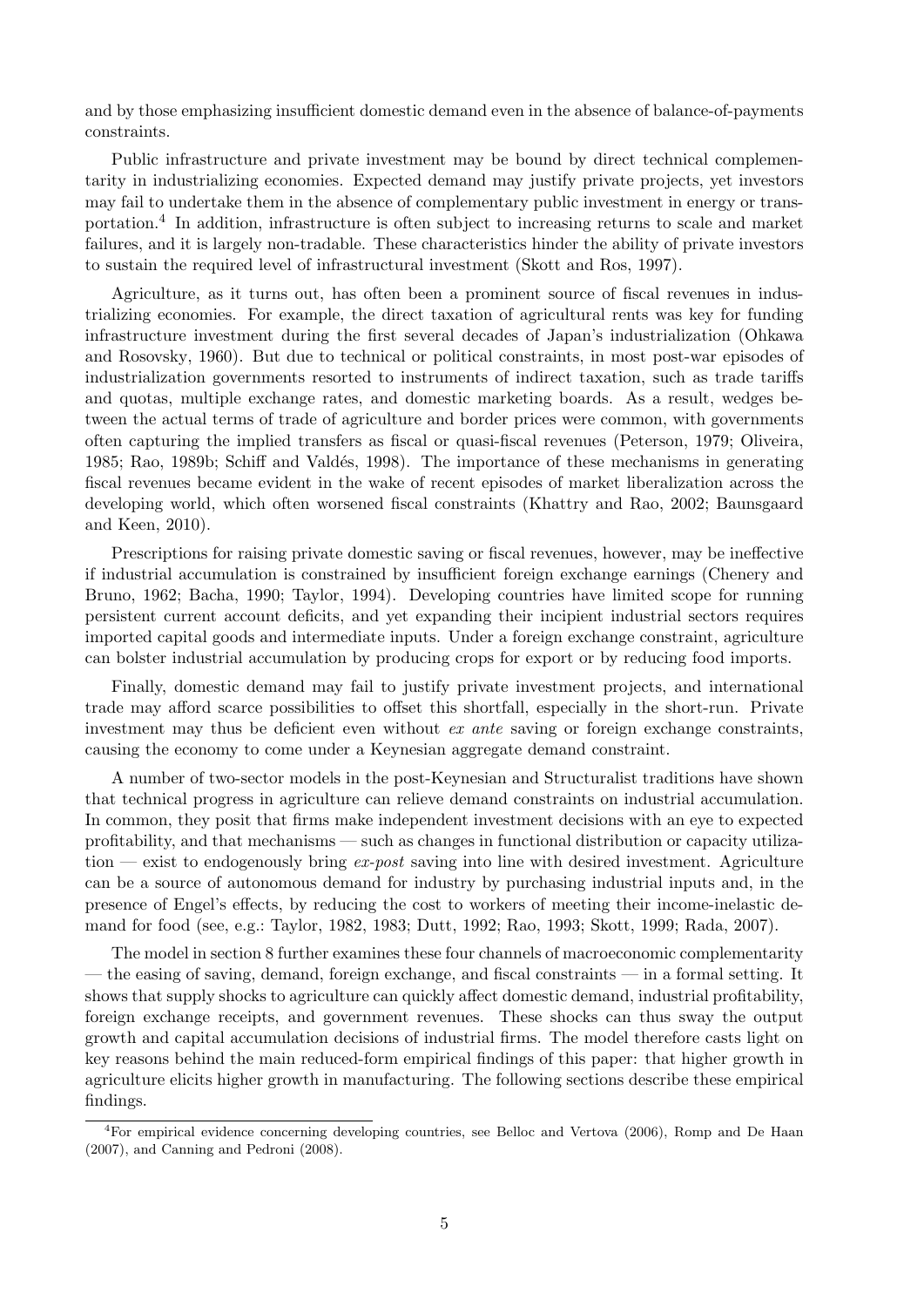### 3 Data and Empirical Model

My empirical model uses sectoral value added data from the World Development Indicators (WDI). I exclude developed and transition economies, as well as countries with less than one million inhabitants. I also exclude countries with less than 25 consecutive observations, to mitigate inference distortions caused by short panels (I relax some of these constraints to check the robustness of the results, see section 6). The resulting unbalanced panel boasts 62 countries, spans the 1960-2006 period, and has on average 36 observations per country<sup>5</sup>.

As shown in table 2, the sample mean of growth in agriculture is quite low: 2.6%/yr. Agricultural growth is also volatile, with an overall standard deviation of 8.6%. At 4.5%/yr, the sample mean of growth in manufacturing is higher, but also volatile, with an an overall standard deviation of 8.5%. Perhaps surprisingly, a standard decomposition attributes most of this volatility to variation in growth within countries, as opposed to variation in growth across countries. In other words, most countries achieve high growth in both sectors, but few sustain it over time. Growth volatility is especially pronounced in Sub-Saharan Africa.

By contrast, population-weighted average temperature varies substantially across countries, but not within countries over time. The 'between' component of the standard deviation is nearly 4.5 $^{\circ}$ C, while the 'within' component is only 0.5 $^{\circ}$ C.

The regressions estimated in this paper follow a dynamic panel specification which allows for the propagation of short-run variation in agricultural growth over time

$$
\Delta ln(\text{VA}_M)_{i,t} = \beta_0 + \sum_{n=1}^p \alpha_n \Delta ln(\text{VA}_M)_{i,t-n} + \sum_{j=0}^q \beta_j \Delta ln(\text{VA}_A)_{i,t-j} + \gamma Z_{i,t} + \epsilon_i + \epsilon_t + \epsilon_{i,t} \tag{1}
$$

where  $VA_M$  and  $VA_A$  denote real value added in manufacturing and agriculture. The subscripts i and t index countries and years,  $\Delta$  denotes first differences, and  $Z_{i,t}$  denotes a vector of controls. As is standard in panel data analysis, the baseline model decomposes the unobserved residual into a time-constant portion that is specific to each country  $(\epsilon_i)$ , a time-varying portion that is common to all countries  $(\epsilon_t)$ , and a time-varying portion that is specific to each country  $(\epsilon_{i,t})$ .

By including lags of the dependent variable, the specification in (1) controls for the past dynamics of growth in manufacturing. Estimating it using the standard 'within' estimator thus addresses two sources of bias. First, it controls for idiosyncratic country characteristics correlated with the performance of agriculture; second, it ensures that growth in agriculture is conditionally uncorrelated with past growth in manufacturing.

Still, a causal interpretation of the coefficients requires the assumption that growth in agriculture is uncorrelated to the contemporaneous and lagged error terms, conditional on past growth in manufacturing, the country and year fixed effects, and any other covariates included in  $Z_{i,t}$ :

$$
E[\epsilon_{i,t}\Delta ln(\text{VA}_A)_{i,s}] = 0, \ \forall \ s \le t \tag{2}
$$

#### 4 Benchmark Estimates

The assumption in (2) is likely to fail due to omitted variable bias, motivating the use of temperature as an instrument for growth in agriculture. Before describing those estimates, however, it is

<sup>&</sup>lt;sup>5</sup>Although the WDI dataset goes beyond 2006, that is the last year for which measures of population-weighted temperature are available. To ensure comparability across specifications, I restrict the sample to 1960-2006 in all models.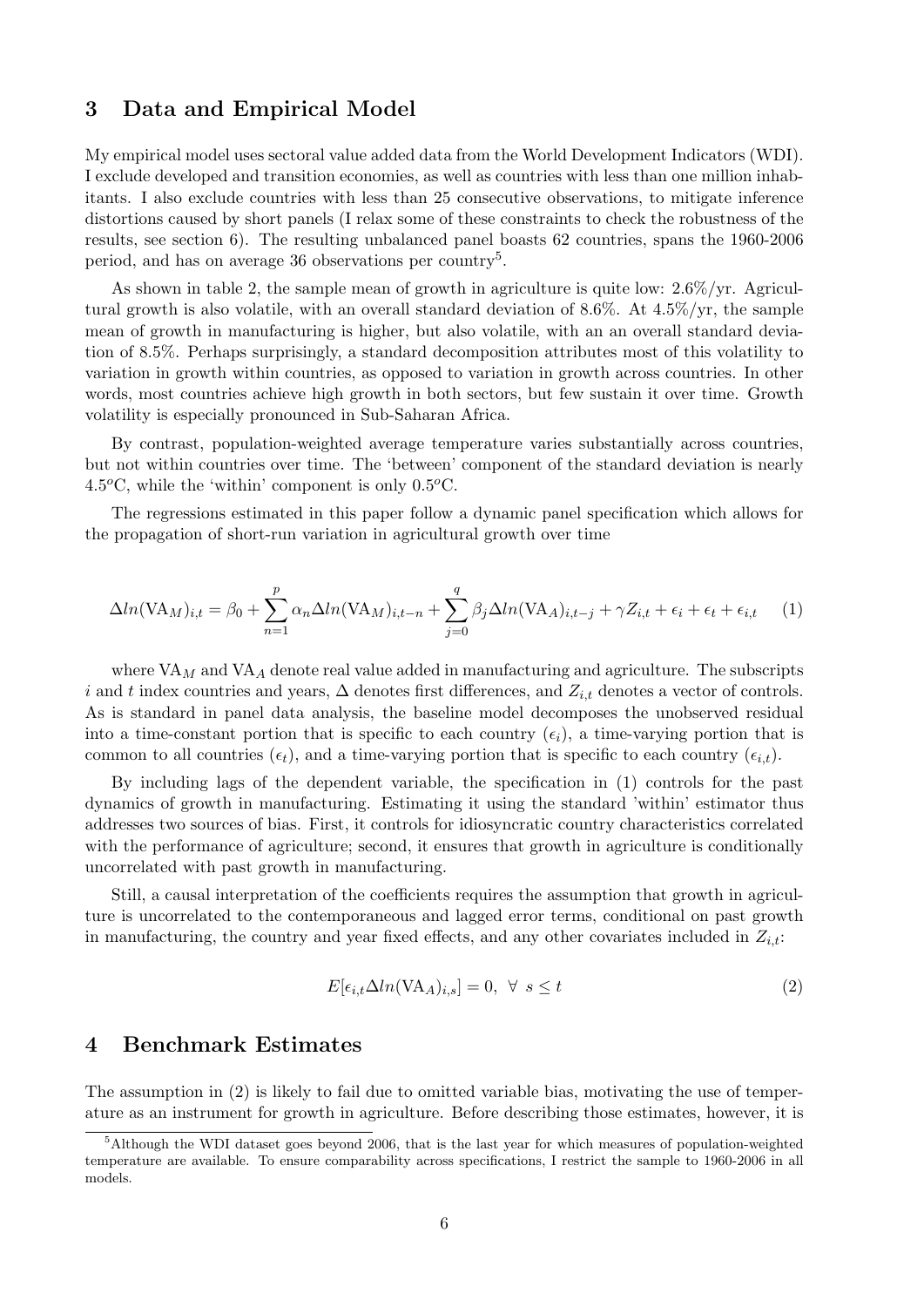useful to establish benchmarks — based on the identifying assumption in  $(2)$  — against which to compare them. This section describes two such benchmarks. The first is obtained by estimating equation (1) with annual data and the within estimator. The second is obtained by estimating it with growth in manufacturing over non-overlapping five-year periods, in order to establish a medium-term association that does not use annual variation for coefficient identification.

Columns  $(1)-(3)$  in table 3 show the model in  $(1)$  estimated with annual data and the within estimator. Each specification includes two lags of growth in manufacturing<sup>6</sup>. Column (1) only includes contemporaneous growth in agriculture which, as we can see, has a positive and statistically significant association with growth in manufacturing. But this contemporaneous effect is small: an increase in agricultural growth by one percentage point is a associated with an increase in growth in manufacturing of only 0.10 percentage point. Columns (2) and (3) include up to three lags of growth in agriculture. Only the first two lags are positive and individually significant (deeper lags are also insignificant, but they are not reported).

The dynamic specifications in columns  $(1)-(3)$  allow us to compute cumulative effects by assuming a permanent increase in growth in agriculture.<sup>7</sup> As table 3 shows, the estimated long-run multipliers are statistically significant — the multiplier in column  $(2)$  implies that a permanent increase in growth in agriculture by one percentage point is associated with an increase of 0.32 percentage point in growth in manufacturing after enough years elapse.

The empirical model allows for both fixed effects and lags of the dependent variable. The within transformation therefore creates a mechanical correlation between the lagged dependent variable and the error term (Nickell, 1981). The resulting bias converges to zero as the number of time periods increase, so it is unlikely to be large given the average of 36 observations per country. Still, to address this potential problem, column (4) shows the specification in column (2) estimated using a system GMM procedure in the spirit of Arellano and Bond (1991), and Arellano and Bover (1995). The procedure applies forward orthogonal deviations to the variables in order to eliminate panel-specific fixed effects, using lags of the untransformed variables as instruments for the transformed variables. The identifying assumption is:

$$
E[\epsilon_{i,t+1}^*(\Delta ln(\text{VA}_M)_{i,s-1}, \Delta ln(\text{VA}_A)_{i,s})'] = 0, \ \forall \ s \le t
$$
\n(3)

where  $\epsilon_{i,t+1}^*$  indicates the forward orthogonal deviation of  $\epsilon_{i,t}$ .<sup>8</sup> If there is no autocorrelation in the error term of second (or higher) order, the first (and deeper) lags of the variables in levels are valid instruments for the transformed lagged dependent variables.<sup>9</sup> The existence of secondorder autocorrelation in the error term can be tested using the data, but a causal interpretation of the coefficients on agricultural growth still hinges on the assumption in (2). The coefficients on agricultural growth show a small decline with the system GMM procedure, but growth in manufacturing shows greater persistence, so that the long-run multiplier declines only slightly.

Columns (5)-(7) present the second set of benchmark estimates, which modify the empirical model in two ways. First, I measure growth in manufacturing over non-overlapping five-year

<sup>&</sup>lt;sup>6</sup>Deeper lags were never statistically significant, and their inclusion did not alter the results.

<sup>&</sup>lt;sup>7</sup>The long-run multiplier that embodies this assumption of a permanent increase is given by  $\sum_{j=0}^{q} \beta_j (1 - \sum_{n=1}^{p} \alpha_n)^{-1}$ , where  $\beta_j$  and  $\alpha_n$  are the coefficients on growth in agriculture and manufacturing, and q and p are the respective number of lags, as defined in (1).

<sup>&</sup>lt;sup>8</sup>The time subscript reflects the practice of storing orthogonal deviations one period late, for consistency with other commonly used transformations, such as first differences (Roodman, 2006). In other words,  $\epsilon_{i,t+1}^* = c_{i,t}(\epsilon_{i,t} - \epsilon_{i,t})$  $T_{i,t}$ <sup>-1</sup> $\sum_{j=t+1}^{T_{i,t}} \epsilon_{i,t}$ , where  $T_{i,t}$  indicates the number of available future observations, and  $c_{i,t} = \sqrt{T_{i,t}/T_{i,t+1}}$  is a scaling factor.

<sup>&</sup>lt;sup>9</sup>The system GMM approach also estimates equations with the untransformed variables, now using lags of the transformed lagged dependent variables as instruments. These instruments are by construction purged of correlation with the unobserved fixed effects, and it is also assumed that they are uncorrelated with other components of the contemporaneous error term. The use of these additional moment conditions to estimate a 'stacked' system is shown to increase efficiency (Arellano and Bover, 1995).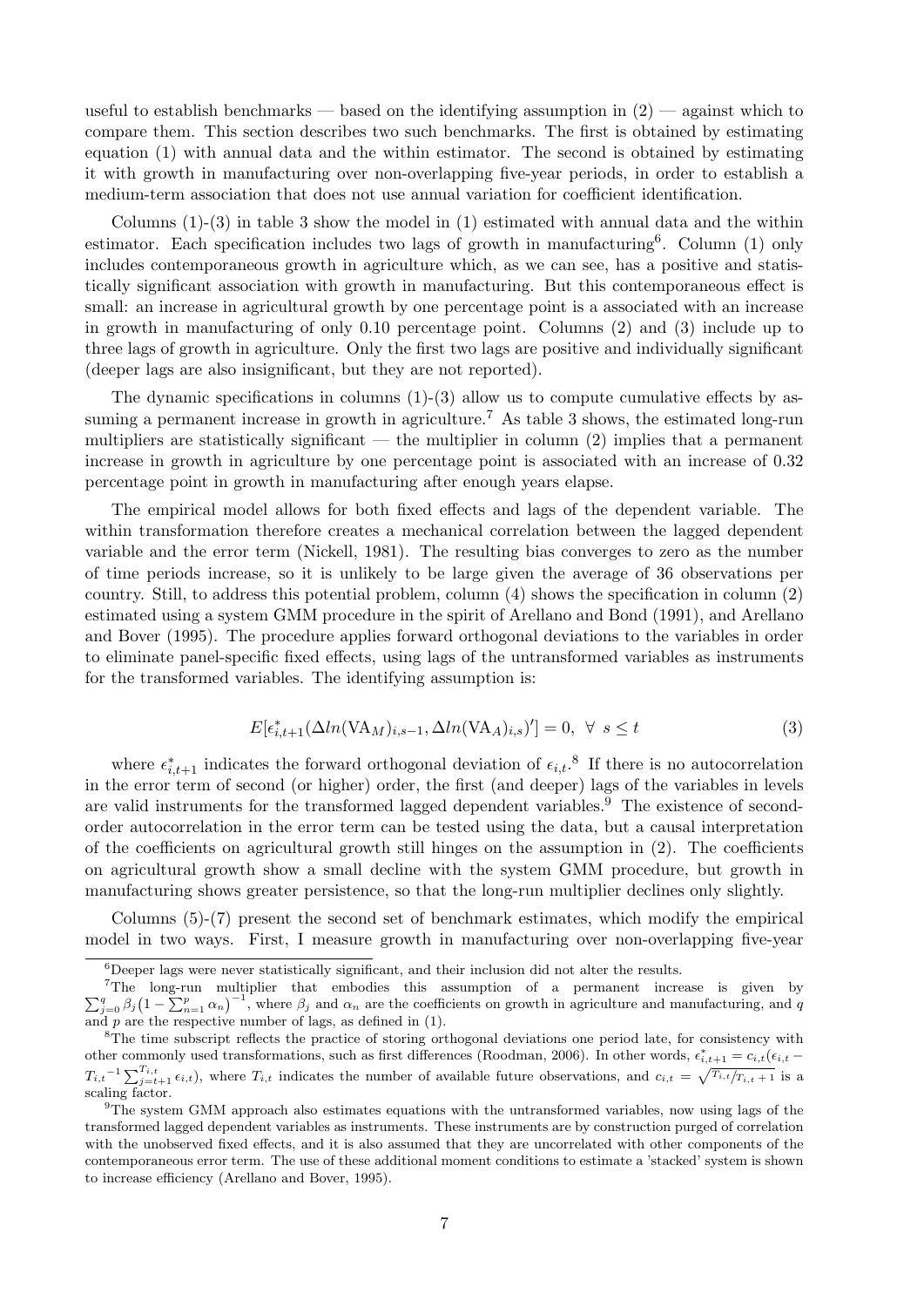periods, starting with 1960-1965 (I annualize the result for ease of interpretation). Second, I decompose the right-hand-side variables into two types: a set of 'flow' variables measured as annual averages over each growth period, including growth in agriculture; and a set of 'stock' variables measured at the beginning of each growth period (see Caselli et al., 1996, for further discussion of this specification).

Since the transformed dataset has few time periods, I estimate all the specifications using the Arellano-Bond-Bover procedure. The specification in column (5) includes only period dummies and one lag of the dependent variable, in addition to growth in agriculture. In turn, the specifications in columns (6) and (7) attempt to attenuate omitted variable bias by including two different sets of flow and stock variables. These variables capture external and domestic macroeconomic conditions, such as the initial level of GDP per capita and the external terms of trade (for a detailed description of the variables in each set, see table B.1 in the Appendix). As we can see, the estimates in columns (6) and (7) imply that an increase by one percentage point in average growth in agriculture is associated with an increase in annual growth in manufacturing of between 0.49 to 0.52 percentage points over a five-year period. These medium-run estimates exceed the corresponding short-run OLS estimates obtained using annual data, as well as the sum of lagged coefficients in columns (2) or (4). I consider these to be the benchmark medium-run estimates obtained without external instrumental variables.

### 5 Instrumental Variable Estimates

The benchmark estimates above address important sources of bias, but in order to obtain causal estimates one needs a source of variation in agricultural output that is uncorrelated with relevant omitted variables. Dell et al. (2012a) provide a candidate instrumental variable for growth in agriculture: annual variation in country-level average temperature.

To construct their measure, Dell et al. (2012a) aggregated monthly local temperature measurements available in the larger Terrestrial Air Temperature and Precipitation Gridded Monthly Time Series dataset (Matsuura and Willmott, 2009). The original measurements were interpolated from a number of weather stations, and then made available on a spatial grid with a resolution of  $0.5^{\circ}x0.5^{\circ}$  of latitude and longitude (at the equator, each grid node corresponds to approximately  $56 \text{km}^2$ ). Dell et al. (2012a) weighted these local measurements by local population, using a survey conducted by the Global Rural-Urban Mapping Project in 1990 (CIESIN et al., 2004). This weighting scheme rests on the assumption that land near populated areas is cultivated more intensively than land in remote areas. Other weighting schemes yielded little change to the authors' estimates of the reduced-form impact of temperature on a number of economic outcomes (Dell et al., 2012b).

The instrumental variable estimates in this section maintain the following identifying assumption:

$$
E[\epsilon_{i,t} \ln(\text{wtem})_{i,s}] = 0, \ \forall \ s \le t \tag{4}
$$

where  $ln(wtem)_{i,s}$  denotes the log of population-weighted temperature. I further discuss this assumption, along with other robustness checks, in section 6.

#### 5.1 'First Stage' and Reduced Form Regressions

Columns (1)-(4) in table 4 examine changes in population-weighted average temperature as exogenous shifters of countrywide agricultural supply. They show fixed-effects regressions of growth in agriculture against up to three lags of the logarithm of contemporaneous temperature  $(ln(wtem)_{i,t}).$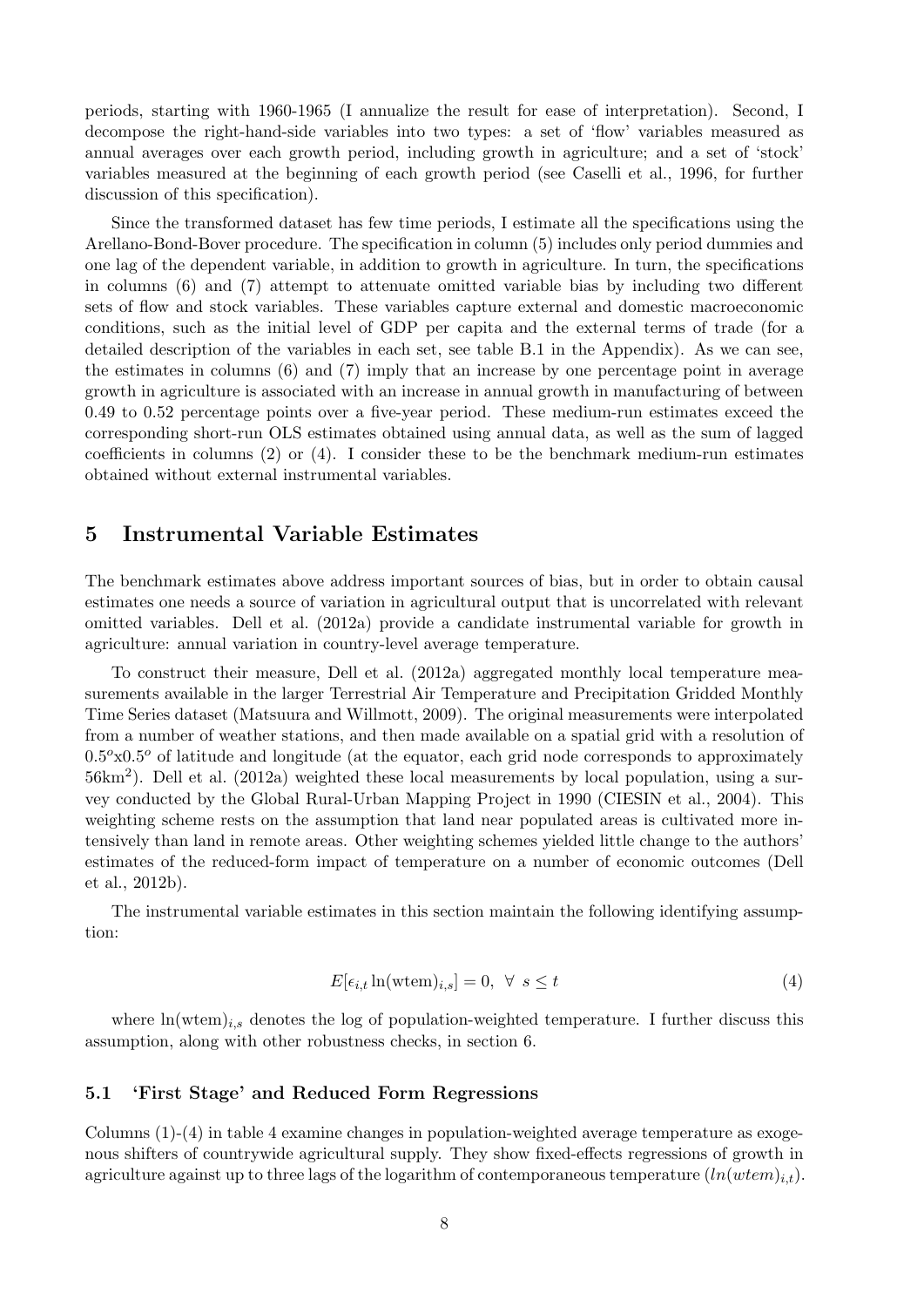Year dummies and two lags of growth in manufacturing are also included, since they are part of the structural model of interest.

All specifications show a negative contemporaneous effect of higher temperature on growth in agriculture. The effect is practically large and statistically significant. An increase in average temperature of one 'within' standard deviation (about 0.025 log points, or  $0.5^{\circ}$  C) is predicted to cut between 0.82 and 1.17 percentage points of the contemporaneous growth rate in agricultural value added, according to the estimates in columns (1) and (2). This is a large short-run decline, as the unconditional mean of agricultural growth is only 2.6%/yr.

The specifications in columns (2)-(4) add deeper lags of average temperature. As we can see, as temperature returns to its long-run average after a shock, crop yields tend to return to normal. This fact is shown in the positive and significant coefficient of the second lag of temperature i.e.: holding contemporaneous average temperature constant, higher temperature in the previous year is expected to increase agricultural growth in the current year. Deeper lags of average temperature are statistically insignificant, suggesting that the effect of a one-off temperature shock on agricultural growth is confined to the short run.

These findings confirm the findings in Dell et al. (2012a) regarding the effects of average temperature on agricultural growth in poor countries.<sup>10</sup> They also resonate with the broader literature on the effects of temperature on crop yields, based both on controlled experiments and reduced-form estimates (see, e.g. Adams et al., 1990; Mendelsohn et al., 2000; Parry et al., 2007; Deschenes and Greenstone, 2007; Guiteras, 2009).

Columns (6)-(8) show that higher-than-average temperature hurts growth in manufacturing. In fact, the reduced-form relationship between temperature and growth in manufacturing resembles the relationship between temperature and growth in agriculture, as indicated by the signs of the contemporaneous and lagged coefficients. This finding is reassuring, since reduced-form estimates are free of the bias inherent in instrumental variable estimates (Angrist and Pischke, 2008). More importantly, it suggests that short-run variation in growth in agriculture is driving the reducedform effect of temperature on manufacturing.

#### 5.2 Baseline Results

Table 5 presents different specifications of the empirical model in equation (1) with the log of average temperature as an instrument for growth in agriculture. Column (1) displays the results of estimating a just-identified version of the model — with no lags of growth in agriculture, and only contemporaneous temperature as an instrument. By having as many excluded instruments as endogenous variables, this specification is least likely to suffer from weak-instrument bias (Angrist and Pischke, 2008). It estimates a positive, large, and statistically significant effect of growth in agriculture on contemporaneous growth in manufacturing.

Column  $(2)$  adds one lag of temperature to the instrument set.<sup>11</sup> The estimate remains large, but about one and a half decimal point lower than in the just-identified model. An increase in growth in agriculture by one percentage point is now predicted to increase contemporaneous growth in manufacturing by  $0.54$  percentage points — over five times higher than its counterpart estimated by OLS (compare it with column 1 in table 3).

Column (4) adds two lags of growth in agriculture, with a total of three lags of temperature in the instrument set. The additional lags have positive coefficients, and these are also

 $10$ Dell et al. (2012a) define poor countries as those whose PPP-adjusted GDP per capita is below the sample median in the first year the country enters their dataset, which includes both developing and developed countries.

 $11$ I estimate the overidentified models by GMM, although the results change little if two-stage least squares are used instead.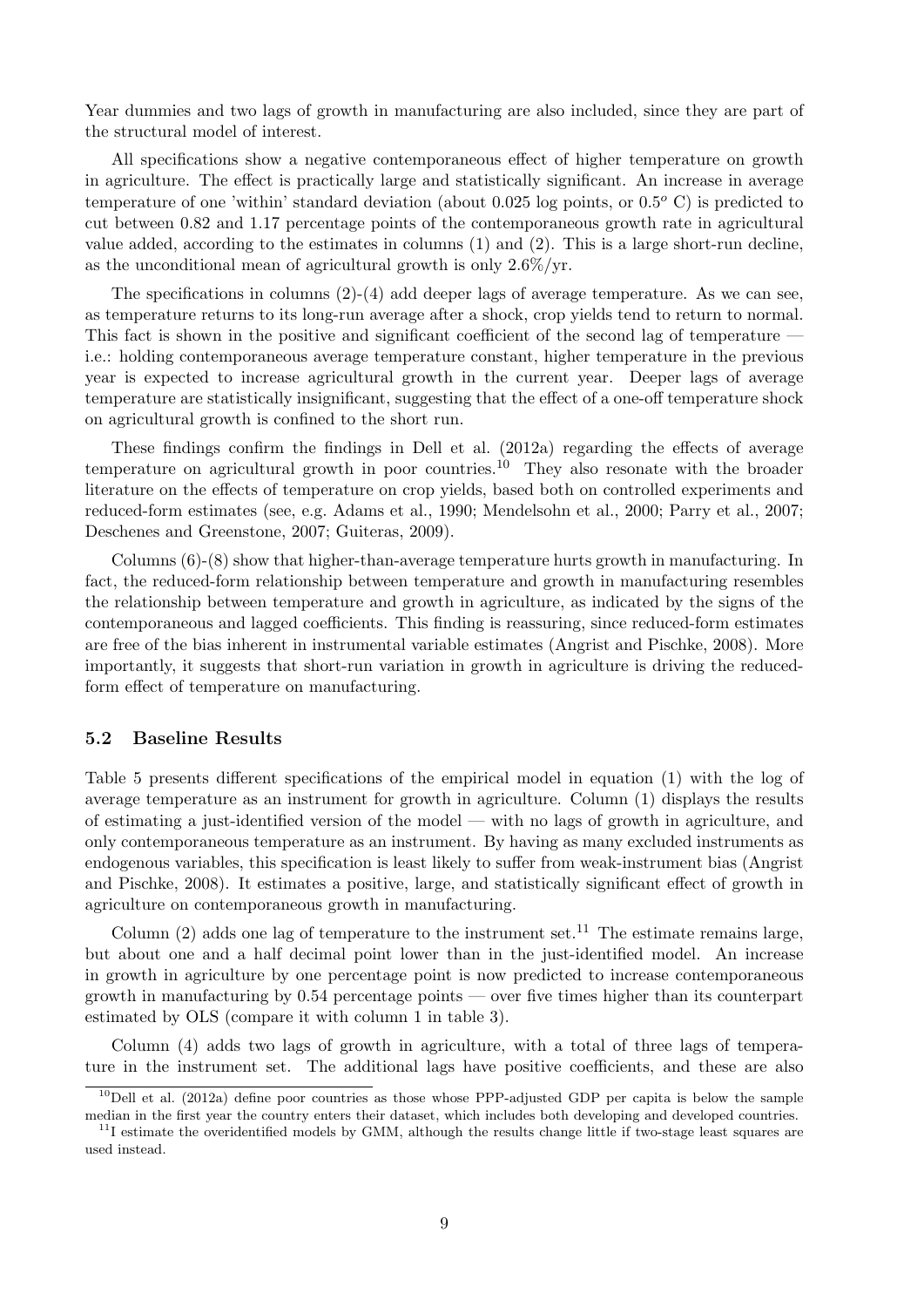higher than their counterparts in the models estimated by OLS. Conditional on current agricultural growth, however, the effects of past agricultural growth are too imprecisely estimated to be deemed individually significant. This fact indicates that annual variation in temperature, with its strong mean-reverting character, is best suited for identifying short-run effects of agricultural growth. Seen from a different angle, the coefficients identified on the basis of short-run variation in temperature do not reflect longer-term changes to the economic landscape — such as technical change, or trade and macroeconomic policies — that could follow in the wake of persistent changes in growth in agriculture.

As a result, even though the implied long-run multipliers in the specifications with lagged agricultural growth are statistically significant, I adopt the short-run coefficients of the specifications without lags (such as that in column 2), as well as their associated long-run multipliers, as the baseline estimates. The addition of lags of agricultural growth hardly changes these contemporaneous coefficients.

Columns (3) and (5)-(7) address two potential shortcomings of the specifications just described. First, to address concerns with Nickell bias, columns (6) and (7) show the same specifications as those of columns (2) and (4), but now estimated using the Arellano-Bover-Bond procedure. As we can see, the estimated short-run effect of growth in agriculture is about a decimal point lower (but still significant). At the same time, growth in manufacturing exhibits more persistence, so differences in the long-run multipliers are small.

In turn, the specifications in columns (3) and (5) are estimated by the Limited Information Maximum Likelihood (LIML) method, to address concerns with weak instrument bias. These estimates are close to those obtained in columns (2) and (4), providing clear evidence against bias. Simulations show that LIML brings significant improvements in median bias relative to standard standard methods in finite samples with multiple weak instruments. As instrument strength improves, the difference in median estimates between LIML and standard methods declines, indicating a decline in median bias in the latter (Flores-Lagunes, 2007).

Formal tests of weak identification confirm these findings. These testing procedures, originated by Anderson and Rubin (1949), are based on the joint significance of the external instruments in reduced-form regressions like those of table 4.<sup>12</sup> Table 5 reports an Anderson-Rubin Wald statistic that is robust to autocorrelation and heteroskedasticity, as well as a closely related LM statistic proposed by Stock and Wright (2000). As we can see, both statistics lead us to reject the null hypothesis of weak identification in all specifications.

The LIML method also improves inference in the presence of weak instruments by reducing size distortions (Stock and Yogo, 2005). To illustrate this property, table 5 reports the Cragg-Donald Wald statistic, which is based on the joint significance of the excluded instruments in explaining the endogenous regressors. The computed values should be measured against the critical values obtained by Stock and Yogo (2005), which indicate cutoffs for maximum levels of size distortion. These critical values were reported only when available. Both the Cragg-Donald statistic and the critical values, however, assume i.i.d. disturbances.<sup>13</sup> A comparison of columns (3) and (2) reveals lower critical values for the model estimated by LIML, indicating that, given the strength of the instruments, LIML suffers less size distortion than the standard GMM estimator.

In sum, the instrumental variable estimates reveal a large and statistically significant short-run effect of growth in agriculture on growth in manufacturing. If we take the parsimonious LIML and

 $12$ If the exclusion restriction is valid, the reduced-form coefficients can be considered a function of both of the effect of growth in agriculture on growth in manufacturing (i.e. the coefficients of the structural equation of interest) and of the effect of temperature on growth in agriculture (i.e. the coefficients on the excluded instruments in the first-stage regression). A weak first-stage relation would thus lead to insignificant coefficients in the reduced-form regression (for more details, see Baum et al., 2007).

<sup>&</sup>lt;sup>13</sup>I also report the closely related Kleibergen-Paap Wald statistic, which is robust to heteroskedasticity and autocorrelation, but without accompanying critical values.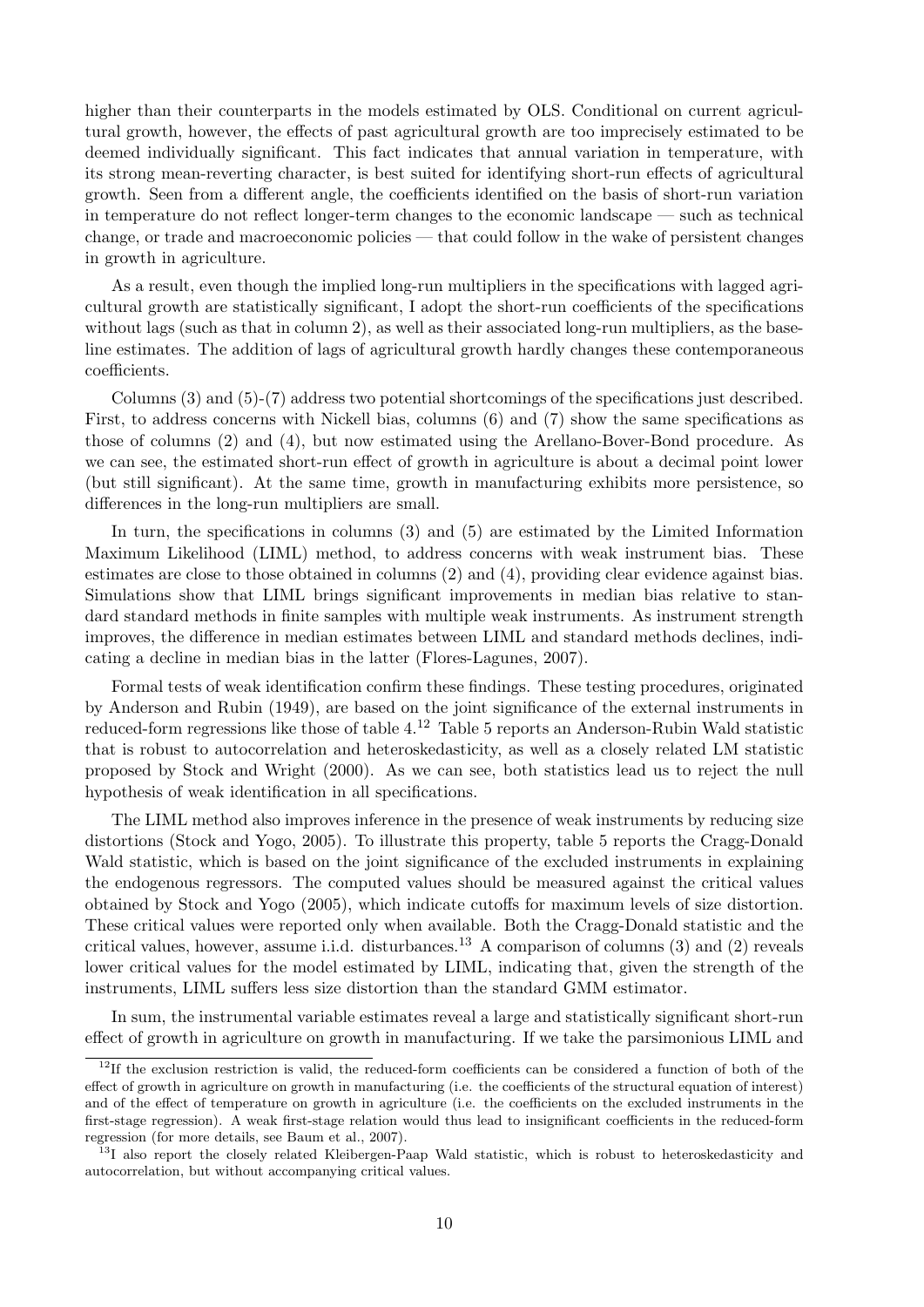system GMM estimates in columns (3) and (6) as the baseline, an increase in growth in agriculture by one percentage point is expected to raise contemporaneous growth in manufacturing by between 0.47 and 0.56 percentage points.

The calculated long-run multipliers are also statistically significant and of similar magnitude (0.53 and 0.58). They suggest that if the average country in the sample were to permanently increase the rate of growth in agriculture by 1.8 percentage points (reaching the same rate exhibited by China during the sample period), the predicted long-run increase in growth in manufacturing would range between 0.95 and 1 percentage point. Such a sustained effort to raise growth in agriculture would be a remarkable achievement, as the sample mean of growth in agriculture, as seen in section 3, is only 2.6%/yr. Even though the long-run multipliers should be interpreted with caution — as they were estimated on the basis of short-run variation in the instrument —, they suggest that the payoff of sustained increases in agricultural growth on industrial growth would be substantial.

## 6 Interactions and Robustness Checks

This section tests whether the results are robust to cross-country heterogeneity, non-macroeconomic effects of growth in agriculture, changes in the sample, and the influence of outliers. It also provides further discussion on the validity of the exclusion restriction in (4).

The sample used in this paper includes only developing countries, as opposed to the related studies of Dell et al. (2012a) and Shifa (2014). Yet growth in agriculture may affect the manufacturing sector differently depending on country characteristics such as the share of agriculture in GDP, or the degree of openness to trade. In table 6, I explore potential sources of heterogeneity in two ways.

First, I estimate the baseline specification (including only contemporaneous growth in agriculture) with a full set of year dummies interacted with quartile rank dummies. Each quartile rank dummy indicates whether, at the time it entered the sample, a country belonged to that quartile of the distribution of a given characteristic of interest. The characteristics include PPP-adjusted GDP per capita, the share of agriculture in GDP, the share of imports and exports in GDP, and the share of agricultural exports in GDP (for detailed sources and definitions, see table B.1 in the Appendix).

These year-rank interactions absorb variation across countries belonging to different quartiles; as a result, the coefficients are estimated only on the basis of variation within each quartile. In other words, only similar countries (in terms of initial conditions) provide a yardstick to evaluate the effect of agricultural growth in each country. Columns (1)-(4) show that little is changed by adding year-rank interactions to the baseline LIML specification.<sup>14</sup> The only noticeable change occurs when the characteristic of interest is the share of agricultural exports in GDP, leading to an increase in the point estimate to 0.62.

Second, I add the interaction between growth in agriculture and a dummy indicating whether, at the time it entered the sample, a country was above the median in the distribution of each of the characteristics above. Columns (5)-(8) show the results ('poor' indicates a below-median initial GDP per capita).<sup>15</sup> As we can see, the interaction terms are too imprecisely estimated to be statistically significant. Column (6) suggests a stronger effect of agricultural growth in countries with a higher share of agriculture in GDP. In turn, columns (7) and (8) suggest a weaker

<sup>&</sup>lt;sup>14</sup>Due to the limited number of countries, it is not possible to repeat this exercise with the Arellano-Bover-Bond system GMM estimator, as the total number of instruments far exceeds the number of cross-sectional units (Roodman, 2009).

 $15$ To estimate these specifications, I used the fitted values of a first-stage regression as the instrument for growth in agriculture (for a discussion, see Wooldridge, 2010).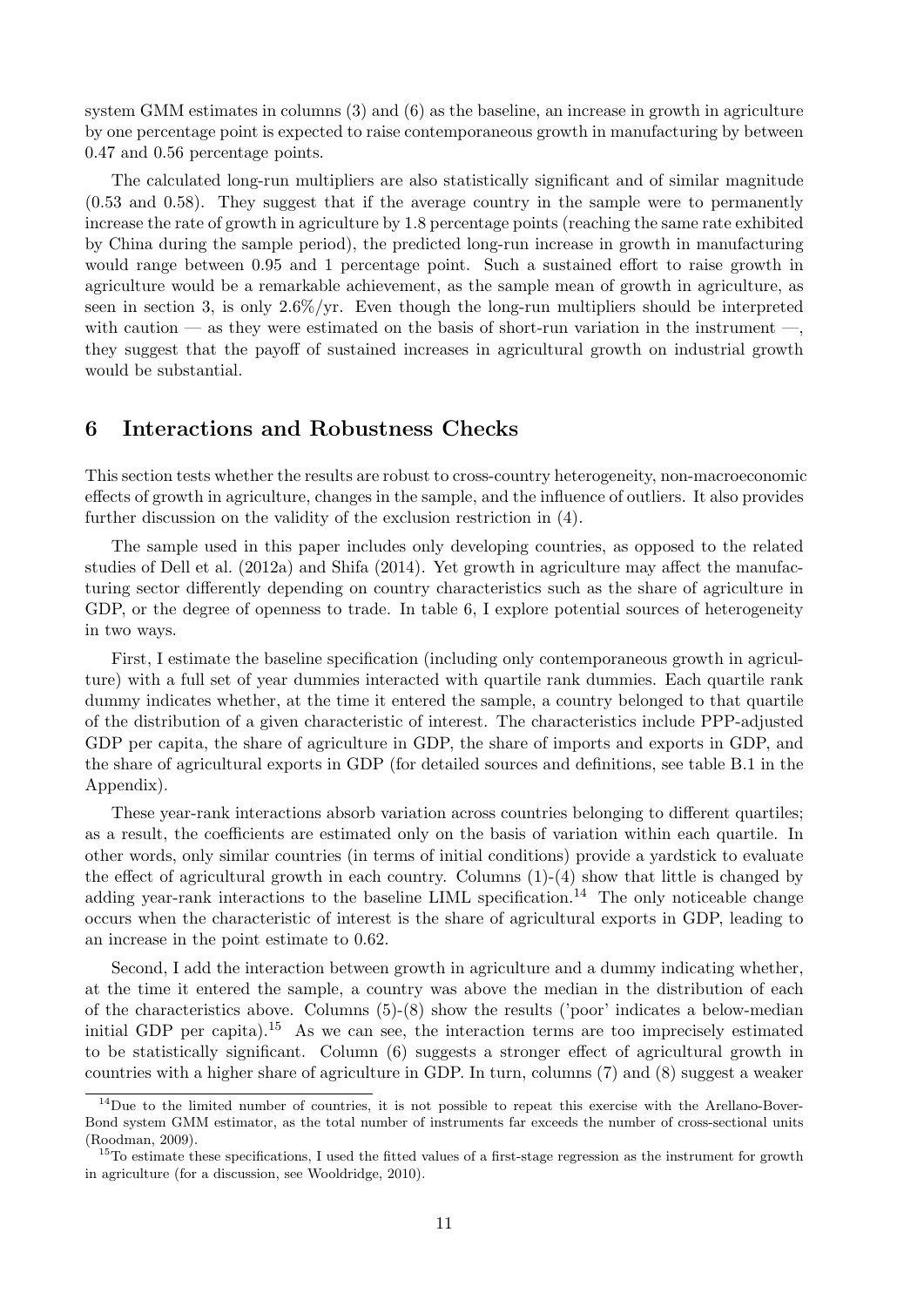effect in countries that are more open, or more oriented towards primary exports. One could find justification for these differentials in the theoretical literature: as discussed in section 2, demandside complementarity between agriculture and industry hinges on the response of intersectoral relative prices to increases in agricultural output. In small economies, greater openness to trade may link many domestic relative prices to their counterparts in world markets, thereby narrowing the scope for demand-side complementarity. But the available data warrants no firm inference in this respect.

Table 7 shows the remaining robustness checks, with LIML estimates in the top panel, and Arellano-Bover-Bond estimates in the second panel. Column (1) reproduces the baseline specification for ease of comparison.

I first examine whether the effects so far credited to macroeconomic channels in fact take place through political channels. An influential literature has shown that climate shocks increase the likelihood of civil unrest and regime changes, especially in least developed countries (Miguel et al., 2004; Hidalgo et al., 2010; Brückner and Ciccone, 2011). These forms of conflict emerge because climate shocks hurt crop yields and rural livelihoods, so they are not independent of agricultural growth. But the accompanying unrest may confound the more strictly macroeconomic effects that motivate this paper.

To address this problem, I extend the baseline specification by adding up to two lags of an indicator of civil conflict. This dummy variable indicates the existence of conflict of any type and extent; it is based on Marshall (2013), who codes the severity of episodes of civil violence, civil war, ethnic violence and ethnic war. The coefficients on the conflict dummies are negative and statistically significant, but column (2) shows that the coefficient on agricultural growth remains similar to the baseline levels.

Columns (3) and (4) show specifications estimated with an expanded sample (including countries with at least 20 consecutive observations), and with a reduced sample (including only countries with more than 30 consecutive observations). The estimates increase with the expanded sample, but remain in the the 0.5-0.6 range.

The specifications in columns (5) and (6) examine the sensitivity of the results to influential observations. The specification in column (5) excludes the observations whose residuals (obtained from the baseline specification) are in the top or bottom percentiles. In turn, the estimates in column  $(6)$  are obtained with a Winsorized (at  $1\%$ ) dependent variable. As expected, these procedures reduce the influence of outliers and lead to an overall reduction of about a decimal point in the estimates. In the models estimated by LIML, however, the decline in the short-run coefficients is partly compensated by higher persistence of growth in manufacturing, leading to only modest changes in the long-run multipliers. The largest reduction occurred in the specification with excluded outliers estimated by the Arellano-Bover-Bond procedure. In all cases, however, the estimated impact of growth in agriculture remained practically large and statistically significant.<sup>16</sup>

Finally, a brief comment about the validity of the exclusion restriction in (4) is in order. There is no question that annual variation in a country's average temperature is exogenous to growth in manufacturing or agriculture. But one may claim that variation in temperature has a direct impact on growth in the manufacturing sector. For example, controlled experiments have documented a decline in measures of worker productivity in non-agricultural activities with high temperatures  $(Seppänen and Vuolle, 2000; Seppänen et al., 2006).$ 

Controlled studies, however, are largely inconsequential to the main identification strategy of this paper. First, this strategy relies only on deviations of a country's annual temperature from its long-term average. As seen in section 3, there is little annual variation in average temperature within countries (the overall within-country standard deviation is only  $0.5^{\circ}$ C, with imperceptible

<sup>&</sup>lt;sup>16</sup>These restrictions on influential observations are implemented only as a robustness check, as no a priori reason exists to believe that the information they convey is less legitimate than that of the remaining observations.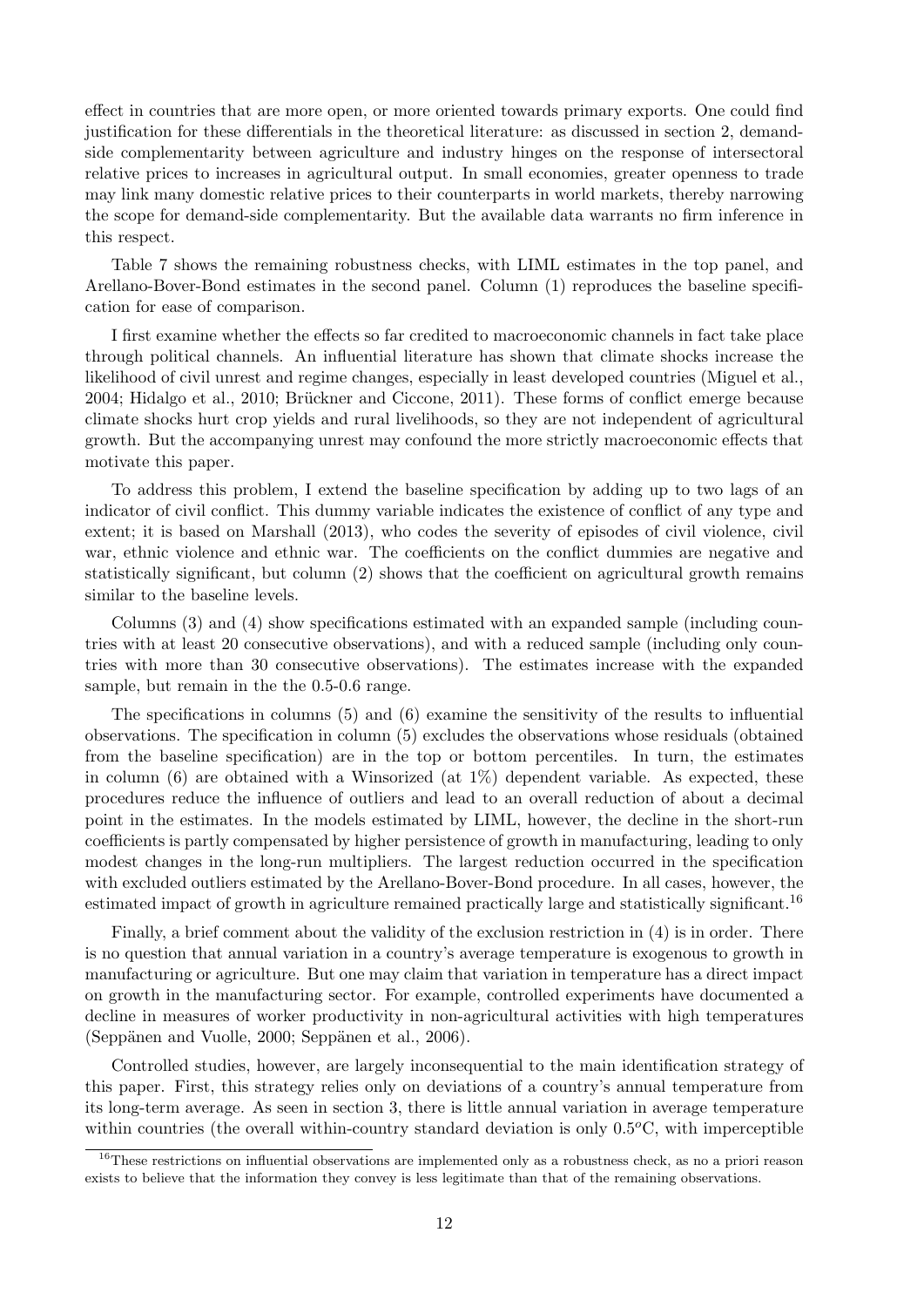differences across regions). By contrast, controlled studies find that large increases in air temperature are required for perceptible declines in productivity — for example, a  $6^{\circ}$ C increase in temperature from a neutrality threshold of  $25^{\circ}$ C is required to cause a  $10\%$  decline in quantifiable measures of worker performance (Seppänen et al., 2006). These large swings in annual or seasonal temperatures with respect to a region's historical averages are implausible. Moreover, by virtue of their controlled design, these studies fail to account for organizational adaptations that, over the course of a year, could offset the effects of unusually high temperaturesgiven a region's historical record.

To be sure, it is possible that large but localized variation in temperature could have perceptible effects on local non-agricultural output, while having only a modest effect on the countrywide average temperature over a year (see, e.g. Zivin and Neidell, 2010, for a study using local U.S. data collected at daily frequency). But it is difficult to claim that aggregate variation in the dataset is systematically driven by such events. At any rate, given the impossibility of directly testing the exclusion restriction, it is important to be cautious when interpreting the estimates as literal predictions, as opposed to indicators of complementarity between agriculture and industry.

## 7 Potential Mechanisms

Section 2 discussed several channels through which the agricultural sector could relieve macroeconomic constraints on industrial growth, namely saving, demand, foreign exchange, and fiscal constraints. This section provides suggestive evidence on the impact of growth in agriculture – still instrumented by temperature — on proximate measures of these channels. The regressions in this section therefore replace growth in manufacturing in the empirical model in (1) with other outcomes of interest.

Table 8 summarizes the results. It shows that a one-off increase in agricultural growth leads to a decline in the terms of trade between agriculture and the total economy, to higher shares of gross capital formation and gross saving in GDP, to higher growth of real GDP per worker, to higher growth in agricultural exports, and to a decline in the share of food in total merchandise imports. These effects are statistically significant, but confined to the short-run. By contrast, the impact on the share of merchandise trade in GDP is positive but imprecisely estimated, while the impact on the share of trade tax revenues in GDP is near zero, indicating that, as agricultural growth accelerates trade tax revenues increase on a par with GDP (for detailed variable definitions, see table B.1 in the Appendix).

I estimate all specifications by system GMM using the Arellano-Bover-Bond moment conditions, including four lags of the dependent variable in the case of variables defined as ratios, and two lags in the case of variables defined as growth rates.<sup>17</sup> With one exception, I add no other controls, so as not to restrict the channels through which growth in agriculture can affect the outcome variables.<sup>18</sup>

In general, the coefficients suggest that large shocks to growth in agriculture are required to produce noticeable effects on most of these outcome variables. Large short-run shocks, however, are empirically plausible, given the within-country volatility exhibited by agricultural growth. For example, an increase in agricultural growth by one 'within' standard deviation (8.5 percentage points) is expected to raise the contemporaneous share of gross capital formation in GDP by 1.82 percentage points, while lowering the share of food in merchandise imports by one percentage point.

 $17$ I also report a single-tailed test of the hypothesis that the sum of lagged coefficients is less than one, to address concerns with non-stationarity of the variables in ratios.

<sup>&</sup>lt;sup>18</sup>The exception is the model with the terms of trade between agriculture and the total economy as a dependent variable. That model controls for up to two lags of real GDP growth, so the counterfactual is characterized by a given rate of GDP growth.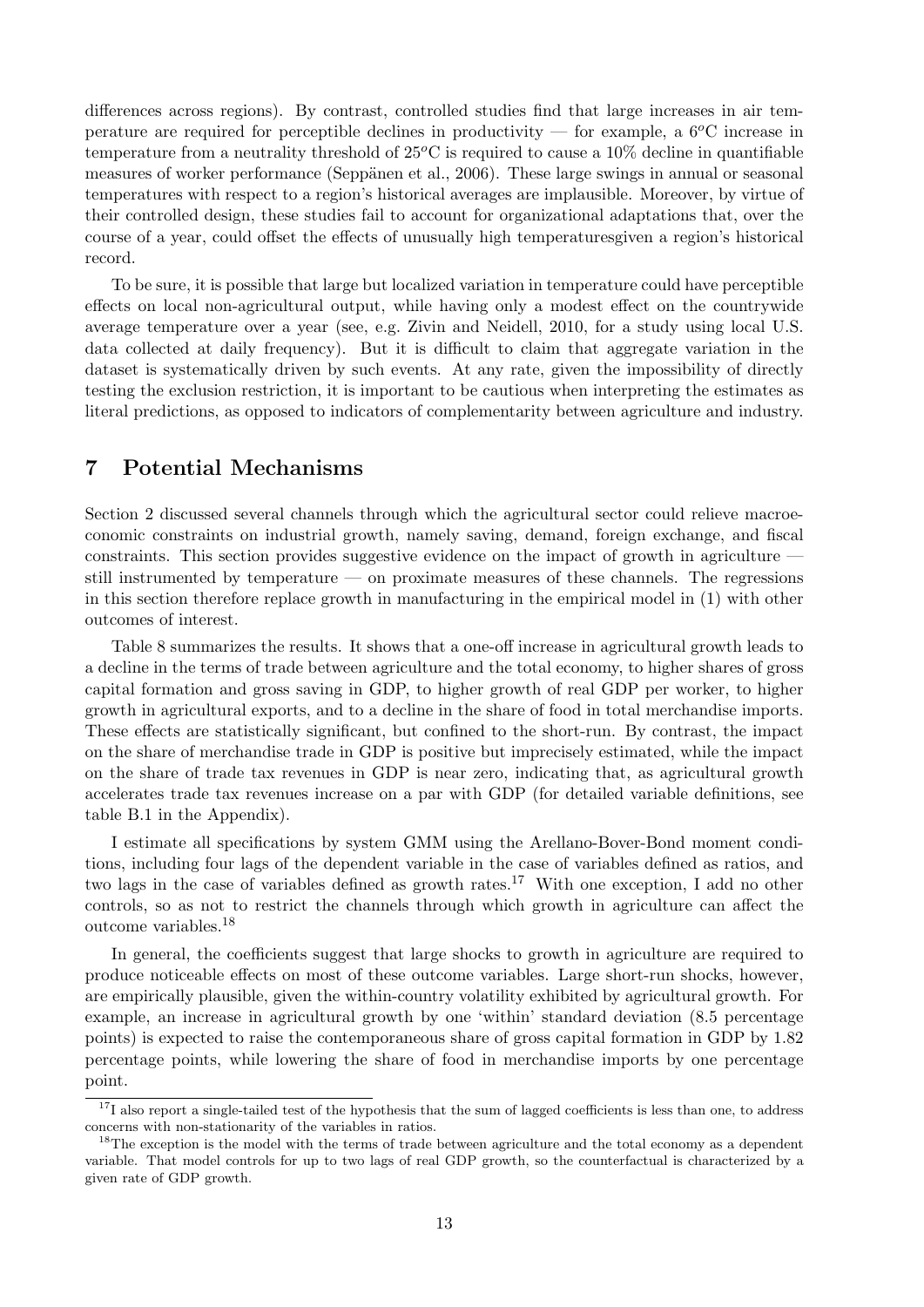The estimates in this section are consistent with the channels of complementarity described earlier in the paper (and further investigated in the formal model of section 8). A reduction in the intersectoral terms of trade, for example, is a mechanism indicating that higher growth in agriculture can serve as an autonomous source of demand for industrial goods (for example, by lowering the cost to workers of meeting their inelastic demand for food, and thus liberating income to be spent on industrial goods). In turn, the expansion of agricultural exports and the substitution of food imports are likely to raise the capacity to import industrial inputs, while the expansion of trade tax revenues may help fund public investment in infrastructure.

At the same time, however, the empirical strategy in this section identified reduced-form effects, which reflect short-run changes in other macroeconomic variables that may be induced by growth in agriculture. It does not identify channels of complementarity free from these induced changes. With this caveat in mind, it is still worth noting that growth in agriculture improves indicators of different constraints that could bind industrial growth.

## 8 A Model of Growth Complementarity

In order to cast light on the empirical findings above, I now present a simple model of growth complementarity between agriculture and industry. It extends the basic framework of 'gap' models to examine how agriculture can ease different constraints on industrial capital accumulation.

Gap models start by identifying the main equality constraints that have to be satisfied as accounting identities in equilibrium. The literature's central contribution is the notion that one of them will be binding on the feasible level of investment. The difference between this binding  $ex$ ante constraint and its less stringent counterparts is called a 'gap'. Since all equality constraints have to be satisfied *ex post*, the literature has posited a range of mechanisms through which all gaps are eventually eliminated (see, e.g. Chenery and Bruno, 1962; Bacha, 1990; Taylor, 1994).

I examine the interaction among three macroeconomic equality constraints: the aggregate saving-investment balance; the balance of payments identity; and the government's capital account. Regarding the saving-investment balance, I also consider two model closures: one in which industrial accumulation is determined by saving, and one in which it is determined by an independent investment function. I refer to the first case as the saving-constrained case, and to the second as the demand-constrained case. For clarity, I consider the elimination of gaps between two equality constraints at a time, with a focus on the contribution of agricultural development to industrial accumulation.

#### 8.1 General Framework

Table 9 summarizes the equations of the model. Equations (9.1)-(9.6) describe the general framework shared by all model closures. Equation  $(9.1)$  shows that agricultural output — a pure consumption good denoted by  $A$  — is produced with labor and a fixed input (e.g. effective land), under conditions of diminishing marginal returns. Agriculture is traditional in the sense of Lewis (1954), with employment determined as a residual after industrial firms make their hiring decisions. I set the total labor force equal to unity and disregard population growth, so that  $0 < l_a < 1$ is the employment share of agriculture.

Agriculture is traditional also in that labor incomes are linked to the value of the average product. But I allow for class differentiation and the appropriation of rents. Equation (9.2) thus shows that the product wage in agriculture is proportional to the average product of labor  $(\omega_a)$ , with  $0 < \beta < 1$  denoting the share of output appropriated by the rentier class.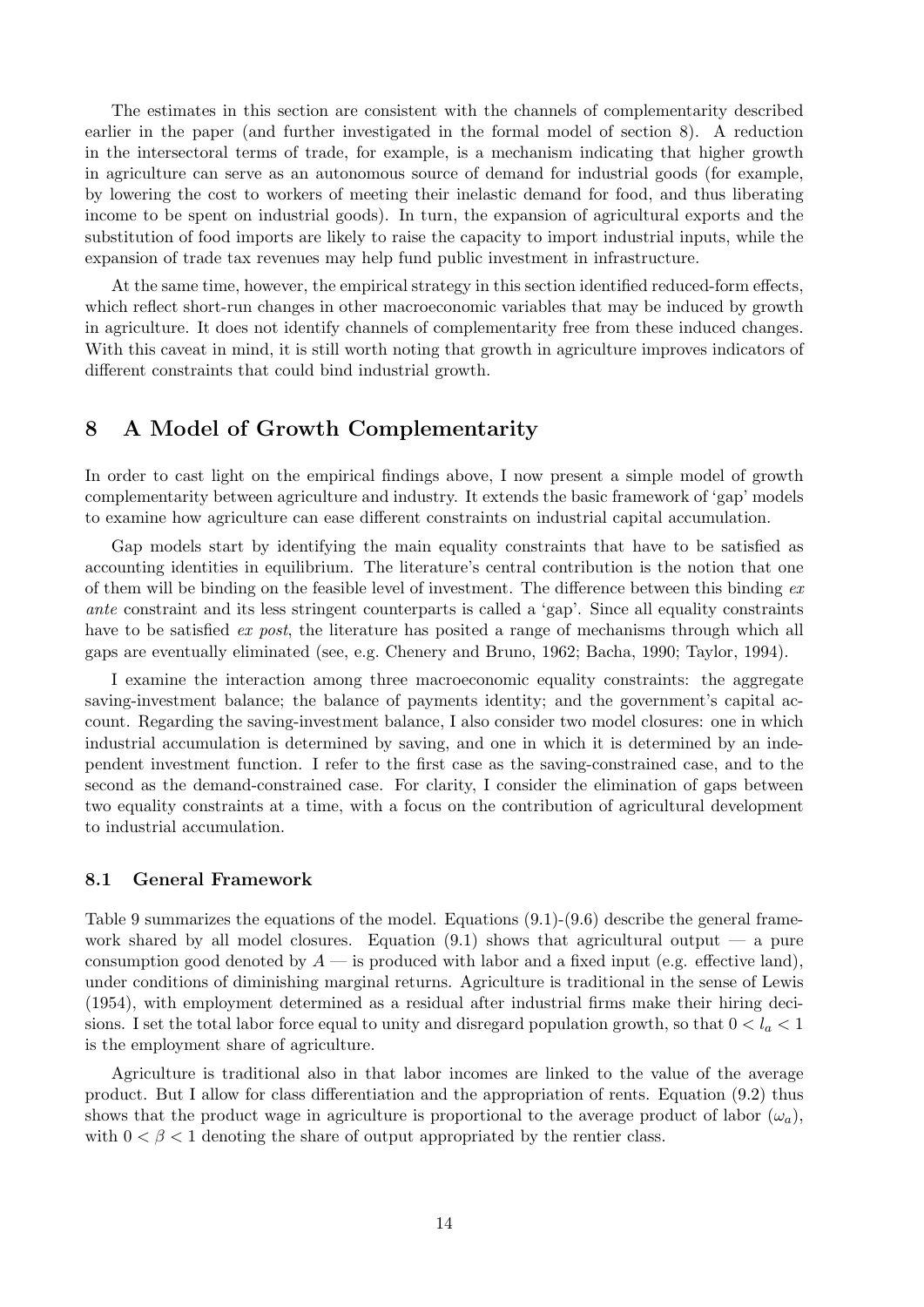Equation  $(9.3)$  shows that industrial output  $(M)$  is produced with labor and capital according to a Leontieff production function, where q and  $\sigma$  are the output-labor and output-capital coefficients. The stock of utilized capital is the binding constraint on industrial output, determining industrial employment and thus rural employment as a residual. Industrial firms operate in imperfect competition and strive to maintain a desired level of excess capacity in order to respond to unforeseen demand shocks. For simplicity, I only consider growth paths along which utilization is at the desired level, so that  $\sigma$  can be treated as a constant.<sup>19</sup>

Domestic industrial goods can be used either for consumption or for investment. But to model how a shortage of foreign exchange can hinder accumulation, I assume that the private capital stock in industry  $(K_m)$  is a composite of domestic  $(K_d)$  and imported  $(K_i)$  investment goods. They are utilized in fixed proportions, with  $0 < m < 1$  denoting the share of imported goods. The value of the capital stock in domestic currency is given by equation (9.4), where  $p_m$  is the price of the domestic industrial good,  $p_k^*$  is the world price of the imported capital good, and x is the nominal exchange rate.

To allow agriculture to contribute net foreign exchange earnings, I assume that part of its output, denoted by  $E_a$ , is exported. I examine this contribution of agriculture under two implicit assumptions. The first is that domestic industry faces an inelastic world demand. The second is that endogenous changes in the nominal exchange rate are unlikely to smoothly correct current account imbalances (for evidence, see Chinn and Wei, 2013). Since it is difficult to establish a foothold in new markets, this is the typical short-run scenario in many semi-industrialized economies. As a result, these economies have often adopted contractionary monetary and fiscal policies to correct current account imbalances in the face of external borrowing constraints, giving rise to stop-and-go cycles (Ocampo, 2003). The present model shows that agricultural exports can obviate the need for contractionary policies in this scenario.<sup>20</sup>

To ensure that the model reflects this scenario with maximum simplicity, I disregard exports (or imports) of the domestic industrial good, and the short-run impact of exchange rate movements on the trade balance. In addition, I follow Taylor (1989) and further assume that  $xp_k^* = p_m = p_k$ , where  $p_k^*$  is given and  $p_m$  is a domestically-determined price, since manufacturing output is not traded (see equation 9.5). Doing so allows me to treat the industrial capital stock as if it were homogeneous.

Assuming that foreign capital goods comprise all of the economy's imports, equation (9.11) gives the balance of payments identity. The terms  $\kappa$  and  $e_a$  denote net external borrowing and agricultural exports as a ratio of the capital stock, while  $g^e$  is the rate of accumulation that, for given values of  $\kappa$  and  $e_a$ , is consistent with the balance of payments identity.

The quantity of agricultural exports is determined through a quota auctioned off by the government. This stylized assumption has two advantages. First, it collapses export-promoting policy levers into a single exogenous variable. Second, it links agricultural exports to government revenues, illustrating one of the typical forms of indirectly taxing agriculture in developing countries (see, e.g. Rao, 1989a).

Quota rents are the only source of funds to finance public capital expenditures, which are entirely directed to the domestic investment good. Equation (9.6) thus shows that public investment  $(I_q)$  is equal to the quantity of agricultural exports times the difference between the economy's external terms of trade  $(p^*_{\alpha}/p^*_{\alpha})$  and the domestic terms of trade of agriculture  $(p = p_{\alpha}/p_m)$ , which I assume to be always positive.

<sup>&</sup>lt;sup>19</sup>In other words, I only consider 'warranted' growth paths (Harrod, 1939). For an analysis of the convergence to these paths in labor-surplus economies, see Nakatani and Skott (2007), and Skott (2010).

<sup>&</sup>lt;sup>20</sup>To be sure, in the medium and long runs developing countries have a broader menu of choices to reconcile external balance with growth targets. For a discussion of the use of competitive exchange rates under an elastic long-run demand for industrial exports, see Razmi et al. (2012).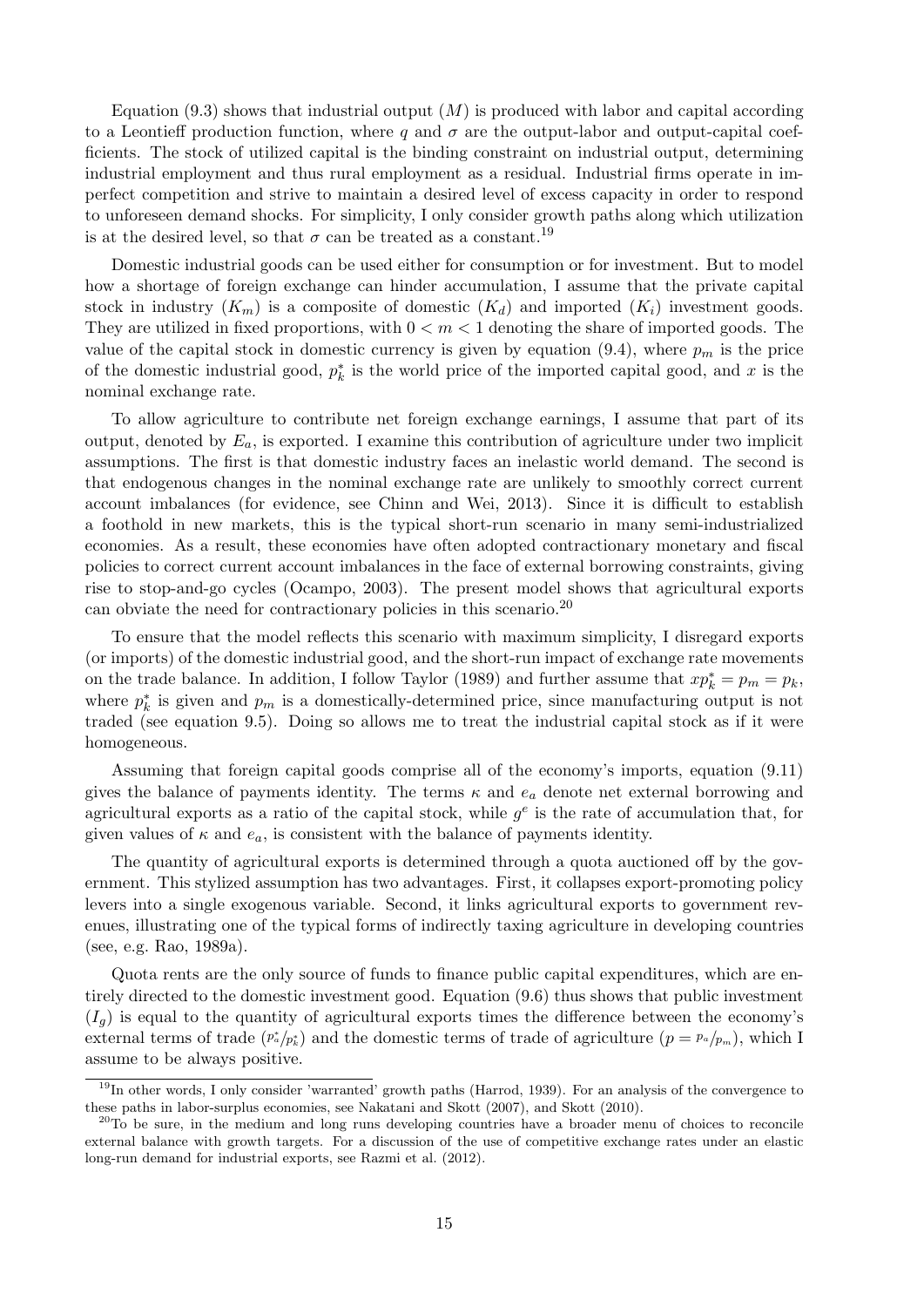In sum, the model's setup is such that an exogenous increase in the domestic supply of agricultural goods affects wage income, as well as the level and composition of domestic demand for industrial goods. In turn, an exogenous increase in agricultural exports raises foreign exchange receipts and government revenues.

#### 8.2 Saving and Foreign Exchange Constraints

I begin by considering the classical case of saving-driven investment in industry, in which agricultural growth can raise saving out of profits by lowering industrial costs. Following Lewis (1954), nominal wages in agriculture determine nominal wages in industry, up to an exogenous constant of proportionality (assumed equal to unity). Thus, the product wage in industry  $(w_m/p_m)$  is a positive function of the average product in agriculture  $(\omega_a)$  and the domestic terms of trade  $(p)$ , as in equation (9.8).

Social classes have different saving propensities, with no consumption out of profits and rents, and no saving out of wages. Workers in agriculture and industry divide their consumption expenditures between the industrial and the agricultural goods, and they share the same preferences. Equation (9.9) shows the equilibrium condition of the market for agricultural goods, where  $f(.)$ denotes the quantity of the agricultural good demanded by each worker. This equation determines the domestic terms of trade (p) as a function of the average product in agriculture  $(\omega_a)$ .

Industrial firms are the only private agents that accumulate capital. Since the government capital account is assumed to be always balanced, equation (9.10) shows that the saving-constrained rate of private capital accumulation  $(g^s)$  is equal to total domestic and foreign saving as a ratio to the industrial capital stock ( $\kappa$  denotes net borrowing from abroad as a ratio of the industrial capital stock).

Under these conditions, the following proposition can be established:

Proposition 8.1. If the wage bill in the industrial sector exceeds the value of agricultural rents, an increase in labor productivity (and thus output) in agriculture will raise the saving-constrained rate of industrial accumulation if  $\eta < 1 - \epsilon$ .

where  $\eta > 0$  is the income elasticity of demand for the agricultural good and  $\epsilon > 0$  is the elasticity of substitution between the two goods. Both of these elasticities are assumed constant regardless of the level and composition of consumption.

Proof. See the Appendix.

Engel's law  $-$  the proposition according to which the share of agricultural goods in total consumption declines with the level of income — plays a central role in ensuring growth complementarity between the two sectors in this setting. It implies a value of  $\eta$  below one. Since demand for food in developing countries is likely to be price-inelastic (i.e. with a low  $\epsilon$ ), plausible Engel's effects are likely to be strong enough to ensure that the inequality in proposition 8.1 holds in most cases (for a classic statement of a similar proposition, see Jorgenson, 1961). The proposition would thus be valid in countries where voluntary net lending from agricultural rentiers is not too high relative to the size of the industrial sector — a condition likely to be verified in most developing countries (Karshenas, 1995).

The intuition behind the proposition is as follows. An increase in agricultural output  $\frac{1}{1}$  as a result of technical progress, or of a short-run weather shock — raises both agricultural rents and industrial costs in terms of the agricultural good. The  $\eta < 1 - \epsilon$  condition, however, ensures that the corresponding changes in terms of the industrial good go the opposite way: the deterioration in the terms of trade will be large enough as to raise industrial profits and reduce the value of

 $\Box$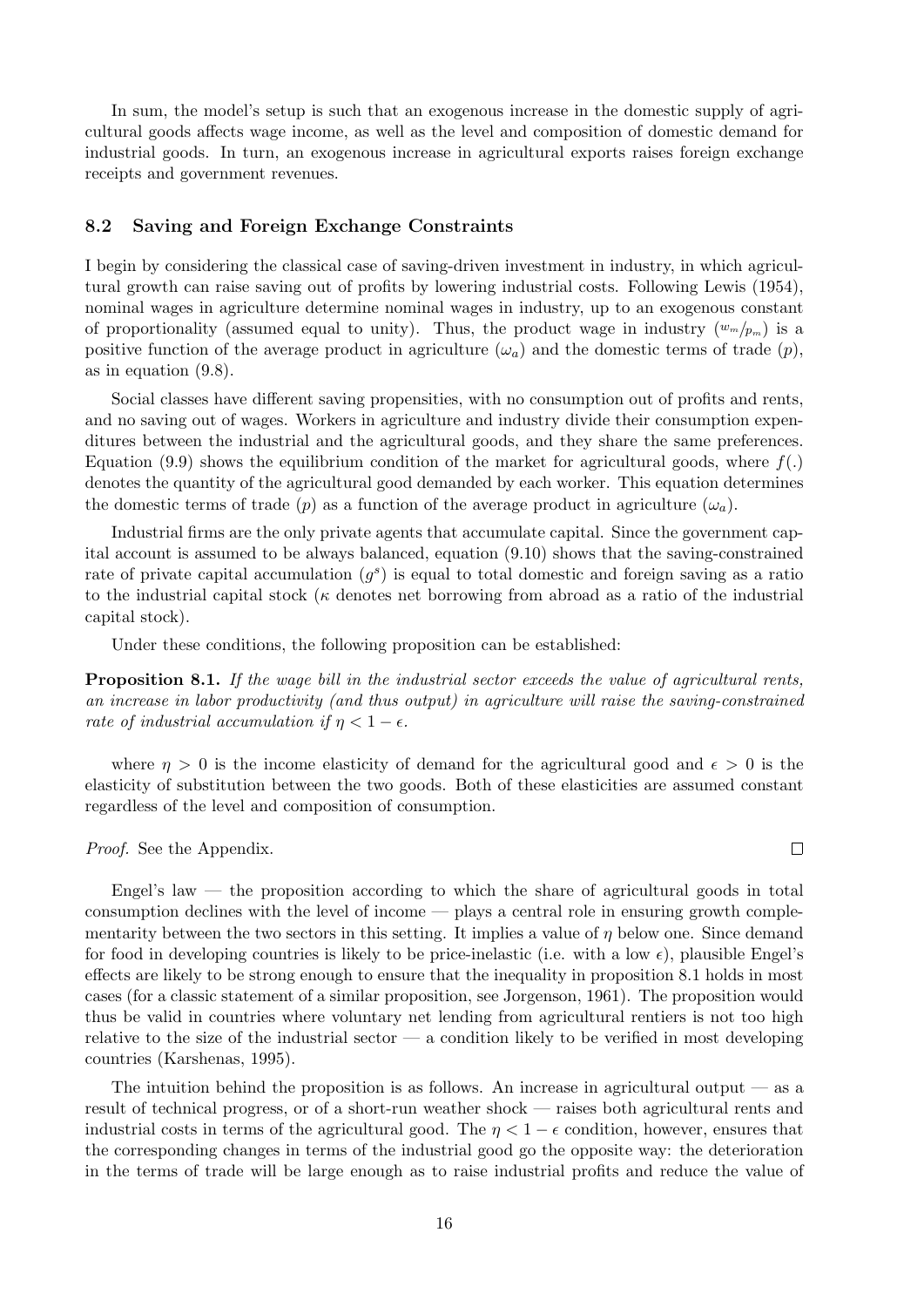agricultural rents in terms of the industrial good. In other words, higher wage earnings will be more than proportionately spent on industrial goods, translating into lower unit labor costs for industry and higher saving out of profits. The net effect on total domestic saving will be positive if the industrial wage bill — which weighs on saving out of industrial profits — exceeds agricultural rents.

The additional ex ante saving elicited by growth in agriculture, however, may not be absorbed by domestic demand due to balance-of-payments constraints. As mentioned above, I capture this possibility by assuming that a share  $0 \le m \le 1$  of total investment is comprised of an imported investment good.

To see how the saving and foreign exchange constraints interact, consider panel (a) in Figure 1. It plots the accumulation rate consistent with goods market equilibrium (denoted by  $g^s$ , from equation 9.10), and the accumulation rate consistent with the balance of payments identity (denoted by  $g^e$ , from equation 9.11), both as a function of  $\kappa$ . The resulting schedules are upwardsloping, although  $g^e$  is steeper since  $0 < m < 1$ . At point A, both relations hold as accounting identities, but industrial growth is constrained by domestic saving and net borrowing from abroad adjusts endogenously. If proposition 8.1 holds, an increase in labor productivity in agriculture will shift the  $g^s$  schedule up. With the real value of agricultural exports given, the increased demand for imported capital goods is accommodated by higher net borrowing from abroad. The economy moves to point  $A'$ , where industrial growth is higher. In other words, if accumulation is constrained by domestic saving, proposition 8.1 ensures that higher agricultural output enhances industrial growth.

But most developing countries face restrictions in international capital markets if the ratio of net borrowing to GDP rises above a perceived threshold of sustainability. Therefore assume that  $κ$  cannot exceed  $κ<sup>max</sup>$ . At point B in figure 1(a), the economy is constrained by foreign exchange availability. Higher agricultural output would raise ex ante saving, but the impossibility of importing additional capital goods would generate a demand shortfall in the market for industrial goods. Ex post saving would then be brought into line with demand in Keynesian fashion, with a reduction in the income of those with a positive propensity to save.<sup>21</sup> The economy would return to point B.

Growth in agriculture can relieve this foreign exchange constraint if a rise in exports accompanies the rise in output. For example, consider a coordinated increase in agricultural output and exports (i.e.  $\omega_a$  and  $e_a$ ) so as to leave the domestic terms of trade (p) constant. This exercise would shift the  $g^e$  schedule up, and would have an ambiguous effect on the ex ante  $g^s$  schedule (it would raise saving out of rural rents, but reduce saving out of industrial profits). But as long as the foreign exchange constraint remains binding, this coordinated increase would raise equilibrium industrial growth by allowing for higher imports of capital goods. The economy would move from point  $B$  to point  $B'$ .

#### 8.3 Demand and Foreign Exchange Constraints

A Keynesian-type demand constraint can emerge if two conditions are satisfied. First, if investment decisions are made independently of saving decisions; and, second, if a mechanism exists to endogenously bring actual saving into line with desired investment. Following Kaldor (1957)

<sup>&</sup>lt;sup>21</sup>With capacity utilization at the long-run desired level, the adjustment requires dissaving through a decline in industrial profits. As further discussed in section 8.3 below, a Keynesian macro closure ensures that a demand shortfall in the market for industrial goods reduces the rate of industrial price inflation relative to nominal wage growth, raising  $w_m/p_m$  endogenously and reducing saving out of industrial profits. This closure would in general detach urban earnings from rural earnings, however, so that a demand-constrained Keynesian closure is in general incompatible with an exogenous wage premium between the two sectors. In addition, since balance-of-payments constraints do not directly actuate on individual firms, in practice the reduction in aggregate demand tends to be achieved through contractionary fiscal or monetary policies.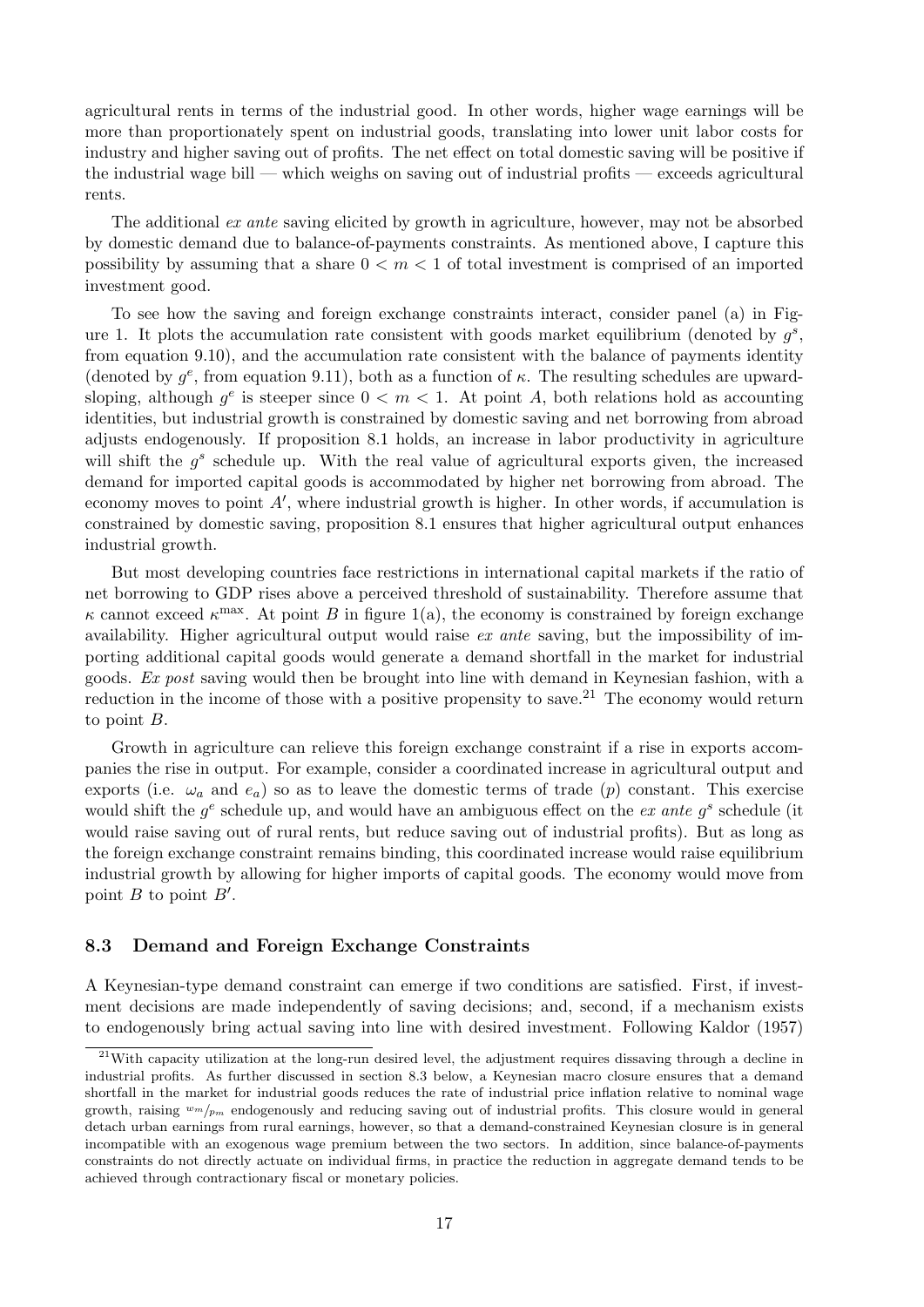and Robinson (1962), I examine endogenous changes in functional distribution in the industrial sector as one such mechanism. As it turns out, functional distribution cannot respond to demand fluctuations in the market for industrial goods if the intersectoral terms of trade are determined by market equilibrium and the nominal wages in industry are pinned down by the value of rural wages, as in the saving-constrained economy just described.<sup>22</sup> Rather, a demand constraint requires that industrial product wages vary endogenously to clear the market for industrial goods, as long as the participation constraint of industrial workers is satisfied (i.e.  $w_m > w_a$ , as in equation 9.12).

The aggregate saving-investment balance now gives equation (9.14), where  $g^i = h(w_m/p_m)$  is the independent investment function, and  $h' < 0$ . With capacity utilization at the desired level,  $w_m/p_m$  is uniquely and negatively related to the industrial profit rate. In turn, the equilibrium condition for the market for agricultural goods is now given by (9.15).

Equations (9.14) and (9.15) jointly determine the domestic terms of trade and the industrial product wage, which in turn determines the equilibrium rate of accumulation. The following proposition can be thus be established:

Proposition 8.2. Provided the market for industrial goods is stable, an increase in labor productivity in agriculture will raise the demand-constrained rate of industrial accumulation if  $\eta$  $1 - \epsilon + \frac{E_a}{\omega l}$  $\frac{E_a}{\omega_a l_a - E_a}$  .

Proof. See the Appendix.

The intuition behind this result is as follows. An increase in agricultural output raises saving out of agricultural rents in terms of the agricultural good, but it also causes a decline in the terms of trade of agriculture. If Engel's effects are strong enough, the decline in the terms of trade will more than offset the increase in agricultural rents in terms of the agricultural good. As a result, total ex ante saving will decline in terms of the industrial good.<sup>23</sup>

The counterpart of this reduction in ex ante saving is excess demand for industrial goods. The reason is that the initial decline in agriculture's terms of trade reduces the cost to industrial workers of meeting their income-inelastic demand for food, freeing up income which is more than proportionately spent on industrial goods. If the equilibrium is stable (i.e. industrial saving reacts more strongly to changes in profitability than industrial investment), the market is cleared by an increase in the price of the industrial good relative to the nominal wage. The ensuing redistribution towards industrial profits will raise desired accumulation and bring about an increase in saving out of industrial profits to finance it. This result — whereby an  $ex$  ante decline in saving results in an ex post increase in saving and accumulation — is akin to the Keynesian paradox of thrift. It also resonates with previous analyses of two-sector models with a demand constraint (see, e.g., Taylor, 1982; Skott and Larudee, 1998).

Panel (b) in figure 1 depicts, in the  $(g, \kappa)$  space, the interaction of the goods market equilibrium schedule in (9.14), denoted by  $g^d$ , and the balance of payments identity in (9.11), denoted again by  $g^e$ . The  $g^d$  schedule is downward-sloping: with an independently given investment function, a rise

 $\Box$ 

<sup>&</sup>lt;sup>22</sup>Mathematically, the introduction of an independent investment function requires the introduction of a new endogenous variable. For a classic exposition of the problem in a one-sector model, see Marglin (1984). For restatements in two-sector models, see Dutt (1992) and Rada (2007).

<sup>&</sup>lt;sup>23</sup>The decline in ex ante agricultural saving in terms of the industrial good will also be greater the higher the share of exports in total agricultural output, as they are a component of agricultural incomes that does not contribute to the domestic supply of food. An increase in this domestic supply will thus have a higher proportional impact on the terms of trade if its initial value is low relatively to total agricultural incomes, easing the need for strong Engel's effects. It is easy to see that in a closed economy the condition for an increase in agricultural productivity to raise equilibrium growth is the same in the saving-constrained and demand-constrained regimes (with different interpretations of the underlying economic mechanisms).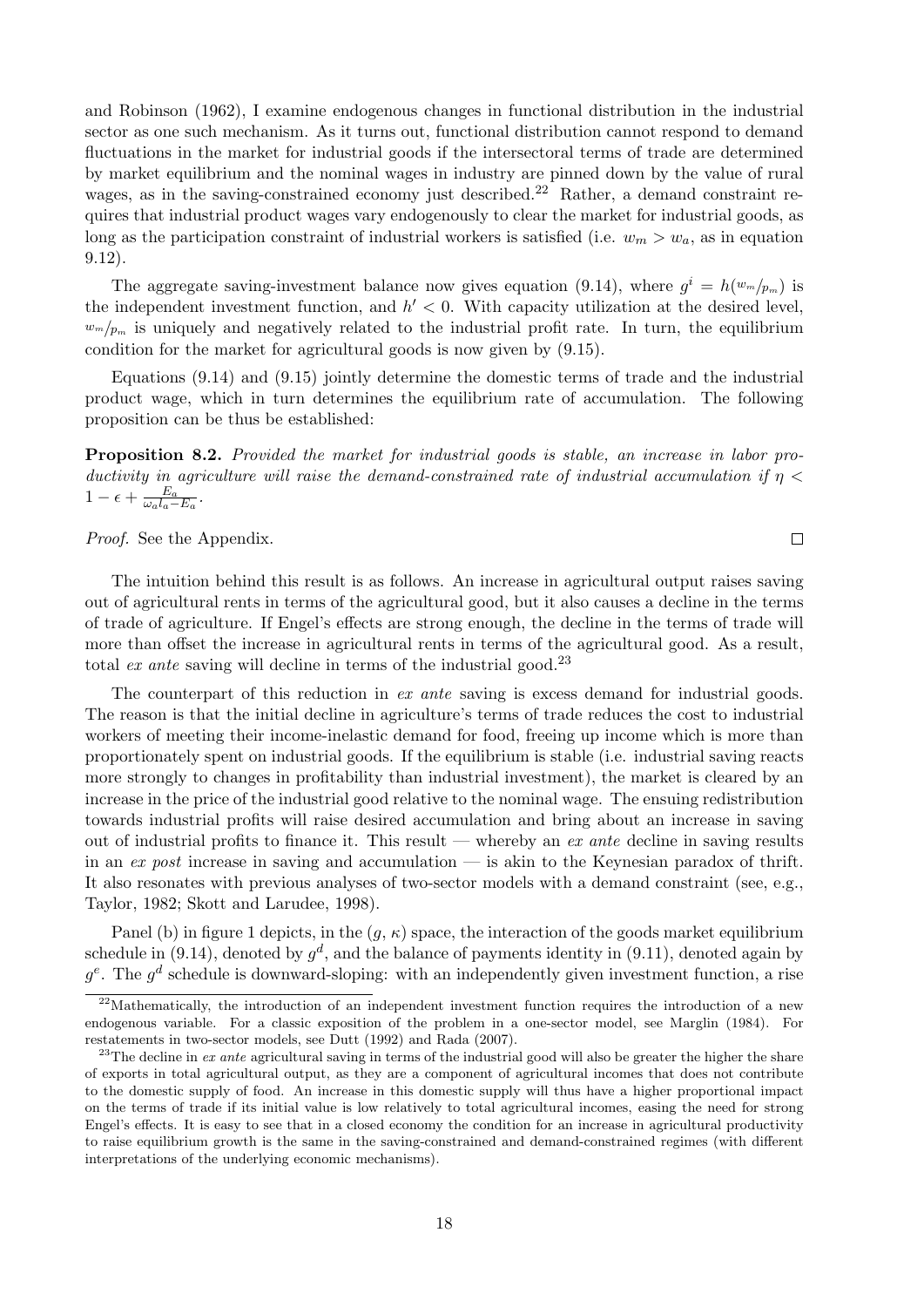in  $\kappa$  has to be the counterpart of lower agricultural exports, which reduce government revenues and its purchases of domestic investment goods for capital formation (see equation 9.6).

At point A, the economy is demand-constrained. Under the conditions of proposition 8.2, higher productivity in agriculture shifts the  $g^d$  schedule up and raises equilibrium growth (to A'), at the cost of higher net borrowing from abroad. By contrast, if the rate of net borrowing is at the maximum level, even if ex ante aggregate demand is high enough to sustain growth above point B' when  $\kappa = \kappa^{max}$ , the economy will be unable to import the required capital goods. This foreign exchange constraint lowers effective investment demand, so that the ex post  $g^d$  schedule passes through point  $B^{24}$  Now increases in agricultural output are ineffective if exports don't increase as well.

As before, a policy experiment designed to raise both agricultural output and exports while leaving the terms of trade constant can ease this binding foreign exchange constraint by shifting the  $g^e$  schedule up. Equilibrium growth would thus rise to a point like  $B'$ .

#### 8.4 Fiscal and Demand Constraints

As discussed in section 2, technical complementarity may exist between public infrastructure and private investment projects. As a result, private projects which would be profitable given expected demand may not be undertaken in the absence of complementary public investment. The model's set-up, where  $e_a$  is determined through a quota imposed and auctioned by the government, lends itself to analyzing the typical case in which growth in agriculture can fund public investment even when the sector's incomes are not directly taxed (see section 2).

To see how a fiscal constraint interacts with a demand constraint, assume that private accumulation responds only to private profitability as long as a high enough level of public investment is provided. If public investment falls short of this minimum, however, it becomes a binding constraint on private accumulation. The investment function can then be recast in discontinuous form, as in equation (9.16), where  $\alpha > 0$  is a constant of proportionality.

Panel (c) in figure 1 shows the interaction between the demand and the fiscal constraints. The  $g^d$  schedule shows equation (9.14) in the  $(e_a, g)$  space.<sup>25</sup> The curve describing the scaled rate of public capital formation  $(\alpha^{I_g}/K_m)$ , in turn, is concave. On the one hand, higher exports raise quota rents for given domestic terms of trade  $(p)$ . But, on the other hand, they raise the domestic terms of trade, and thus lower the wedge relative to border prices created by the policy.

As drawn, the diagram shows an economy constrained by private demand between points B and  $C$ . At point  $A$ , however, public capital formation is low enough to become a binding constraint on private investment. The so-constrained private investment causes the  $g^d$  schedule to shift down so that it, too, intercepts  $A$  — an endogenous decline in the profit rate ensures saving-investment balance. Higher agricultural exports can ease the binding fiscal constraint and move the economy from  $A$  to  $A'$ , where industrial growth is higher.

#### 8.5 Summary

The model exemplified basic macroeconomic mechanisms through which growth in agriculture can remove binding constraints on the rate of industrial accumulation in developing countries. In the

 $^{24}$ In practice, the decline in investment demand in the face of a balance-of-payments constraint is brought about by contractionary policies, as the balance-of-payments constraint does not act upon individual firms.

<sup>&</sup>lt;sup>25</sup>A ceteris paribus increase in agricultural exports has ambiguous effects on aggregate demand for industrial goods. On the one hand, it restricts domestic agricultural supply and increases the terms of trade, reducing demand out of industrial wages. On the other hand, it increases government revenues and capital expenditures, which are directed to domestic industrial goods. As drawn, the schedule embodies the assumption that the first effect predominates. The substantive results do not depend on this assumption.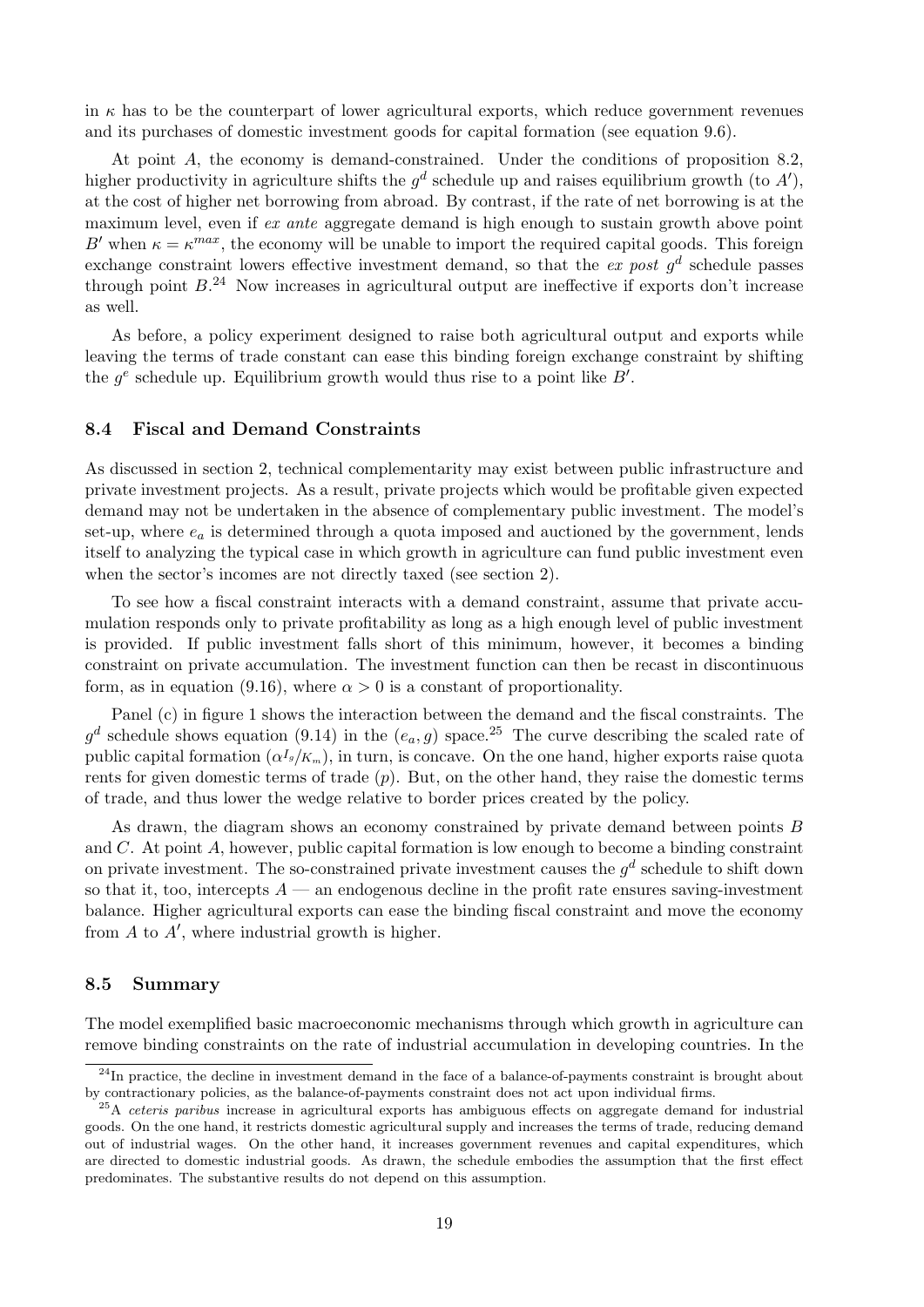case of saving and demand constraints, Engel's effects in the final demand for agricultural goods an uncontested stylized fact — play a pivotal role in ensuring growth complementarity between the two sectors, echoing previous analyses (e.g. Jorgenson, 1961; Taylor, 1982). When combined with net export expansion, growth in agriculture can also ease foreign exchange constraints on industrial investment. Finally, if public and private capital are complementary, growth in agriculture can ease fiscal constraints on private accumulation, as it can increase real fiscal revenues either directly or indirectly (see also Rao, 1993).

The model shows that supply shocks to agriculture can sway industrial firms in their output growth and capital accumulation decisions, casting light on key structural mechanisms behind the empirical finding that growth in agriculture elicits growth in manufacturing.

## 9 Conclusion

Development economists have long examined macroeconomic channels through which development in agriculture can support the expansion of high-productivity activities, particularly in manufacturing. The complementarity between the two sectors has also been a centerpiece of historical studies of industrialization. Efforts to identify causal effects using country-level datasets, on the other hand, are comparatively recent. This paper makes a contribution to this literature.

Using variation in population-weighted average temperature as an instrument for growth in agriculture, my baseline estimates show that it has large short-run impacts on manufacturing: an increase in annual growth in agriculture by one percentage point is estimated to raise contemporaneous growth in manufacturing by between 0.47 and 0.56 percentage point. Baseline estimates of the long-run effects of a permanent increase in agricultural growth are also large (between 0.53 and 0.58 percentage points), although short-run variation in the instrument is better suited to capture short-run effects.

The paper also presented a stylized two-sector model to illuminate the channels through which such complementarity might arise. The model focused on agriculture's classic roles as a source of saving, foreign exchange, fiscal revenues, and a home market for industry. It demonstrated that even short-run supply shocks to agriculture can induce industrial firms to revise their output growth and capital accumulation decisions, and that persistent increases in agricultural growth due to continuing technical change and factor accumulation — can lead to persistent increases in industrial growth. Further empirical estimates showed that growth in agriculture favorably affects indicators of the channels of complementarity highlighted in the model.

My findings have two broad implications. The first is negative in outlook: given that large negative shocks to agricultural output are frequent in the sample, especially among poorer countries, my estimates suggest that their cost in foregone industrial output can be severe, and that they may abruptly interrupt processes of industrial growth. The use of modern inputs in agriculture to reduce its vulnerability to weather shocks is important not only for increasing income security among rural residents, but also for preventing regressive structural change in the economy.

The second implication is that sustained agricultural development should be a key ingredient of policies promoting long-term industrialization. A thorough discussion of the type of agricultural development most conducive to industrial growth, however, is beyond the scope of this paper (for a discussion, see Rao and Caballero, 1990). Suffice it to say that successful cases of industrialization were often accompanied by technical dynamism in agriculture and a broad distribution of its benefits. Enabling conditions have included equitable land tenure systems and, in countries characterized by hidden unemployment, a pattern of technical change focused on increasing output and the utilization of rural labor. In successful cases of industrialization in Asia, the widespread adoption of land-augmenting innovations, such as intensive cropping, fertilizers, and high-yielding varieties, has proven to be conducive to these goals (Smith, 1959; Ishikawa, 1967; Lee, 1979; Kay,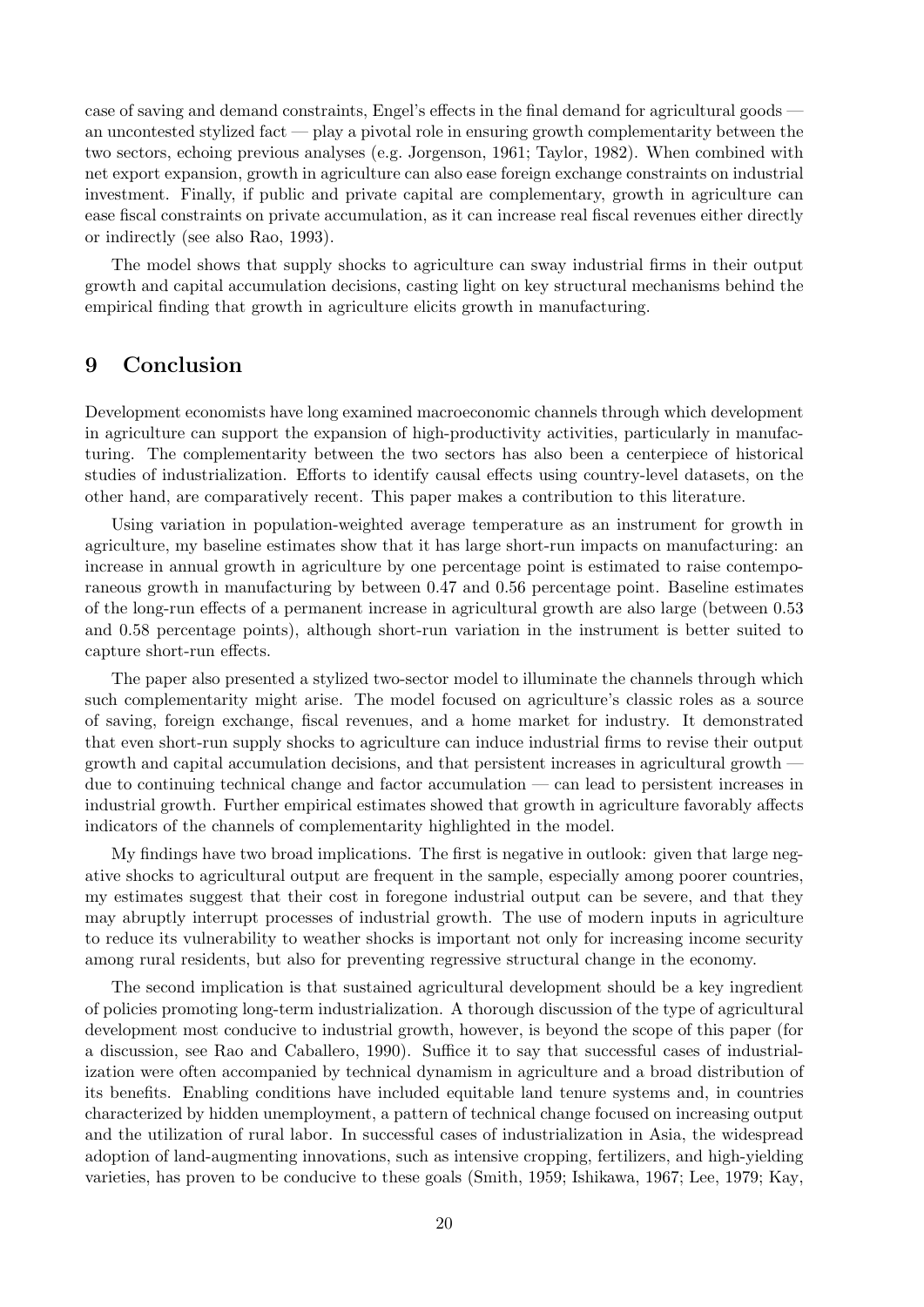2001). They stand in contrast to innovations designed to primarily economize on labor, which characterized some Latin American experiences and arguably worsened the problem of hidden unemployment (De Janvry, 1978; Sanders and Ruttan, 1978). Achieving such technical dynamism, as well as an adequate output response to demand fluctuations, has also required public investment in research and extension, and in complementary rural infrastructure. It is therefore essential to examine the forms these policies may take in contemporary processes of development.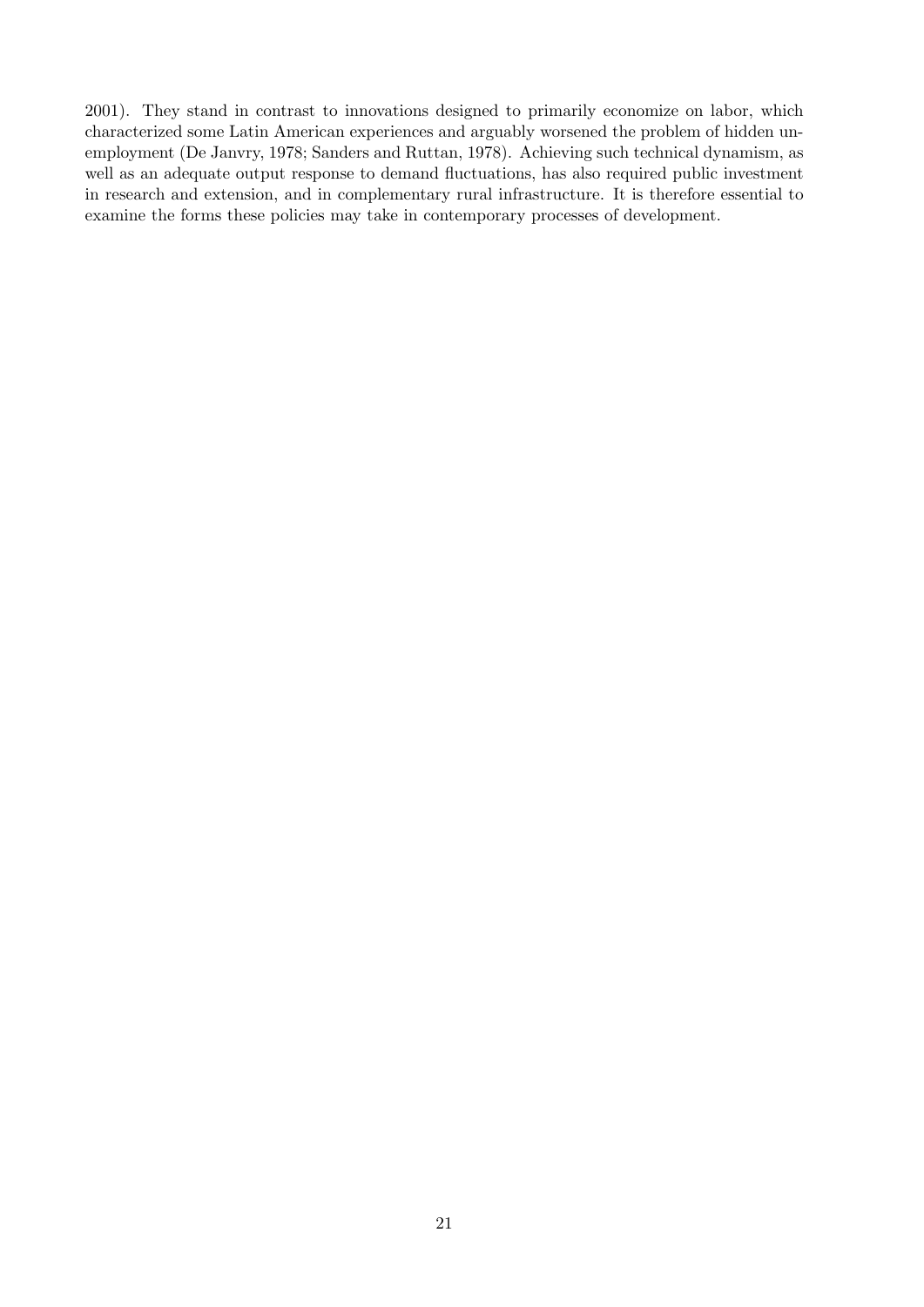## References

- Acemoglu, D., S. Johnson, and J. A. Robinson (2000). The colonial origins of comparative development: an empirical investigation. National Bureau of Economic Research Working Paper No. w7771 .
- Acemoglu, D., S. Johnson, and J. A. Robinson (2002). Reversal of fortune: Geography and institutions in the making of the modern world income distribution. The Quarterly Journal of Economics  $117(4)$ , 1231-1294.
- Acemoglu, D., S. Johnson, and J. A. Robinson (2005). Institutions as a fundamental cause of long-run growth. Handbook of economic growth 1, 385–472.
- Adams, R. M., C. Rosenzweig, R. M. Peart, J. T. Ritchie, B. A. McCarl, J. D. Glyer, R. B. Curry, J. W. Jones, K. J. Boote, and L. H. Allen (1990). Global climate change and U.S. agriculture. Nature (345), 219–224.
- Amsden, A. H. (1979). Taiwan's economic history: a case of etatisme and a challenge to dependency theory. *Modern China*  $5(3)$ , 341–379.
- Anderson, T. W. and H. Rubin (1949). Estimation of the parameters of a single equation in a complete system of stochastic equations. The Annals of Mathematical Statistics  $20(1)$ , 46–63.
- Angrist, J. D. and J.-S. Pischke (2008). Mostly harmless econometrics: An empiricist's companion. Princeton university press.
- Arellano, M. and S. Bond (1991). Some tests of specification for panel data: Monte carlo evidence and an application to employment equations. The Review of Economic Studies 58 (2), 277–297.
- Arellano, M. and O. Bover (1995). Another look at the instrumental variable estimation of errorcomponents models. Journal of econometrics  $68(1)$ , 29–51.
- Bacha, E. L. (1990). A three-gap model of foreign transfers and the gdp growth rate in developing countries. Journal of Development economics 32 (2), 279–296.
- Baum, C. F., M. E. Schaffer, and S. Stillman (2007). Enhanced routines for instrumental variables/gmm estimation and testing. Stata Journal  $7(4)$ , 465–506.
- Baunsgaard, T. and M. Keen (2010). Tax revenue and (or?) trade liberalization. Journal of Public Economics  $94(9)$ , 563-577.
- Belloc, M. and P. Vertova (2006). Public investment and economic performance in highly indebted poor countries: An empirical assessment. International Review of Applied Economics  $20(02)$ , 151–170.
- Brückner, M. (2012). Economic growth, size of the agricultural sector, and urbanization in africa. Journal of Urban Economics 71 (1), 26–36.
- Brückner, M. and A. Ciccone (2011). Rain and the democratic window of opportunity. *Econo*metrica  $79(3)$ , 923-947.
- Bustos, P., B. Caprettini, and J. Ponticelli (2012). Agricultural productivity and structural transformation. Evidence from brazil. Department of Economics and Business, Universitat Pompeu Fabra, Working Paper 1403 .
- Canning, D. and P. Pedroni (2008). Infrastructure, long-run economic growth and causality tests for cointegrated panels. The Manchester School 76 (5), 504–527.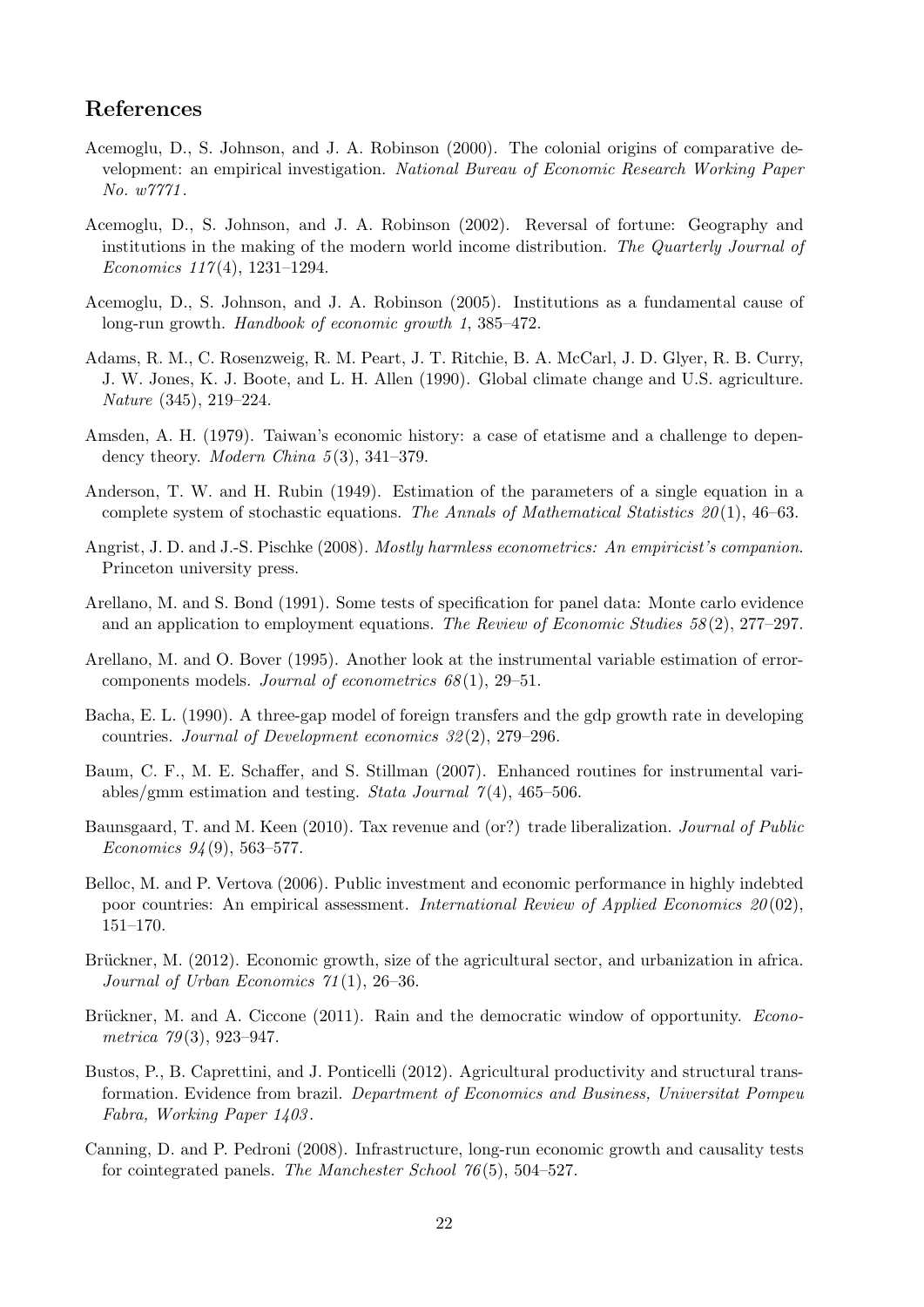- Caselli, F., G. Esquivel, and F. Lefort (1996). Reopening the convergence debate: a new look at cross-country growth empirics. Journal of Economic Growth 1 (3), 363–389.
- Center for International Earth Science Information Network (CIESIN), Columbia University; International Food Policy Research Institute (IPFRI), the World Bank; and Centro Internacional de Agricultura Tropical (CIAT) (2004). Global rural-urban mapping project (GRUMP). Palisades, NY: CIESIN, Columbia University.
- Chebbi, H. E. and L. Lachaal (2007). Agricultural sector and economic growth in Tunisia: Evidence from co-integration and error correction mechanism. MPRA Paper No. 9101.
- Chenery, H. B. and M. Bruno (1962). Development alternatives in an open economy: the case of Israel. The Economic Journal 72 (285), 79–103.
- Chinn, M. D. and S.-J. Wei (2013). A faith-based initiative meets the evidence: Does a flexible exchange rate regime really facilitate current account adjustment? Review of Economics and Statistics 95 (1), 168–184.
- De Janvry, A. (1978). Social structure and biased technical change in argentine agriculture. In H. Biswanger and V. Ruttan (Eds.), Induced Innovation: Technology, Institutions and Development, pp. 297–323. Baltimore and London: The Johns Hopkins University Press.
- Dell, M., B. F. Jones, and B. A. Olken (2012a). Temperature shocks and economic growth: Evidence from the last half century. American Economic Journal: Macroeconomics  $\lambda(3)$ , 66– 95.
- Dell, M., B. F. Jones, and B. A. Olken (2012b). Web appendix: Temperature shocks and economic growth. http://www.aeaweb.org/aej/mac/app/2010-0092\_app.pdf.
- Dell, M., B. F. Jones, and B. A. Olken (2013). What do we learn from the weather?: The new climate-economy literature. National Bureau of Economic Research Working Paper No. w19578 .
- Deschenes, O. and M. Greenstone (2007). The economic impacts of climate change: evidence from agricultural output and random fluctuations in weather. The American Economic Review  $97(1)$ , 354–385.
- Dutt, A. K. (1992). A kaldorian model of growth and development revisited: a comment on thirlwall. Oxford Economic Papers  $44(1)$ , 156-168.
- Engerman, S. L. and K. L. Sokoloff (2002). Factor endowments, inequality, and paths of development among new world economies. National Bureau of Economic Research Working Paper No. w9259.
- Flores-Lagunes, A. (2007). Finite sample evidence of iv estimators under weak instruments. Journal of Applied Econometrics 22 (3), 677–694.
- Frankema, E. (2009). The expansion of mass education in twentieth century latin america: a global comparative perspective. Revista de Historia Económica  $27(3)$ , 359.
- Furtado, C. (1963). The economic growth of Brazil: a survey from colonial to modern times. Berkeley: University of California Press.
- Furtado, C. (1976). Economic development of Latin America: historical background and contemporary problems. Cambridge University Press.
- Galor, O., O. Moav, and D. Vollrath (2009). Inequality in landownership, the emergence of humancapital promoting institutions, and the great divergence. The Review of economic studies  $76(1)$ , 143–179.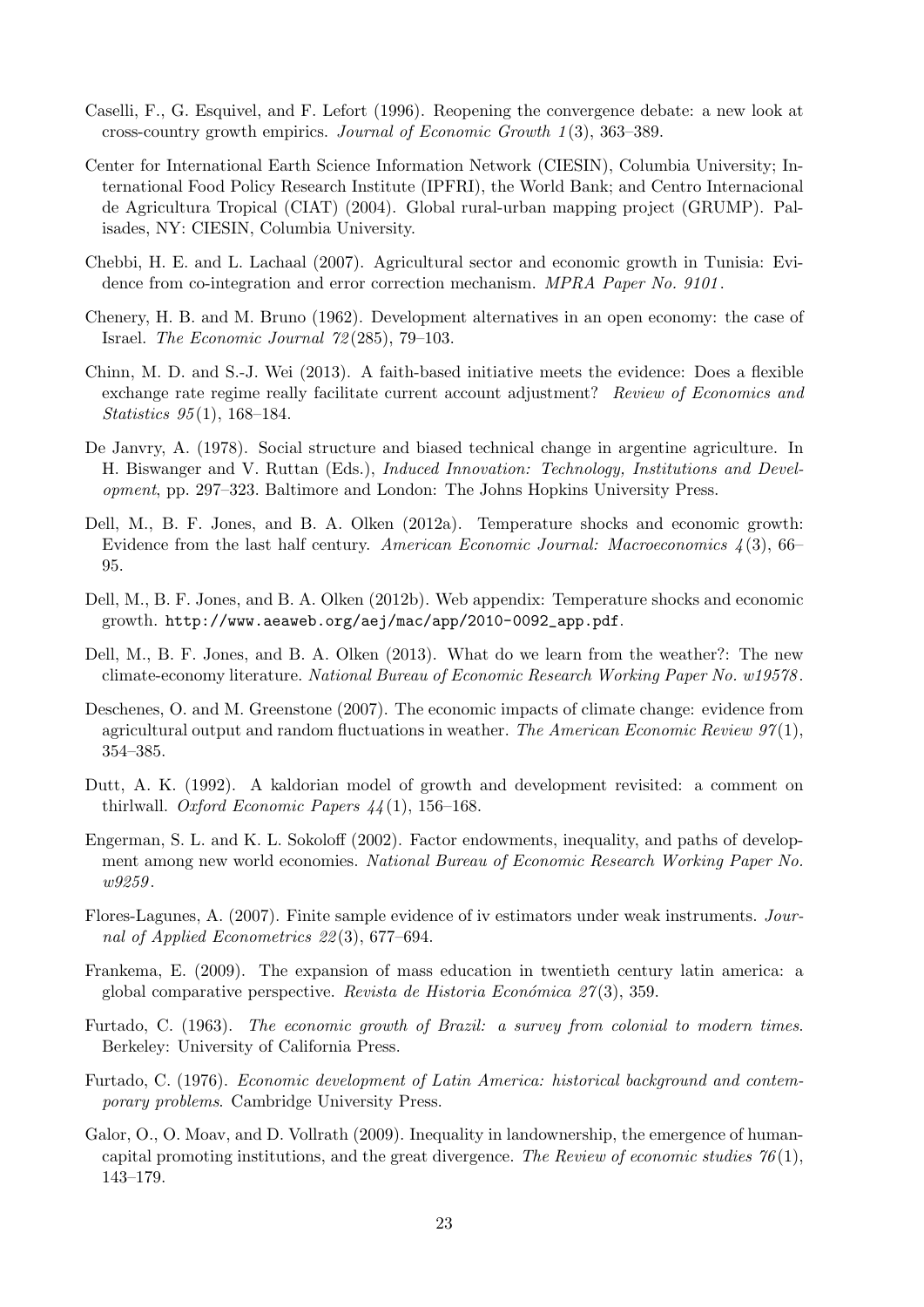- Gemmell, N., T. A. Lloyd, and M. Mathew (2000). Agricultural growth and inter-sectoral linkages in a developing economy. Journal of Agricultural Economics 51 (3), 353–370.
- Graham, D. H., H. Gauthier, and J. R. M. de Barros (1987). Thirty years of agricultural growth in Brazil: crop performance, regional profile, and recent policy review. Economic Development and Cultural Change  $36(1)$ , 1–34.
- Guiteras, R. (2009). The impact of climate change on indian agriculture. Working Paper, Department of Economics, University of Maryland.
- Harrod, R. F. (1939). An essay in dynamic theory. The Economic Journal 49 (march), 14–33.
- Henderson, J. V., A. Storeygard, and D. N. Weil (2009). Measuring economic growth from outer space. National Bureau of Economic Research, Working Paper No. w15199 .
- Hidalgo, F. D., S. Naidu, S. Nichter, and N. Richardson (2010). Economic determinants of land invasions. The Review of Economics and Statistics 92 (3), 505–523.
- Ishikawa, S. (1967). Economic development in Asian perspective. Tokyo: Kinofcuniya Bookstore Co.
- Johnston, B. F. and J. W. Mellor (1961). The role of agriculture in economic development. The American Economic Review 51 (4), 566–593.
- Jorgenson, D. W. (1961). The development of a dual economy. The Economic Journal 71(282), 309–334.
- Jorgenson, D. W. (1967). Surplus agricultural labour and the development of a dual economy. Oxford Economic Papers 19 (3), 288–312.
- Kaldor, N. (1957). A model of economic growth. *The economic journal 67*(268), 591–624.
- Kanwar, S. (2000). Does the dog wag the tail or the tail the dog?: Cointegration of indian agriculture with nonagriculture. Journal of Policy Modeling 22 (5), 533–556.
- Karshenas, M. (1995). Industrialization and agricultural surplus: a comparative study of economic development in Asia. Oxford University Press.
- Kay, C. (2001). Asia's and latin america's development in comparative perspective: landlords, peasants, and industrialization. ISS Working Paper Series/General Series 336, 1–58.
- Khattry, B. and J. M. Rao (2002). Fiscal faux pas?: an analysis of the revenue implications of trade liberalization. World Development  $30(8)$ , 1431–1444.
- Lee, E. (1979). Egalitarian peasant farming and rural development: the case of south korea. World Development  $7(4)$ , 493-517.
- Lewis, W. A. (1954). Economic development with unlimited supplies of labour. The Manchester School 22 (2), 139–191.
- Marglin, S. A. (1984). Growth, distribution, and inflation: a centennial synthesis. Cambridge Journal of Economics  $8(2)$ , 115–144.
- Marshall, M. G. (2013). Major episodes of political violence and conflict regions, 1946-2012. Technical report, Integrated Network for Societal Conflict Research (INSCR).
- Marshall, M. G., T. R. Gurr, and K. Jaggers (2013). Polity IV project: Political regime characteristics and transitions, 1800-2012: Dataset user's manual. Center for Systemic Peace.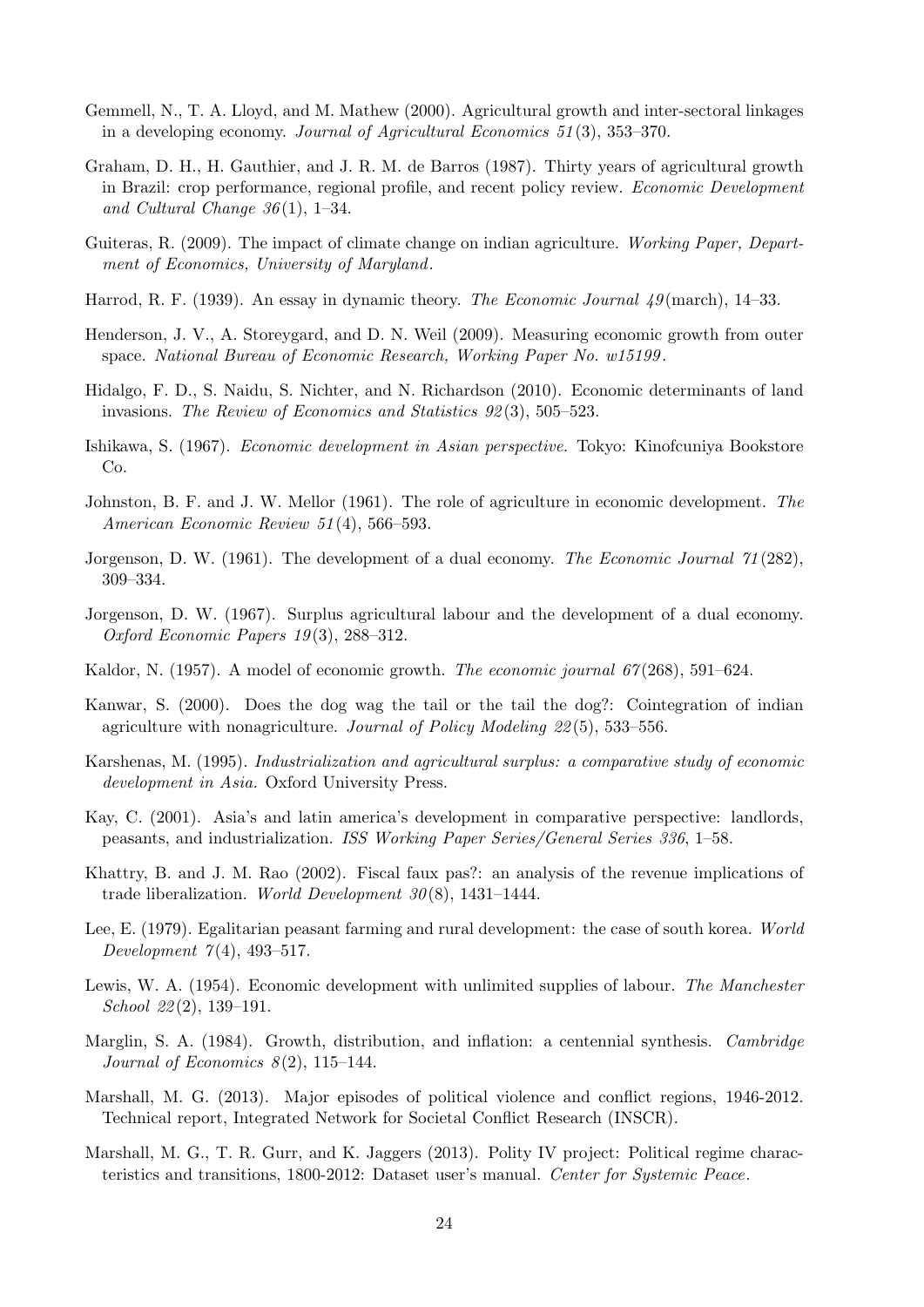- Matsuura, K. and C. J. Willmott (2009). Terrestrial precipitation: 1900–2008 gridded monthly time series. Center for Climatic Research Department of Geography Center for Climatic Research, University of Delaware.
- McMillan, M. S. and D. Rodrik (2011). Globalization, structural change and productivity growth. National Bureau of Economic Research Working Paper No. w17143 .
- Mellor, J. W. (1973). Accelerated growth in agricultural production and the intersectoral transfer of resources. Economic Development and Cultural Change  $22(1)$ , 1–16.
- Mendelsohn, R., W. Morrison, M. E. Schlesinger, and N. G. Andronova (2000). Country-specific market impacts of climate change. *Climatic change 45* (3-4), 553–569.
- Miguel, E., S. Satyanath, and E. Sergenti (2004). Economic shocks and civil conflict: An instrumental variables approach. Journal of political Economy  $112(4)$ , 725–753.
- Mody, A., S. Mundle, and K. N. Raj (1982). *Resources Flows from Agriculture and Industri*alisation: A Comparative Analysis of Japanese and Indian Experience. Tokio: International Development Center of Japan.
- Nakatani, T. and P. Skott (2007). Japanese growth and stagnation: A keynesian perspective. Structural Change and Economic Dynamics 18 (3), 306–332.
- Nickell, S. (1981). Biases in dynamic models with fixed effects. Econometrica: Journal of the *Econometric Society 49*(6), 1417–1426.
- Ocampo, J. A. (2003). International asymmetries and the design of the international financial system. In A. Berry (Ed.), Critical Issues in Financial Reform: A View from the South., pp. 45–74. New Brunswick, NJ: Transaction Publishers.
- Ocampo, J. A., C. Rada, and L. Taylor (2009). Growth and policy in developing countries: a structuralist approach. Columbia University Press.
- Ohkawa, K. and H. Rosovsky (1960). The role of agriculture in modern japanese economic development. Economic Development and Cultural Change 9(1), 43-67.
- Oliveira, J. d. C. (1985). Measurement of resource transfers from agriculture: Brazil, 1950-1974. Brazilian Review of Econometrics 5 (1), 35–61.
- Oyvat, C. (2013). Agrarian structures, urbanization and inequality. PERI Working Paper 336 .
- Parry, M., O. Canziani, J. Palutikof, P. van der Linden, and C. Hanson (Eds.) (2007). Climate Change 2007: Impacts, adaptation and vulnerability: contribution of Working Group II to the fourth assessment report of the Intergovernmental Panel on Climate Change, Volume 4. Cambridge University Press.
- Peterson, W. L. (1979). International farm prices and the social cost of cheap food policies. American Journal of Agricultural Economics 61(1), 12–21.
- Prado Junior, C. (1967). The colonial background of modern Brazil. Berkeley and Los Angeles: University of California Press.
- Rada, C. (2007). Stagnation or transformation of a dual economy through endogenous productivity growth. Cambridge Journal of Economics 31 (5), 711.
- Rao, J. M. (1989a). Getting agricultural prices right. Food Policy 14 (1), 28–42.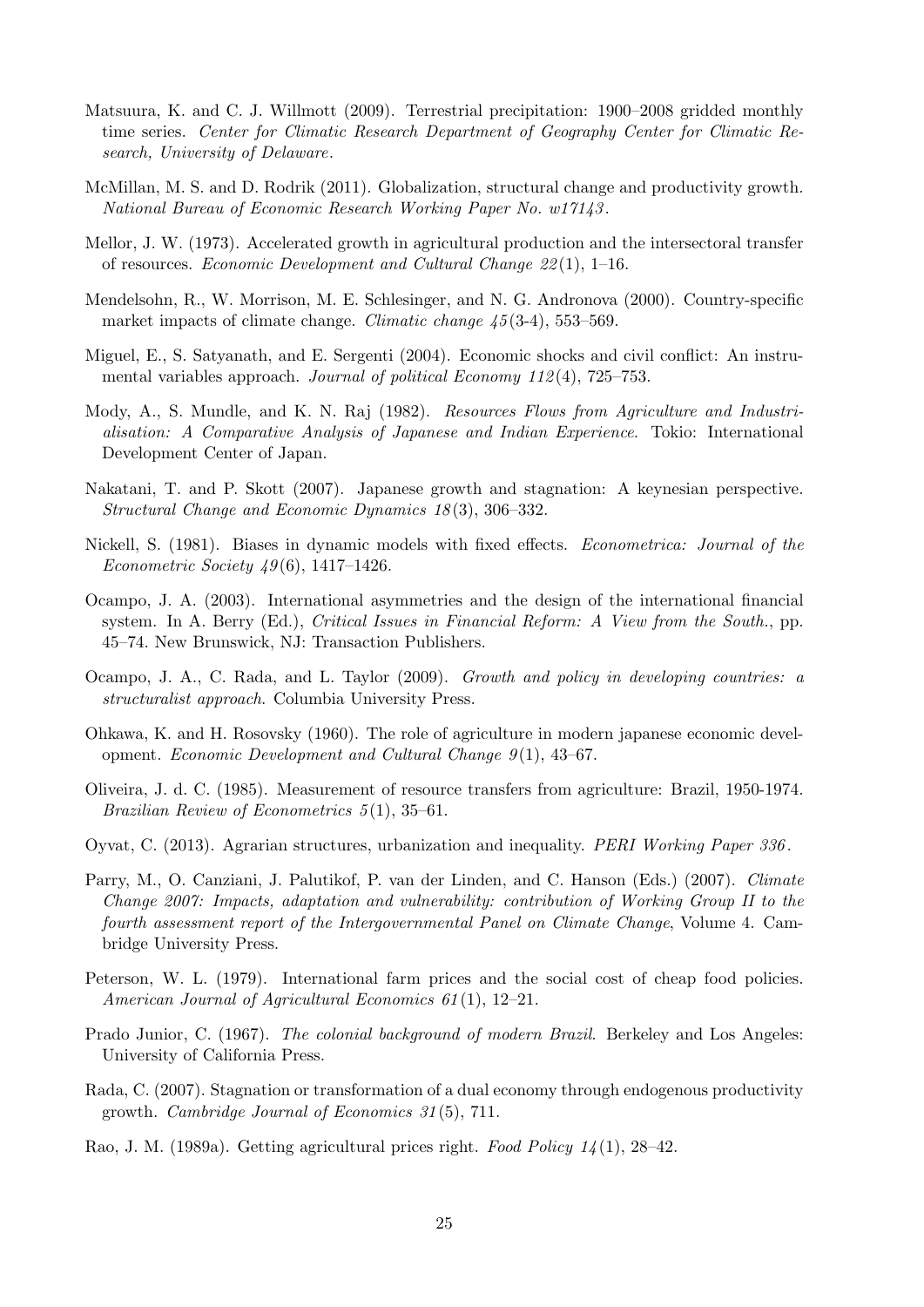- Rao, J. M. (1989b). Taxing agriculture: instruments and incidence. World Development  $17(6)$ , 809–823.
- Rao, J. M. (1993). Distribution and growth with an infrastructure constraint. Cambridge Journal of Economics 17 (4), 369–89.
- Rao, J. M. (1994). Agrarian structure, labour supplies and the terms of trade. In A. Dutt (Ed.), New Directions in Analytical Political Economy, pp. 247–270. Aldershot: Edward Elgar.
- Rao, J. M. and J. M. Caballero (1990). Agricultural performance and development strategy: Retrospect and prospect. World Development 18(6), 899–913.
- Razmi, A., M. Rapetti, and P. Skott (2012). The real exchange rate and economic development. Structural Change and Economic Dynamics 23 (2), 151–169.
- Robinson, J. (1962). A model of accumulation. In J. Robinson (Ed.), Essays in the Theory of Economic Growth, pp. 22–87. London: MacMillan.
- Rodrik, D. (2008). The real exchange rate and economic growth. *Brookings papers on economic*  $activity 2008(2), 365-412.$
- Rodrik, D., A. Subramanian, and F. Trebbi (2004). Institutions rule: the primacy of institutions over geography and integration in economic development. Journal of economic growth  $9(2)$ , 131–165.
- Romp, W. and J. De Haan (2007). Public capital and economic growth: A critical survey. Perspektiven der Wirtschaftspolitik  $8(S1)$ , 6–52.
- Roodman, D. (2006). How to do xtabond2: An introduction to difference and system GMM in Stata. Center for Global Development Working Paper 103 .
- Roodman, D. (2009). A note on the theme of too many instruments. Oxford Bulletin of Economics and Statistics  $71(1)$ , 135–158.
- Ros, J. (2001). Development theory and the economics of growth. Ann Arbor, MI: Univ of Michigan Press.
- Sanders, J. H. and V. Ruttan (1978). Biased choice of technology in brazilian agriculture. In H. Biswanger and V. Ruttan (Eds.), Induced Innovation: Technology, Institutions and Development, pp. 276–296. Baltimore and London: The Johns Hopkins University Press.
- Schiff, M. W. and A. Valdés (1998). Agriculture and the macroeconomy. World Bank Trade and Rural Development Department Report No. 1967 .
- Seppänen, O., W. J. Fisk, and Q. H. Lei (2006). Effect of temperature on task performance in office environment. Lawrence Berkeley National Laboratory, Report no. 60946 .
- Seppänen, O. and M. Vuolle (2000). Cost effectiveness of some remedial measures to control summer time temperatures in an office building. In Proceedings of Healthy Buildings 2000, Volume 1, pp. 665–660.
- Shifa, A. B. (2014). Does agricultural growth cause manufacturing growth? Working Paper, Department of Economics, Syracuse University.
- Skott, P. (1999). Review article. growth and stagnation in a two-sector model: Kaldor's mattioli lectures. Cambridge Journal of Economics 23 (3), 353.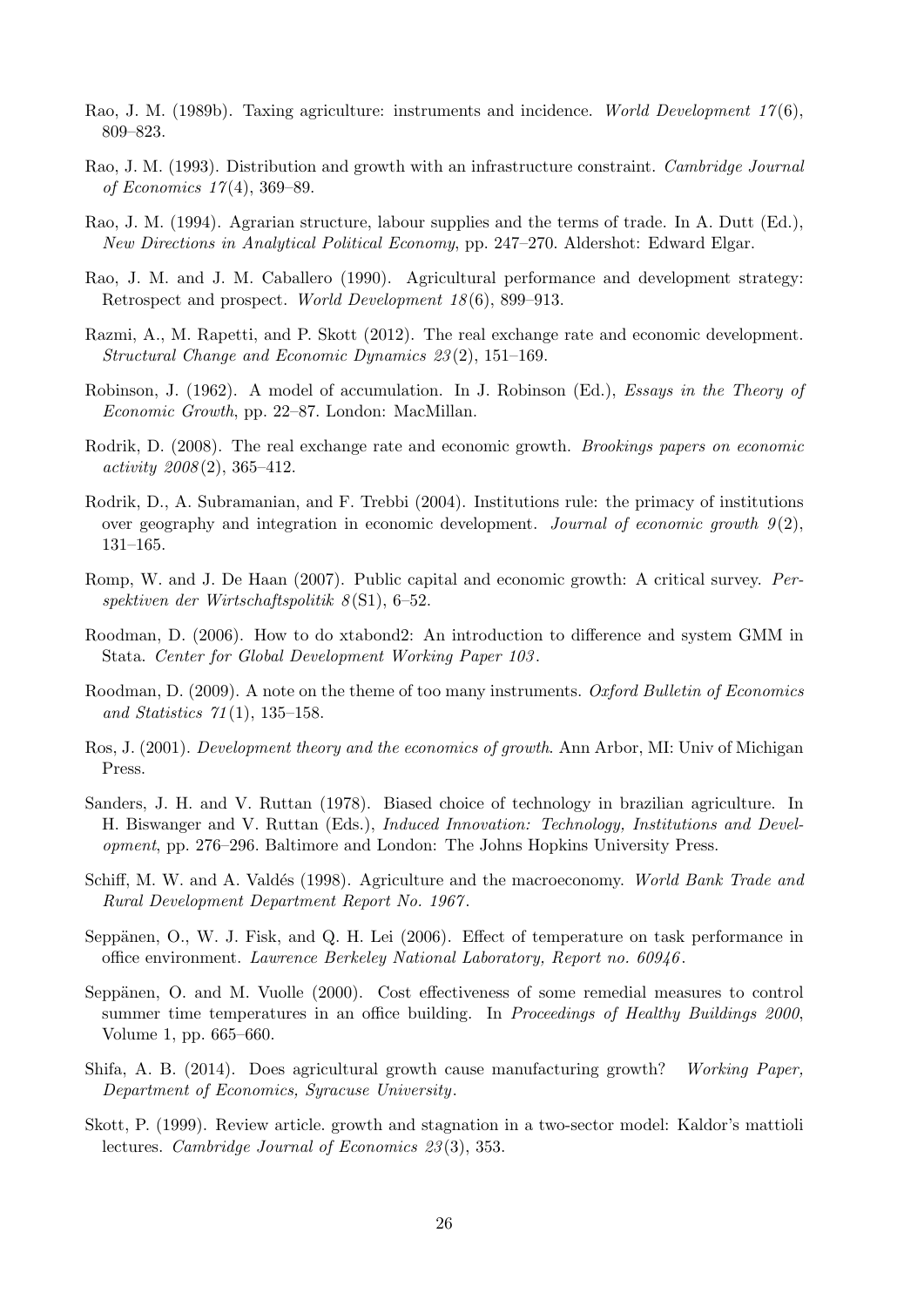- Skott, P. (2010). Growth, instability and cycles: Harrodian and Kaleckian models of accumulation and income distribution. In M. Setterfield (Ed.), Handbook of Alternative Theories of Economic Growth, pp. 108–131. Edward Elgar Publishing.
- Skott, P. and M. Larudee (1998). Uneven development and the liberalisation of trade and capital flows: the case of mexico. *Cambridge Journal of Economics 22(3)*, 277.
- Skott, P. and J. Ros (1997). The" big push" in an open economy with nontradable inputs. Journal of Post Keynesian Economics  $20(1)$ , 149–162.
- Smith, T. C. (1959). The agrarian origins of modern Japan. Stanford University Press.
- Stock, J. H. and J. H. Wright (2000). GMM with weak identification. *Econometrica*  $68(5)$ ,  $1055 - 1096.$
- Stock, J. H. and M. Yogo (2005). Asymptotic distributions of instrumental variables statistics with many instruments. In D. W. Andrews, J. H. Stock, and T. J. Rothenberg (Eds.), Identification and Inference for Econometric Models: Essays in Honor of Thomas Rothenberg, pp. 109–121. Cambridge University Press.
- Taylor, L. (1982). Food price inflation, terms of trade and growth. In M. Gersovitz, G. Ranis, and M. R. Rosenzweig (Eds.), The Theory and Experience of Economic Development: Essays in Honor of Sir W. Arthur Lewis, pp. 60–78. London: George Allen and Unwin.
- Taylor, L. (1983). Structuralist macroeconomics: Applicable models for the third world. Basic Books.
- Taylor, L. (1989). Gap disequilibria: inflation, investment, saving and foreign exchange. UN Wider Working Paper 76 .
- Taylor, L. (1994). Gap models. Journal of Development Economics 45 (1), 17–34.
- Tiffin, R. and X. Irz (2006). Is agriculture the engine of growth? Agricultural Economics  $35(1)$ , 79–89.
- Timmer, M. P. and G. J. d. Vries (2009). Structural change and growth accelerations in asia and latin america: a new sectoral data set. Cliometrica  $\mathcal{S}(2)$ , 165–190.
- Wegenast, T. (2009). The legacy of landlords: educational distribution and development in a comparative perspective. Zeitschrift für vergleichende Politikwissenschaft  $3(1)$ , 81–107.
- Wooldridge, J. M. (2010). *Econometric analysis of cross section and panel data*. MIT press.
- Zivin, J. G. and M. J. Neidell (2010). Temperature and the allocation of time: Implications for climate change. Technical report, National Bureau of Economic Research Working Paper 15717.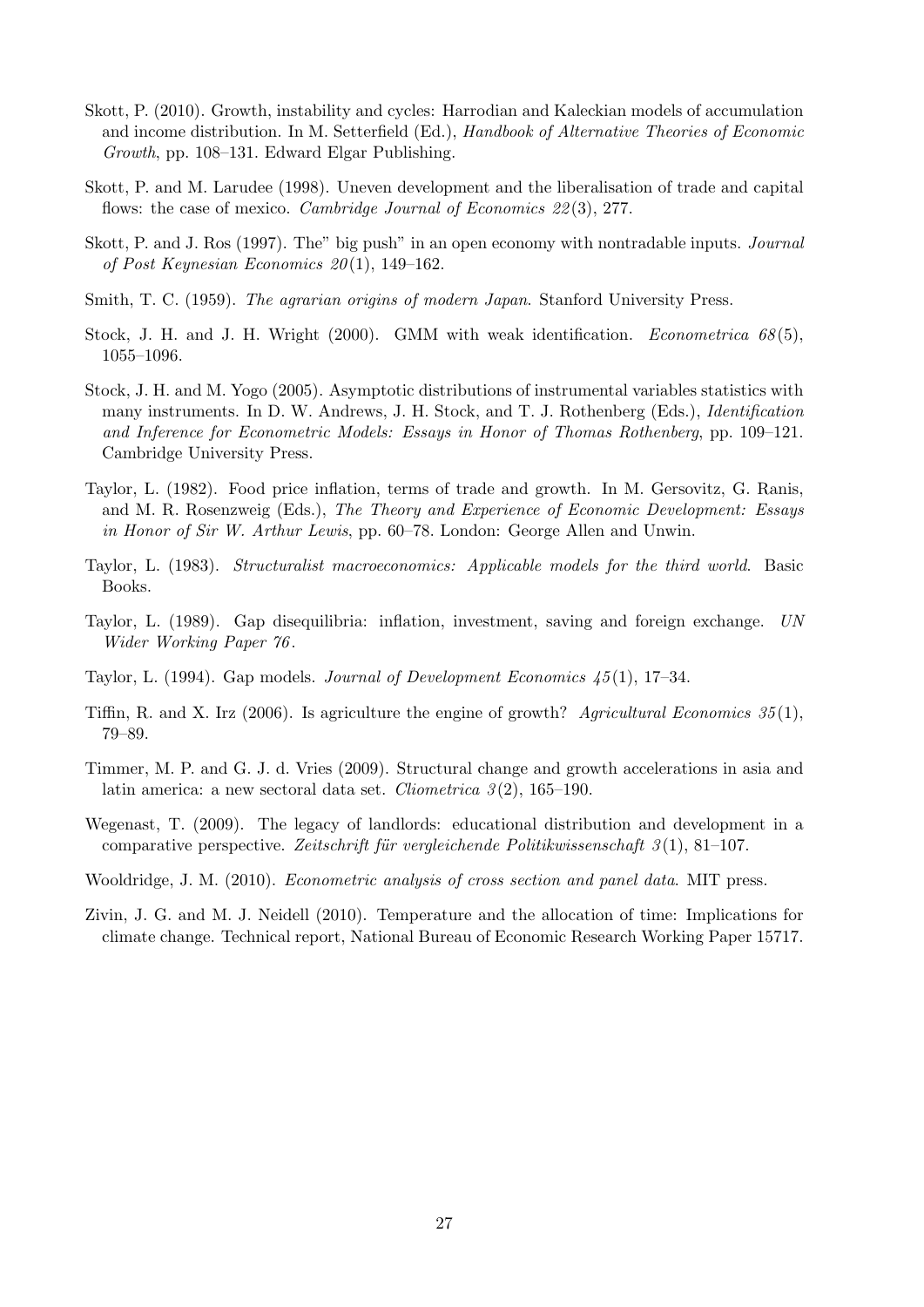## Appendix

### A Proofs of Propositions

#### A.1 Proof of Proposition 8.1

Since the export quota is an exogenous policy variable, it follows from (9.9) that

$$
\frac{dp}{d\omega_a} = \left(\frac{\eta - 1}{\omega_a \epsilon}\right) p \tag{A.1}
$$

where  $\eta > 0$  and  $\epsilon > 0$  are the constant elasticities of income and substitution. From (9.10) and (A.1), it follows that

$$
\frac{\partial g^s}{\partial \omega_a} > 0 \Leftrightarrow [\beta - (1 - l_a)] \frac{\eta - 1}{\epsilon} > -[\beta - (1 - l_a)] \tag{A.2}
$$

If  $(1-l_a) > \beta$ ,  $(A.2)$  will be satisfied if  $\eta < 1-\epsilon$ . Note that  $(1-l_a) > \beta$  implies  $(1-l_a)\omega_a p_a >$  $\beta \omega_a p_a$ , i.e., that the wage bill in the industrial sector exceeds the value of agricultural rents.

#### A.2 Proof of Proposition 8.2

From (9.15), it follows that

$$
\frac{dp}{d\omega_a} = -pl_a \left[ \frac{1 - \frac{f^A}{\omega_a} \eta}{l_a f^A \epsilon + (1 - l_a) f^M \epsilon + (1 - l_a) f^M \eta} \right]
$$
(A.3)

where, for notational ease, I define  $f^A = f[(1-\beta)\omega_a, p]$  and  $f^M = f[w_m/m^1/p, p]$ , that is, the per-worker demand for agricultural goods in the agricultural and industrial sectors. The equation above also relies on the assumption of constant elasticities of income  $(\eta)$  and substitution  $(\epsilon)$ .

If the Keynesian stability condition holds, i.e.,  $\Big|$ σ  $\left| \frac{\sigma}{q} \right| > |h'|$ , the necessary and sufficient condition for an increase in  $\omega_a$  to raise accumulation is for it to reduce the value of agricultural saving in terms of the industrial good, that is:

$$
\frac{dg^D}{d\omega_a} > 0 \Leftrightarrow \frac{d\left[\frac{\beta\omega_a l_a p}{K_m}\right]}{d\omega_a} = p + \omega_a \frac{dp}{d\omega_a} < 0 \tag{A.4}
$$

Combining (A.3) and (A.4), along with the market equilibrium condition of  $\omega_a l_a = f^A l_a +$  $f^M(1 - l_a) + E_a$  yields Proposition 8.2.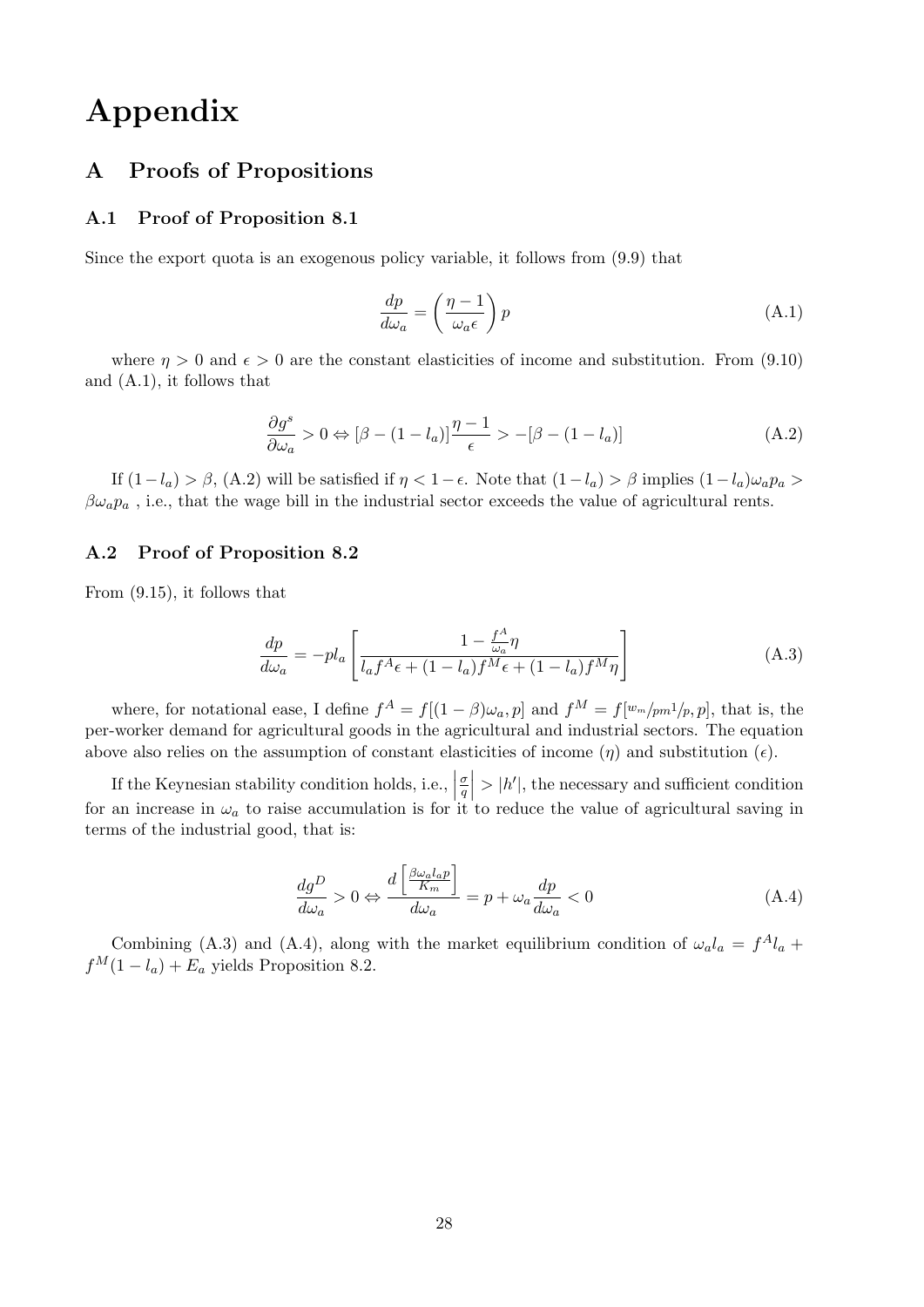## B Data Sources and Variable Definitions

÷,

|                                                                                                                                                                                                                                 | Source/Definition                                                                                                                  |
|---------------------------------------------------------------------------------------------------------------------------------------------------------------------------------------------------------------------------------|------------------------------------------------------------------------------------------------------------------------------------|
| General                                                                                                                                                                                                                         |                                                                                                                                    |
| Sectoral real value added<br>Population-weighted average temperature                                                                                                                                                            | <b>WDI</b><br>Dell et al. $(2012a)$                                                                                                |
| Table 3                                                                                                                                                                                                                         |                                                                                                                                    |
| Set 1 : Stocks<br>Human capital stock<br>PPP-adjusted GDP per capita (log)                                                                                                                                                      | PWT 8<br>PWT 8                                                                                                                     |
| Set 1 : Flows<br>Real exchange rate undervaluation (log)<br>External terms of trade (log)                                                                                                                                       | Rodrik (2008), calculated with data from PWT 8<br>PWT 8                                                                            |
| Set 2: Stocks<br>Polity II score                                                                                                                                                                                                | Marshall et al. (2013), updated.                                                                                                   |
| Set 2: Flows<br>Merchandise trade (% of GDP)<br>Real exchange rate volatility<br>Gross capital formation ( $%$ of GDP)<br>Government consumption ( $%$ of GDP)                                                                  | PWT 8<br>PWT 8, defined as standard deviation over each period.<br>PWT 8<br>PWT 8                                                  |
| Table 6                                                                                                                                                                                                                         |                                                                                                                                    |
| PPP-adjusted GDP per capita<br>Share of agriculture in GDP<br>Agricultural exports<br>Merchandise trade ( $%$ of GDP)                                                                                                           | PWT 8<br>WDI<br><b>FAO</b><br>PWT 8                                                                                                |
| Table 7                                                                                                                                                                                                                         |                                                                                                                                    |
| Civil conflict                                                                                                                                                                                                                  | Marshall (2013)                                                                                                                    |
| Table 8                                                                                                                                                                                                                         |                                                                                                                                    |
| Gross capital formation ( $%$ of GDP)<br>Gross saving (% of GDP)<br>Labor Productivity<br>Agricultural exports<br>Food imports over merchandise imports<br>Merchandise trade ( $%$ of GDP)<br>Trade tax revenues ( $\%$ of GDP) | WDI<br>WDI<br>PWT 8, defined as real GDP per person engaged<br><b>FAO</b><br>WDI<br>PWT <sub>8</sub><br>Baunsgaard and Keen (2010) |

Table B.1: Data Sources and Variable Definitions

Note: WDI: World Development Indicators. PWT 8: Penn World Table version 8.0. FAO: Food and Agriculture Organization.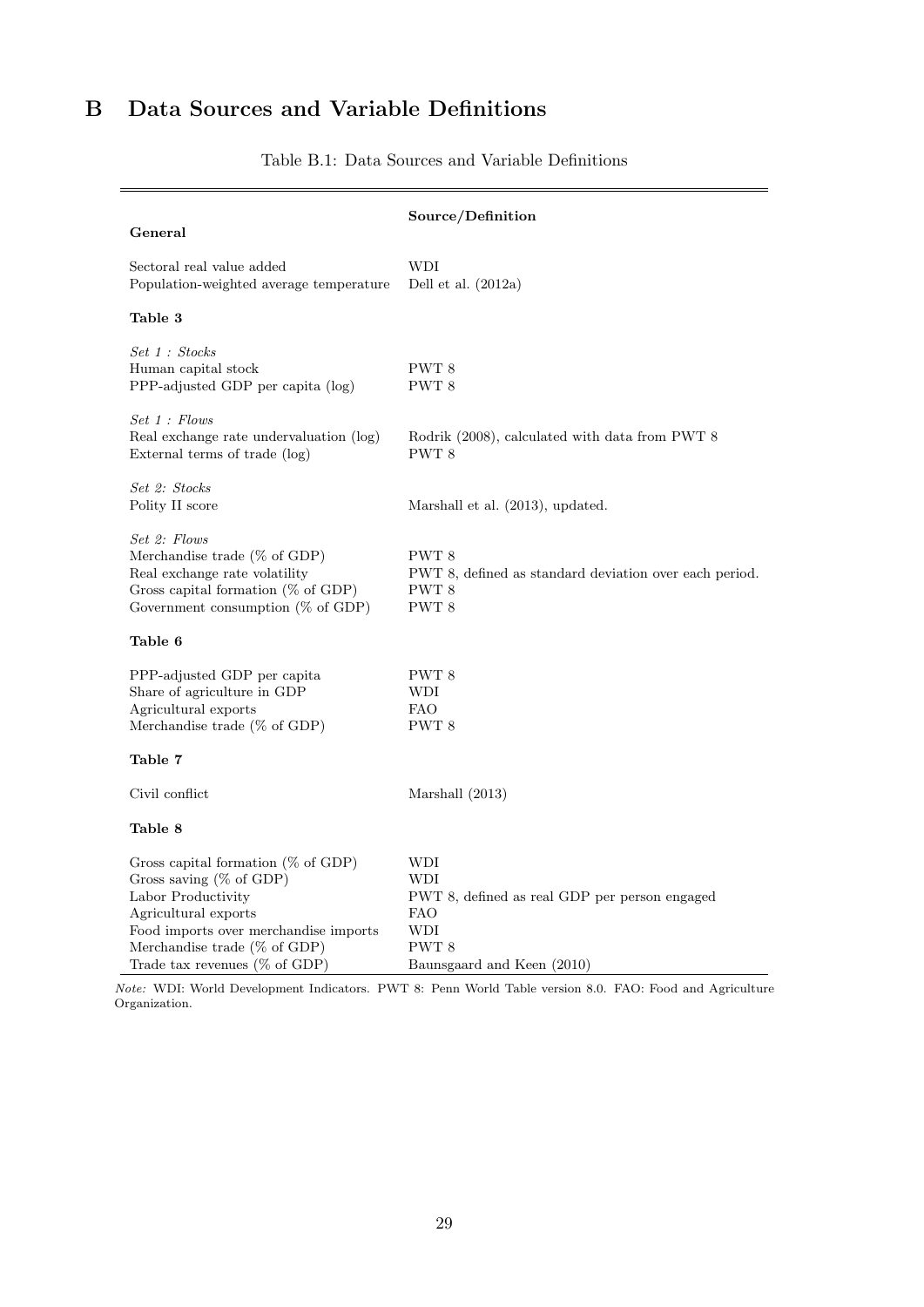Figure 1: Pairwise Interaction of Saving, Foreign Exchange, Demand, and Fiscal Constraints



| Table 2: Descriptive Statistics of Growth and Temperature |  |  |  |
|-----------------------------------------------------------|--|--|--|
|                                                           |  |  |  |

|                                    | Mean  | Standard Deviation | Countries |                |                |
|------------------------------------|-------|--------------------|-----------|----------------|----------------|
|                                    |       | Overall            | Within    | <b>Between</b> |                |
| Growth in Agriculture $(\%/yr.)$   |       |                    |           |                |                |
| All Countries                      | 2.67  | 8.62               | 8.54      | 1.22           | 62             |
| Asia and Pacific Islands           | 3.01  | 4.78               | 4.74      | 0.69           | 13             |
| Latin America and Caribbean        | 2.57  | 6.00               | 5.92      | 1.02           | 17             |
| Sub-Saharan Africa                 | 2.27  | 9.81               | 9.74      | 1.19           | 24             |
| Middle East and North Africa       | 3.79  | 14.16              | 14.08     | 1.63           | $\overline{7}$ |
| Growth in Manufacturing $(\%/yr.)$ |       |                    |           |                |                |
| All Countries                      | 4.51  | 8.55               | 8.17      | 2.51           | 62             |
| Asia and Pacific Islands           | 6.85  | 7.69               | 7.23      | 2.81           | 13             |
| Latin America and Caribbean        | 3.29  | 6.74               | 6.58      | 1.53           | 17             |
| Sub-Saharan Africa                 | 3.68  | 10.30              | 10.04     | 2.28           | 24             |
| Middle East and North Africa       | 5.78  | 7.60               | 7.49      | 1.36           | $\overline{7}$ |
| Weighted Temperature (°C/yr.)      |       |                    |           |                |                |
| All Countries                      | 21.83 | 4.48               | 0.49      | 4.48           | 62             |
| Asia and Pacific Islands           | 22.76 | 4.90               | 0.34      | 5.00           | 13             |
| Latin America and Caribbean        | 21.19 | 4.04               | 0.51      | 4.13           | 17             |
| Sub-Saharan Africa                 | 23.22 | 3.78               | 0.48      | 3.83           | 24             |
| Middle East and North Africa       | 17.37 | 3.83               | 0.63      | 4.07           | 7              |

Notes: The decomposition of the overall standard deviation was obtained by using the following transformation:  $\tilde{y}_{i,t} = y_{i,t} - \bar{y}_i + \bar{y}$ . Where y denotes the variable of interest, i denotes countries, t denotes years,  $\bar{y}_i$  denotes the average of y across time in country i, and  $\bar{y}$  denotes the overall average of y. The within-country standard deviation is the standard deviation of  $\tilde{y}_{i,t}$ , while the betweencountry standard deviation is given by the standard deviation of  $\bar{y}_i$  across all countries. For details about the data sources, see the Appendix.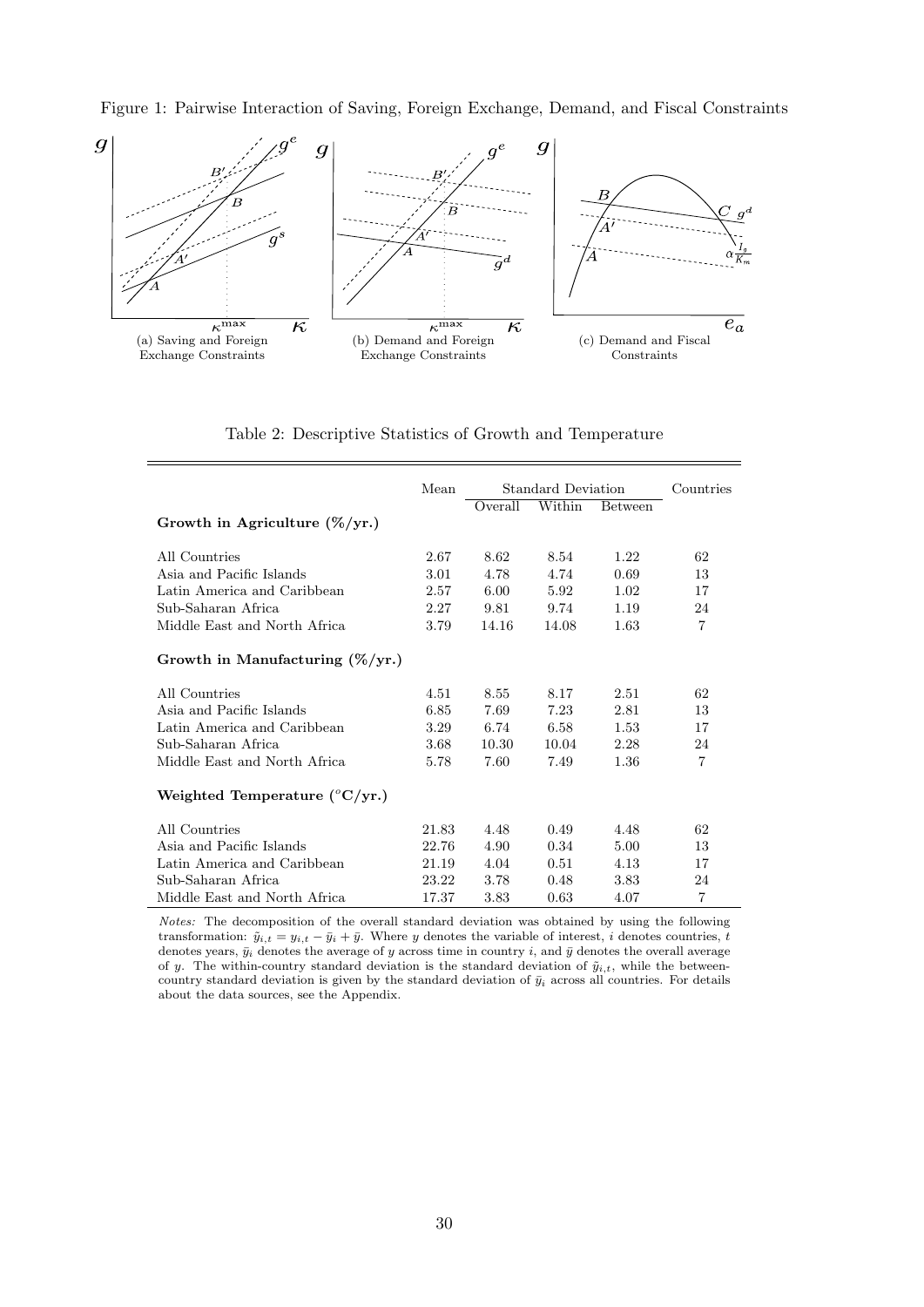|                                        |                                        |                  |                  |                | Model with five-year averages |                |                  |  |  |  |  |
|----------------------------------------|----------------------------------------|------------------|------------------|----------------|-------------------------------|----------------|------------------|--|--|--|--|
|                                        | (1)                                    | (2)              | (3)              | (4)            | $\overline{(5)}$              | (6)            | $\overline{(7)}$ |  |  |  |  |
|                                        | OLS/FE                                 | OLS/FE           | OLS/FE           | SGMM           | SGMM                          | SGMM           | SGMM             |  |  |  |  |
|                                        |                                        |                  |                  |                |                               |                |                  |  |  |  |  |
| $\Delta$ ln (Agr. V.A.)                | $0.116***$                             | $0.143***$       | $0.145***$       | $0.116**$      | $0.592***$                    | $0.491***$     | $0.527***$       |  |  |  |  |
|                                        | (0.041)                                | (0.044)          | (0.044)          | (0.047)        | (0.143)                       | (0.137)        | (0.161)          |  |  |  |  |
| $\Delta$ ln (Agr. V.A.) <sub>t-1</sub> |                                        | $0.109***$       | $0.114***$       | $0.094***$     |                               |                |                  |  |  |  |  |
|                                        |                                        | (0.030)          | (0.030)          | (0.031)        |                               |                |                  |  |  |  |  |
| $\Delta$ ln (Agr. V.A.) <sub>t-2</sub> |                                        | $0.060***$       | $0.071***$       | $0.051**$      |                               |                |                  |  |  |  |  |
|                                        |                                        | (0.021)          | (0.024)          | (0.022)        |                               |                |                  |  |  |  |  |
| $\Delta$ ln (Agr. V.A.) <sub>t-3</sub> |                                        |                  | 0.031            |                |                               |                |                  |  |  |  |  |
|                                        |                                        |                  | (0.023)          |                |                               |                |                  |  |  |  |  |
|                                        |                                        |                  |                  |                |                               |                |                  |  |  |  |  |
| Country FE                             | Υ                                      | Υ                | Υ                | Υ              | Y                             | Y              | Y                |  |  |  |  |
| Year FE                                | Y                                      | $\mathbf Y$      | Y                | Y              | Y                             | Y              | Y                |  |  |  |  |
| Controls                               | N                                      | $\mathbf N$      | $\mathbf N$      | $\mathbf N$    | $\mathbf N$                   | set 1          | sets $1+2$       |  |  |  |  |
| $\Delta$ ln (Agr. V.A.)                | 0.116                                  | 0.312            | 0.361            | 0.261          | 0.592                         | 0.491          | 0.527            |  |  |  |  |
| p-value                                | 0.007                                  | $\boldsymbol{0}$ | $\boldsymbol{0}$ | $0.001\,$      | $\overline{0}$                | 0.001          | 0.002            |  |  |  |  |
| Lags of $\Delta$ ln (Man. V.A.)        | $\boldsymbol{2}$                       | $\overline{2}$   | $\overline{2}$   | $\overline{2}$ | 1                             | 1              | 1                |  |  |  |  |
| $\sum \Delta$ ln (Man. V.A.)           | 0.054                                  | 0.028            | 0.048            | 0.082          | 0.187                         | 0.130          | 0.084            |  |  |  |  |
| p-value                                | 0.331                                  | 0.615            | 0.269            | 0.145          | 0.032                         | 0.118          | 0.280            |  |  |  |  |
| Long-run Multiplier                    | 0.123                                  | 0.321            | 0.380            | 0.284          | 0.728                         | 0.565          | 0.576            |  |  |  |  |
| p-value                                | 0.008                                  | $\boldsymbol{0}$ | $\overline{0}$   | $\overline{0}$ | $\boldsymbol{0}$              | 0.001          | 0.004            |  |  |  |  |
| Num. of GMM Instruments                |                                        |                  |                  | 52             | 14                            | 20             | 33               |  |  |  |  |
| Lags of GMM Instruments                |                                        |                  |                  | $\overline{2}$ | $\overline{2}$                | $\overline{2}$ | $\overline{2}$   |  |  |  |  |
| $AR(2)$ test (p-value)                 |                                        |                  |                  | 0.331          | 0.343                         | 0.323          | 0.168            |  |  |  |  |
| Hansen test (p-value)                  |                                        |                  |                  | 0.182          | 0.158                         | 0.683          | 0.242            |  |  |  |  |
| Countries                              | 62                                     | 62               | $62\,$           | $62\,$         | $62\,$                        | 55             | 55               |  |  |  |  |
| Avg. Obs. per Country                  | 36.048                                 | 35.952           | 35.194           | 35.952         | 6.226                         | 6.309          | 6.309            |  |  |  |  |
|                                        | *** $p<0.01$ , ** $p<0.05$ , * $p<0.1$ |                  |                  |                |                               |                |                  |  |  |  |  |

Table 3: Benchmark estimates without temperature as an instrument.

Notes: The dependent variable is growth in real value added in the manufacturing sector. Standard errors robust to arbitrary forms of correlation within countries are in parentheses. Columns labeled "OLS/FE" indicate the fixed-effects estimator, while columns labeled "SGMM" indicate the Arellano-Bover-Bond system GMM estimator (see description in the text). All specifications include a set of year or period dummies. The specifications in columns (6) and (7) also include the sets of control variables described in the text (for detailed variable definitions for each set, see the data appendix). The SGMM estimates of the specifications in columns (5)-(7) were obtained using two lags of the lagged dependent variable and of all all endogenous flow variables (with the exception of the external terms of trade) as instruments for the transformed equation. The instrument matrix was collapsed to avoid instrument proliferation (Roodman, 2009).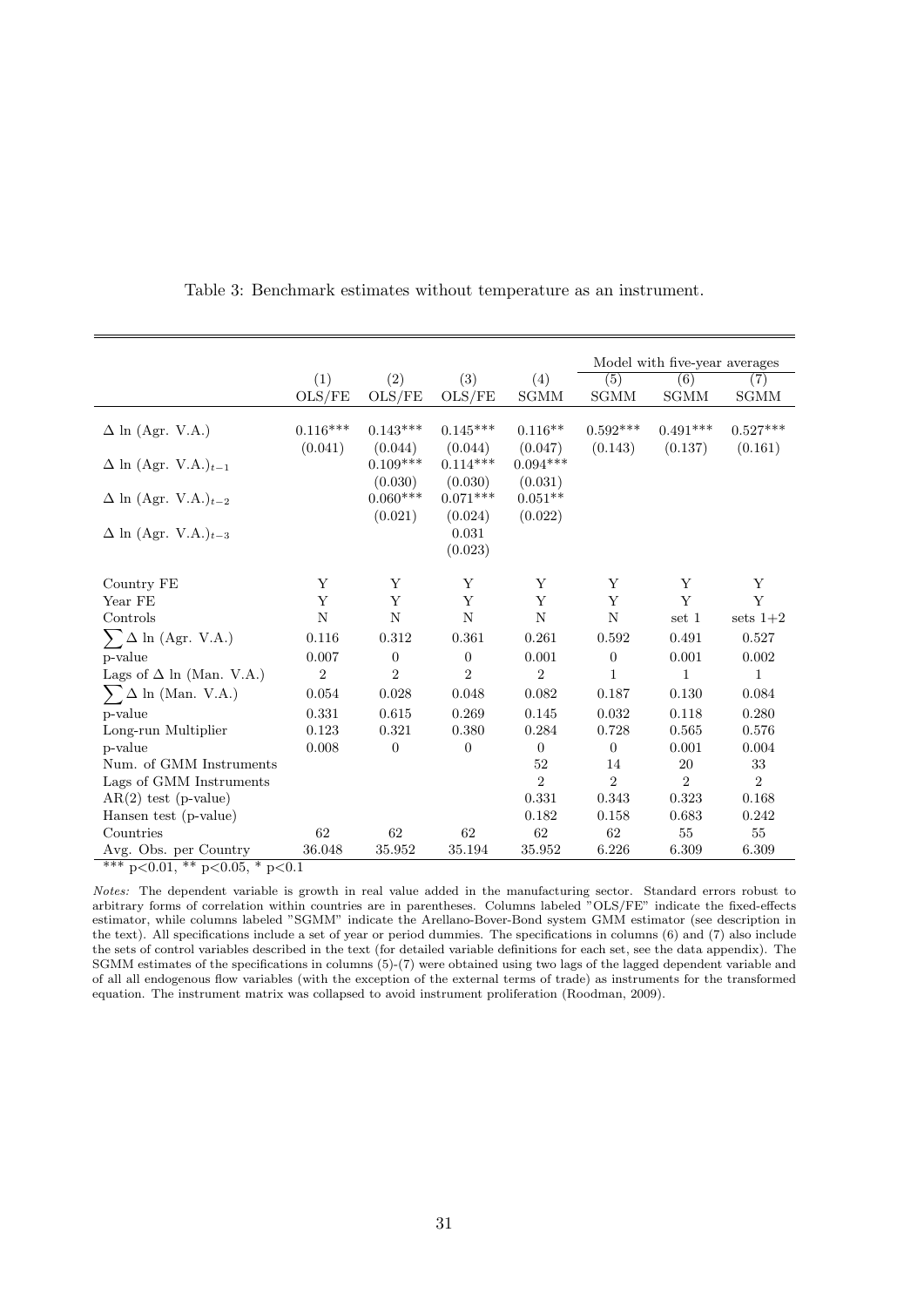|                                           |                  | 'First Stage' Regressions |                    |                  | Reduced Form Regressions |                |                |  |
|-------------------------------------------|------------------|---------------------------|--------------------|------------------|--------------------------|----------------|----------------|--|
|                                           | $\overline{(1)}$ | $\overline{(2)}$          | $\overline{(3)}$   | $\overline{(4)}$ | (5)                      | (6)            | (7)            |  |
|                                           | OLS/FE           | OLS/FE                    | OLS/FE             | OLS/FE           | OLS/FE                   | OLS/FE         | <b>SGMM</b>    |  |
|                                           |                  |                           |                    |                  |                          |                |                |  |
| ln(wtem)                                  | $-0.338***$      | $-0.469***$               | $-0.468***$        | $-0.526**$       | $-0.234**$               | $-0.293***$    | $-0.276***$    |  |
|                                           | (0.094)          | (0.144)                   | (0.141)            | (0.210)          | (0.088)                  | (0.088)        | (0.080)        |  |
| $ln(wtem)_{t-1}$                          |                  | $0.354**$                 | $0.317*$           | $0.403*$         |                          | 0.112          | $0.129*$       |  |
|                                           |                  | (0.165)                   | (0.170)            | (0.218)          |                          | (0.074)        | (0.076)        |  |
| $ln(wtem)_{t-2}$                          |                  |                           | 0.151              | 0.116            |                          | 0.085          | 0.139          |  |
|                                           |                  |                           | (0.106)            | (0.116)          |                          | (0.082)        | (0.091)        |  |
| $ln(wtem)_{t-3}$                          |                  |                           | $-0.097$           | $-0.090$         |                          | $-0.007$       | $-0.008$       |  |
|                                           |                  |                           | (0.104)            | (0.127)          |                          | (0.062)        | (0.059)        |  |
| Country FE                                | Y                | Y                         | Y                  | Y                | Y                        | Y              | Y              |  |
| Year FE                                   | Y                | Y                         | Y                  | Y                | Y                        | Y              | Y              |  |
| Region-Year FE                            | $\overline{N}$   | $\overline{N}$            | $\overline{\rm N}$ | Y                | ${\bf N}$                | $\overline{N}$ | $\mathbf N$    |  |
| Controls                                  | $\overline{N}$   | $\overline{N}$            | $\overline{N}$     | $\mathbf N$      | N                        | $\mathbf N$    | $\mathbf N$    |  |
| F-Stat of ln(wtem)                        | 13.055           | 6.313                     | 3.301              | 1.841            | 7.006                    | 3.379          | 3.954          |  |
| p-value                                   | 0.001            | $\,0.003\,$               | $0.016\,$          | 0.132            | 0.010                    | 0.015          | 0.006          |  |
| $\sum$ ln (temp)                          | $-0.338$         | $-0.115$                  | $-0.096$           | $-0.097$         | $-0.234$                 | $-0.103$       | $-0.016$       |  |
| p-value                                   | 0.001            | 0.166                     | 0.265              | 0.412            | 0.010                    | 0.402          | 0.332          |  |
| Lags of $\Delta$ ln (Man. V.A.)           | $\overline{2}$   | $\overline{2}$            | $\overline{2}$     | $\sqrt{2}$       | $\overline{2}$           | $\overline{2}$ | $\overline{2}$ |  |
| $\sum \Delta$ ln (Man. V.A.)              | 0.017            | 0.024                     | 0.025              | 0.036            | 0.054                    | 0.085          | 0.118          |  |
| p-value                                   | 0.550            | 0.423                     | 0.417              | 0.243            | 0.337                    | 0.063          | 0.037          |  |
| Countries                                 | 62               | 62                        | $62\,$             | 62               | 62                       | $62\,$         | 62             |  |
| Avg. Obs. per Country                     | 36.065           | 36.065                    | 36.032             | 36.032           | 36.145                   | 36.113         | 36.113         |  |
| Long-run Multiplier                       |                  |                           |                    |                  | $-0.247$                 | $-0.113$       | $-0.018$       |  |
| p-value                                   |                  |                           |                    |                  | 0.011                    | 0.402          | 0.331          |  |
| Num. of GMM Instruments                   |                  |                           |                    |                  |                          |                | 53             |  |
| Lags of GMM Instruments                   |                  |                           |                    |                  |                          |                | $\overline{2}$ |  |
| $AR(2)$ test (p-value)                    |                  |                           |                    |                  |                          |                | 0.457          |  |
| Hansen test (p-value)                     |                  |                           |                    |                  |                          |                | 0.117          |  |
| $p<0.01$ , ** $p<0.05$ , * $p<0.1$<br>*** |                  |                           |                    |                  |                          |                |                |  |

Table 4: 'First stage' and reduced form regressions

Notes: The dependent variable in the "first-stage" regressions (columns 1-4) is growth in real value added in agriculture. The dependent variable in the reduced-form regressions (columns 5-7) is growth in real value added in manufacturing.  $Ln(\text{wtem})$ indicates the log of population-weighted average temperature. All specifications include a set of year dummies and two lags of growth in manufacturing. Specification (4) includes a set of region-specific dummies, where the regions are Middle-East and North Africa; Sub-Saharan Africa; Latin America and the Caribbean; Asia and Pacific Islands. Standard errors robust to arbitrary forms of correlation within countries are in parentheses. Columns labeled "OLS/FE" indicate the fixed-effects estimator, while columns labeled "SGMM" indicate the Arellano-Bover-Bond system GMM estimator (see description in the text).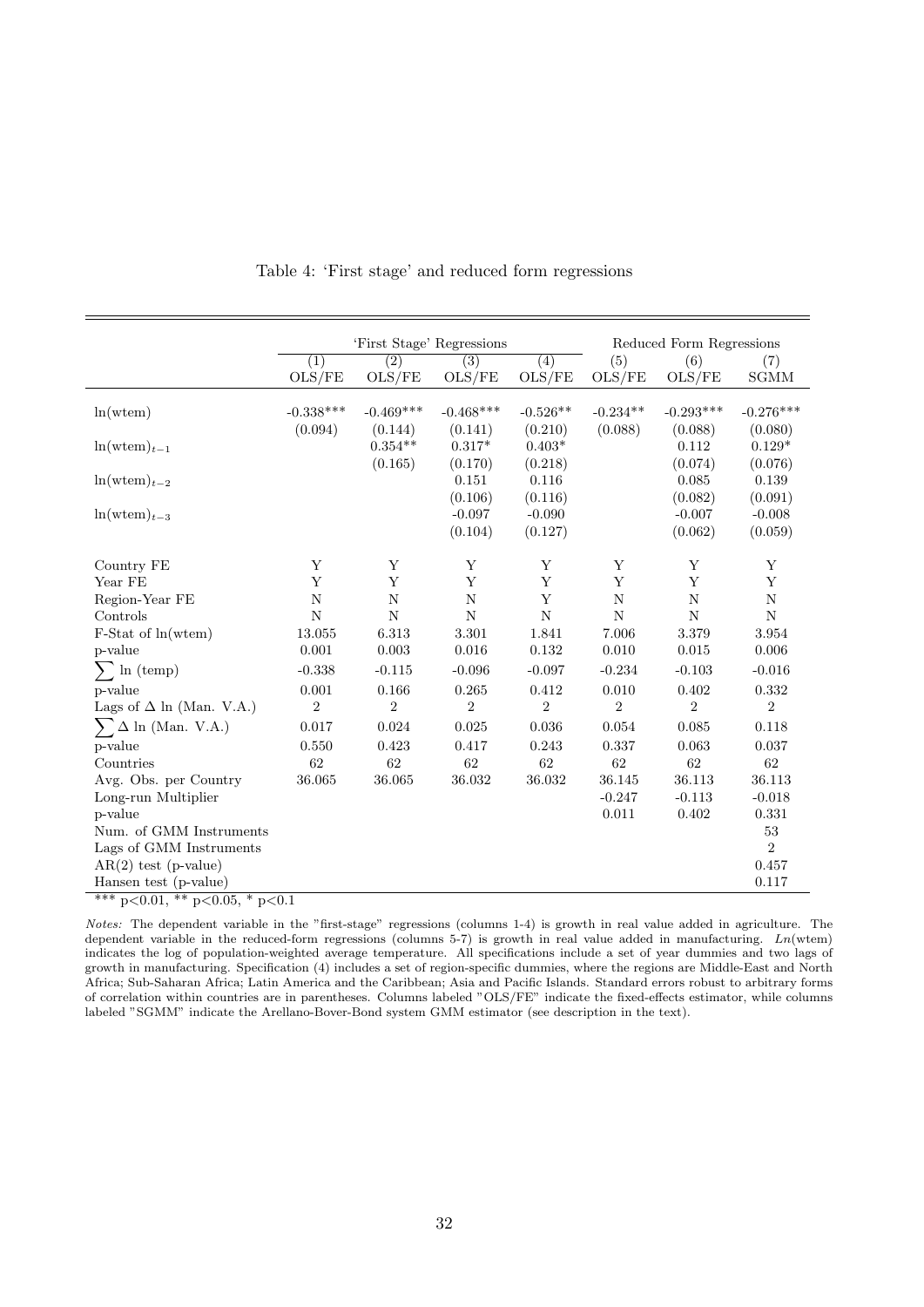|                                        | (1)<br><b>GMM</b>    | (2)<br><b>GMM</b>     | (3)<br><b>LIML</b>    | (4)<br><b>GMM</b>           | (5)<br><b>LIML</b>          | (6)<br><b>SGMM</b>   | (7)<br>SGMM                 |
|----------------------------------------|----------------------|-----------------------|-----------------------|-----------------------------|-----------------------------|----------------------|-----------------------------|
| $\Delta$ ln (Agr. V.A.)                | $0.684**$<br>(0.280) | $0.547***$<br>(0.185) | $0.559***$<br>(0.190) | $0.581***$<br>(0.182)       | $0.581***$<br>(0.185)       | $0.476**$<br>(0.185) | $0.455***$<br>(0.157)       |
| $\Delta$ ln (Agr. V.A.) <sub>t-1</sub> |                      |                       |                       | 0.157                       | 0.157                       |                      | 0.201                       |
| $\Delta$ ln (Agr. V.A.) $_{t-2}$       |                      |                       |                       | (0.193)<br>0.112<br>(0.145) | (0.200)<br>0.112<br>(0.147) |                      | (0.191)<br>0.046<br>(0.166) |
| Country FE                             | Y                    | Υ                     | Υ                     |                             | Y                           | Y                    | Y                           |
| Year FE                                | Y                    | Y                     | Y                     |                             | Y                           | Y                    | Y                           |
| Lags of $\Delta$ ln (Man. V.A.)        | $\overline{2}$       | $\overline{2}$        | $\overline{2}$        | $\overline{2}$              | $\overline{2}$              | $\overline{2}$       | $\overline{2}$              |
| $\sum \Delta$ ln (Man. V.A.)           | 0.043                | 0.045                 | 0.045                 | 0.030                       | 0.030                       | 0.102                | 0.089                       |
| p-value                                | 0.423                | 0.399                 | 0.394                 | 0.629                       | 0.631                       | 0.050                | 0.274                       |
| Long-run Multiplier                    | 0.714                | 0.573                 | 0.586                 | 0.876                       | 0.876                       | 0.530                | 0.771                       |
| p-value                                | 0.015                | $0.003\,$             | $0.004\,$             | 0.004                       | 0.007                       | 0.012                | 0.036                       |
| Lags of ln(temperature)                | $\boldsymbol{0}$     | $\mathbf{1}$          | 1                     | $\sqrt{3}$                  | 3                           | $\mathbf{1}$         | 3                           |
| Anderson-Rubin Stat                    | 7.127                | 14.457                | 14.457                | 14.060                      | 14.060                      |                      |                             |
| p-value                                | 0.008                | 0.001                 | 0.001                 | 0.007                       | 0.007                       |                      |                             |
| Stock-Wright Stat                      | 6.354                | 10.078                | 10.078                | 10.150                      | 10.150                      |                      |                             |
| p-value                                | 0.012                | 0.006                 | 0.006                 | $0.038\,$                   | 0.038                       |                      |                             |
| Kleibergen-Paap Stat.                  | 13.062               | 6.316                 | 6.316                 | 2.388                       | 2.388                       |                      |                             |
| Cragg-Donald Stat                      | 14.489               | 14.131                | 14.131                | 6.678                       | 6.678                       |                      |                             |
| 10% Max Size Crit. Val.                | 16.380               | 19.930                | 8.680                 | n/a                         | n/a                         |                      |                             |
| 15% Max Size Crit. Val.                | 8.960                | 11.590                | 5.330                 | n/a                         | n/a                         |                      |                             |
| Hansen test (p-value)                  |                      | 0.479                 | 0.481                 | 0.998                       | 0.998                       | 0.444                | 0.253                       |
| Num. of GMM Instruments                |                      |                       |                       |                             |                             | 51                   | 53                          |
| Lags of GMM Instruments                |                      |                       |                       |                             |                             | $\overline{2}$       | $\overline{2}$              |
| $AR(2)$ test (p-value)                 |                      |                       |                       |                             |                             | 0.636                | 0.564                       |
| Countries                              | 62                   | 62                    | 62                    | 62                          | 62                          | 62                   | 62                          |
| Avg. Obs. per Country                  | 36.048               | 36.048                | 36.048                | 35.919                      | 35.919                      | 36.048               | 35.919                      |
| *** $p<0.01$ , ** $p<0.05$ , * $p<0.1$ |                      |                       |                       |                             |                             |                      |                             |

Table 5: Baseline estimates with temperature as instrument for agricultural growth.

Notes: The dependent variable is growth in real value added in the manufacturing sector. Standard errors robust to arbitrary forms of correlation within countries are in parentheses. Columns labeled 'GMM' indicate that the GMM method was used for estimating the models with more instruments than endogenous variables. Columns labeled 'LIML' indicate that the Limited Information Maximum Likelihood method was used instead. Columns labeled 'SGMM' indicate the use of the Arellano-Bover-Bond system GMM method (for a description, see the text). The Stock-Yogo critical values for maximal size distortion were computed for the Cragg-Donald F statistic, which assumes i.i.d. disturbances. They were reported only when available.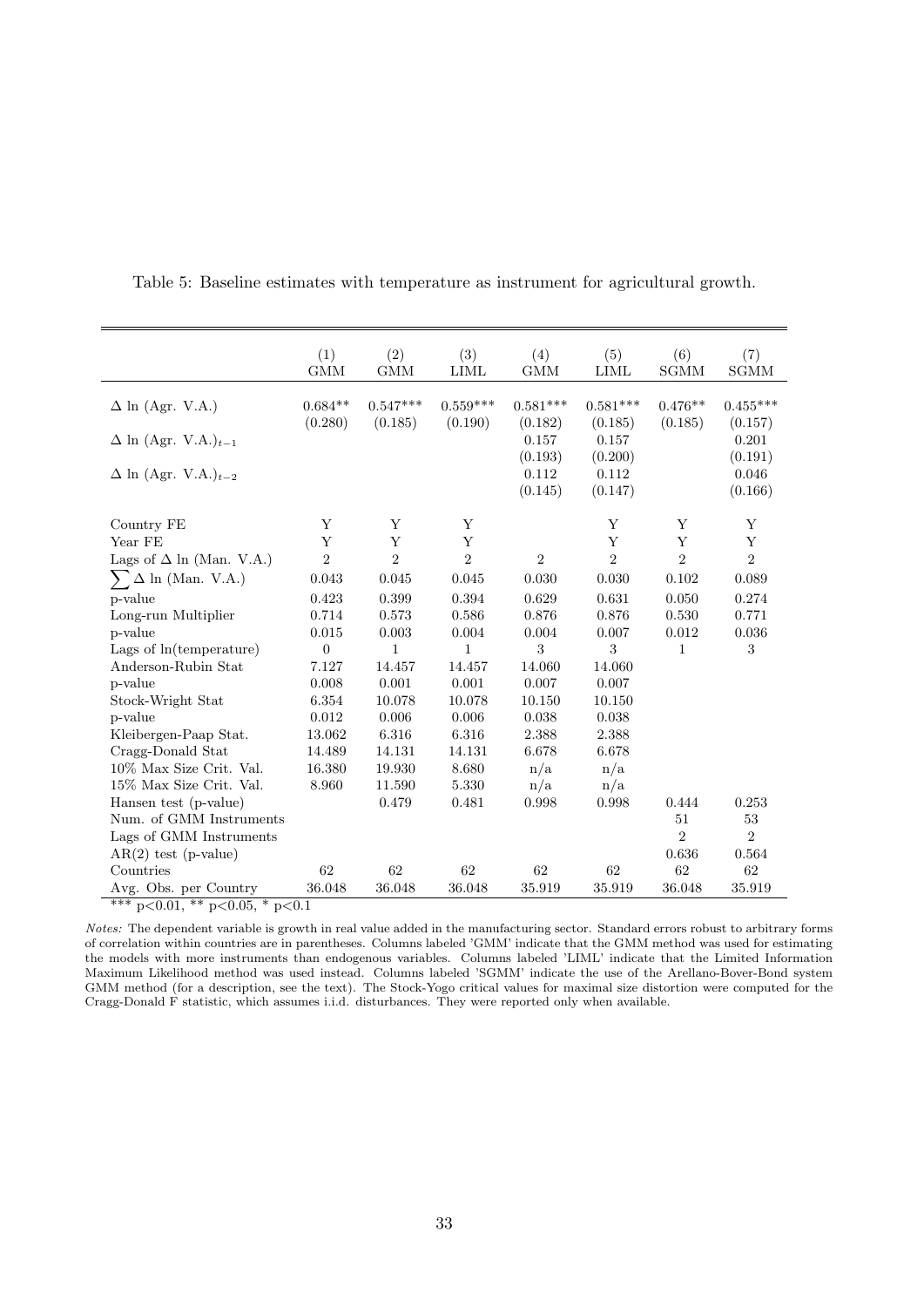|                                 | (1)                   | (2)                   | (3)                   | (4)                   | (5)                   | (6)                   | (7)                   | (8)                   |
|---------------------------------|-----------------------|-----------------------|-----------------------|-----------------------|-----------------------|-----------------------|-----------------------|-----------------------|
|                                 | gdp                   | agr. share            | agr. exp.             | trade                 | poor                  | agr. share            | agr. exp.             | trade                 |
|                                 | per cap.              | in gdp                | in gdp                | in gdp                |                       | in gdp                | in gdp                | in gdp                |
| $\Delta$ ln (Agr. V.A.)         | $0.554***$<br>(0.185) | $0.513***$<br>(0.183) | $0.625***$<br>(0.201) | $0.555***$<br>(0.171) | $0.543***$<br>(0.173) | $0.525***$<br>(0.183) | $0.611***$<br>(0.232) | $0.678***$<br>(0.254) |
| Interaction                     |                       |                       |                       |                       | 0.025                 | 0.291                 | $-0.208$              | $-0.249$              |
|                                 |                       |                       |                       |                       | (0.230)               | (0.337)               | (0.236)               | (0.234)               |
| Country FE                      | Y                     | Y                     | Y                     | Y                     | Υ                     | Y                     | Υ                     | Υ                     |
| Year FE                         | N                     | N                     | N                     | N                     | Y                     | Y                     | Y                     | Y                     |
| Year-Rank FE                    | Υ                     | Y                     | Y                     | Y                     | $\mathbf N$           | N                     | $\mathbf N$           | $\mathbf N$           |
| Lags of $\Delta$ ln (Man. V.A.) | $\boldsymbol{2}$      | $\overline{2}$        | $\overline{2}$        | $\overline{2}$        | $\overline{2}$        | $\overline{2}$        | $\sqrt{2}$            | $\overline{2}$        |
| $\Delta$ ln (Man. V.A.)         | 0.042                 | 0.054                 | 0.051                 | 0.046                 | 0.045                 | 0.047                 | 0.047                 | 0.041                 |
| p-value                         | 0.397                 | 0.193                 | 0.344                 | 0.342                 | 0.396                 | 0.384                 | 0.378                 | 0.445                 |
| Long-run Multiplier             | 0.578                 | 0.542                 | 0.659                 | 0.582                 | 0.569                 | 0.551                 | 0.641                 | 0.707                 |
| p-value                         | 0.003                 | 0.005                 | 0.002                 | 0.001                 | 0.002                 | 0.005                 | 0.009                 | 0.007                 |
| Lags of ln(temperature)         | 1                     | $\mathbf{1}$          | 1                     | $\mathbf{1}$          | $\mathbf{1}$          | $\mathbf{1}$          | 1                     | 1                     |
| Anderson-Rubin Stat             | 15.854                | 15.693                | 12.791                | 15.680                | 15.599                | 16.183                | 15.639                | 14.461                |
| p-value                         | $\overline{0}$        | $\Omega$              | 0.002                 | $\overline{0}$        | $\overline{0}$        | $\Omega$              | $\overline{0}$        | 0.001                 |
| Stock-Wright Stat               | 10.281                | 10.136                | 10.253                | 11.300                | 10.509                | 12.474                | 10.752                | 10.113                |
| p-value                         | 0.006                 | 0.006                 | 0.006                 | 0.004                 | 0.005                 | 0.002                 | 0.005                 | 0.006                 |
| Kleibergen-Paap Stat.           | 8.119                 | 6.094                 | 4.268                 | 5.650                 | 3.104                 | 2.515                 | 4.859                 | 4.468                 |
| Cragg-Donald Stat               | 15.124                | 14.267                | 10.800                | 15.088                | 12.692                | 9.408                 | 14.892                | 14.777                |
| 10% Max Size Crit. Val.         | 8.680                 | 8.680                 | 8.680                 | 8.680                 | 7.03                  | 7.03                  | 7.03                  | 7.03                  |
| 15% Max Size Crit. Val.         | 5.330                 | 5.330                 | 5.330                 | 5.330                 | 4.58                  | 4.58                  | 4.58                  | 4.58                  |
| Countries                       | 62                    | 58                    | 59                    | 61                    | 62                    | 62                    | 62                    | 62                    |
| Avg. Obs. per Country           | 36.048                | 35.966                | 36.424                | 36.082                | 36.048                | 36.048                | 36.048                | 36.048                |

Table 6: Robustness Checks and Interaction Effects

 $\frac{1}{2}$  \*\*\* p<0.01, \*\* p<0.05, \* p<0.1

Note: The dependent variable is growth in real value added in the manufacturing sector. All specifications were estimated by the Limited Information Maximum Likelihood method. Standard errors robust to arbitrary forms of correlation within countries are in parentheses. Columns (1)-(4) include a full set of interaction dummies between year and the rank of a country in the quartiles of each characteristic at the time the country enters the sample. The characteristics of interest are listed in the column headers (for detailed variable definitions, see the text and the data appendix). The variable 'interaction' in columns (5)-(8) denotes the interaction term between growth in agriculture and a dummy indicating whether a country lies above the overall median in the distribution of each characteristic at the time the country enters the sample ('poor' indicates whether a country lies below the overall median of GDP per capita). The Stock-Yogo critical values for maximal size distortion were computed for the Cragg-Donald F statistic, which assumes i.i.d. disturbances.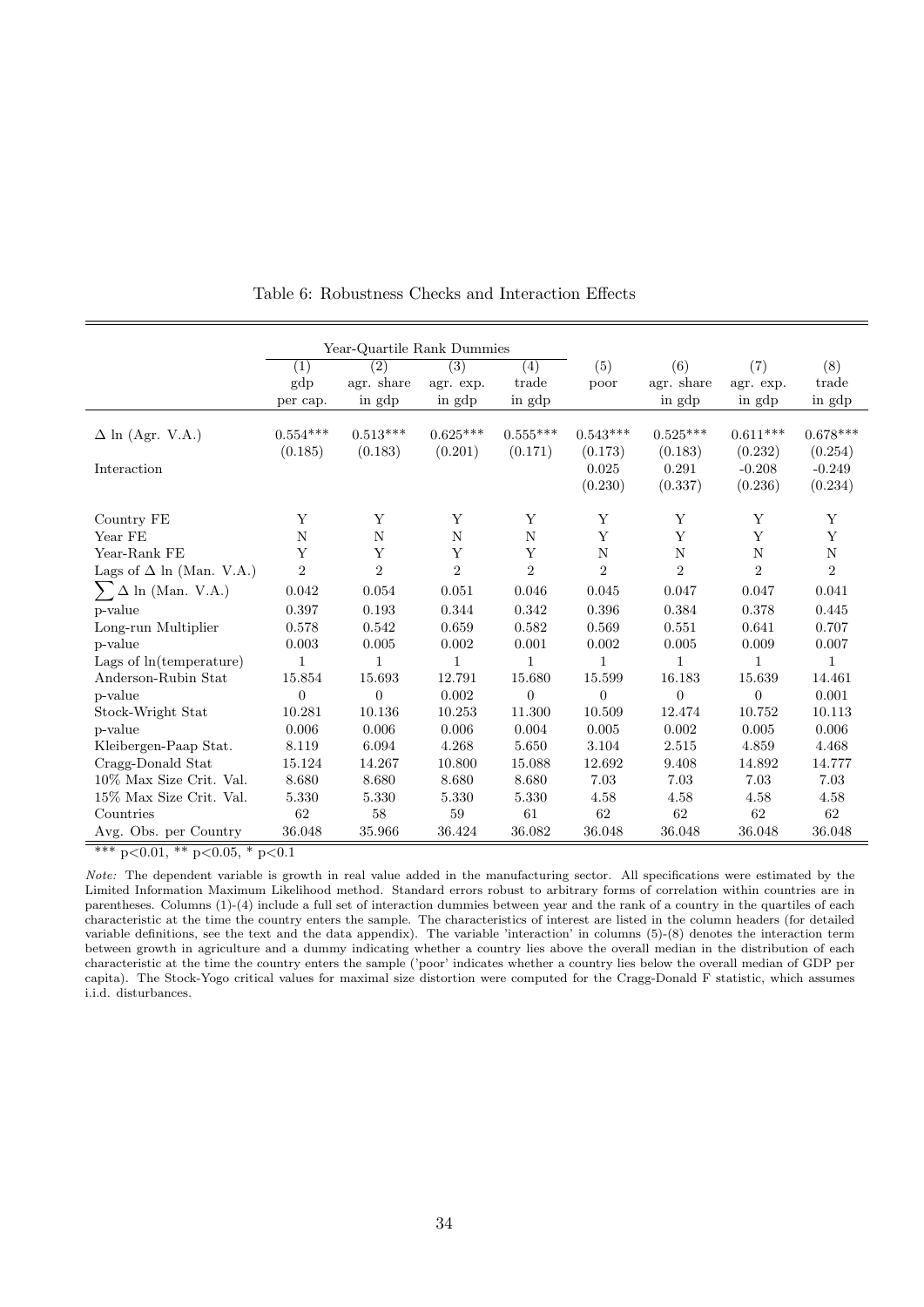|                                                                 | (1)<br><b>Baseline</b> | (2)<br>Conflict                    | (3)<br>$> 20$ obs | (4)<br>$>$ 30 obs | (5)<br>Truncated<br>Outliers | (6)<br>Winsorized<br>Dep. Var. |  |  |  |  |
|-----------------------------------------------------------------|------------------------|------------------------------------|-------------------|-------------------|------------------------------|--------------------------------|--|--|--|--|
|                                                                 | LIML Estimates         |                                    |                   |                   |                              |                                |  |  |  |  |
| $\Delta$ ln (Agr. V.A.)                                         | $0.559***$             | $0.577***$                         | $0.627***$        | $0.548***$        | $0.470***$                   | $0.486***$                     |  |  |  |  |
|                                                                 | (0.190)                | (0.203)                            | (0.210)           | (0.177)           | (0.178)                      | (0.168)                        |  |  |  |  |
| Long-run Multiplier                                             | 0.586                  | 0.609                              | 0.666             | 0.580             | 0.542                        | 0.534                          |  |  |  |  |
| p-value                                                         | 0.004                  | 0.005                              | 0.003             | 0.003             | 0.008                        | 0.004                          |  |  |  |  |
| Hansen test (p-value)                                           | 0.481                  | 0.396                              | 0.450             | 0.493             | 0.462                        | 0.603                          |  |  |  |  |
| Countries                                                       | 62                     | 61                                 | 70                | 54                | 62                           | 62                             |  |  |  |  |
| Avg. Obs. per Country                                           | 36.048                 | 36                                 | 34.214            | 37.796            | 34.113                       | 36.048                         |  |  |  |  |
|                                                                 |                        | Arellano-Bover-Bond SGMM Estimates |                   |                   |                              |                                |  |  |  |  |
| $\Delta$ ln (Agr. V.A.)                                         | $0.476**$              | $0.492**$                          | $0.565**$         | $0.418**$         | $0.286**$                    | $0.384**$                      |  |  |  |  |
|                                                                 | (0.185)                | (0.203)                            | (0.243)           | (0.183)           | (0.126)                      | (0.145)                        |  |  |  |  |
| Long-run Multiplier                                             | 0.530                  | 0.558                              | 0.634             | 0.481             | 0.347                        | 0.443                          |  |  |  |  |
| p-value                                                         | 0.012                  | 0.017                              | 0.022             | 0.027             | 0.036                        | 0.012                          |  |  |  |  |
| $AR(2)$ test (p-value)                                          | $0.636\,$              | 0.679                              | 0.584             | 0.761             | 0.216                        | 0.878                          |  |  |  |  |
| Hansen test (p-value)                                           | 0.444                  | 0.468                              | 0.356             | 0.220             | 0.172                        | 0.481                          |  |  |  |  |
| Countries                                                       | 62                     | 61                                 | 70                | 54                | 62                           | 62                             |  |  |  |  |
| Avg. Obs. per Country<br>*** $p<0.01$ , ** $p<0.05$ , * $p<0.1$ | 36.048                 | 36                                 | 34.214            | 37.796            | 34.177                       | 36.048                         |  |  |  |  |

Table 7: Additional Robustness Checks

Note: The dependent variable is growth in real value added in the manufacturing sector. The specifications in the top panel were estimated by the Limited Information Maximum Likelihood method using the within transformation. The specifications in the bottom panel were estimated by system GMM using the Arellano-Bover-Bond moment conditions. Standard errors robust to arbitrary forms of correlation within countries are in parentheses. All specifications include a full set of year dummies and use the contemporaneous plus one lag of temperature as instruments for growth in agriculture. Column (2) includes up to two lags of a dummy indicating the existence of civil conflict (see the text and the Appendix for detailed variable definitions). Columns (3) and (4) include countries with at least 20 and 30 consecutive observations, respectively. Column (5) drops the observations whose residuals (obtained from the baseline specification) are in the top or bottom percentiles. Column (6) uses a Winsorized (at 1%) dependent variable.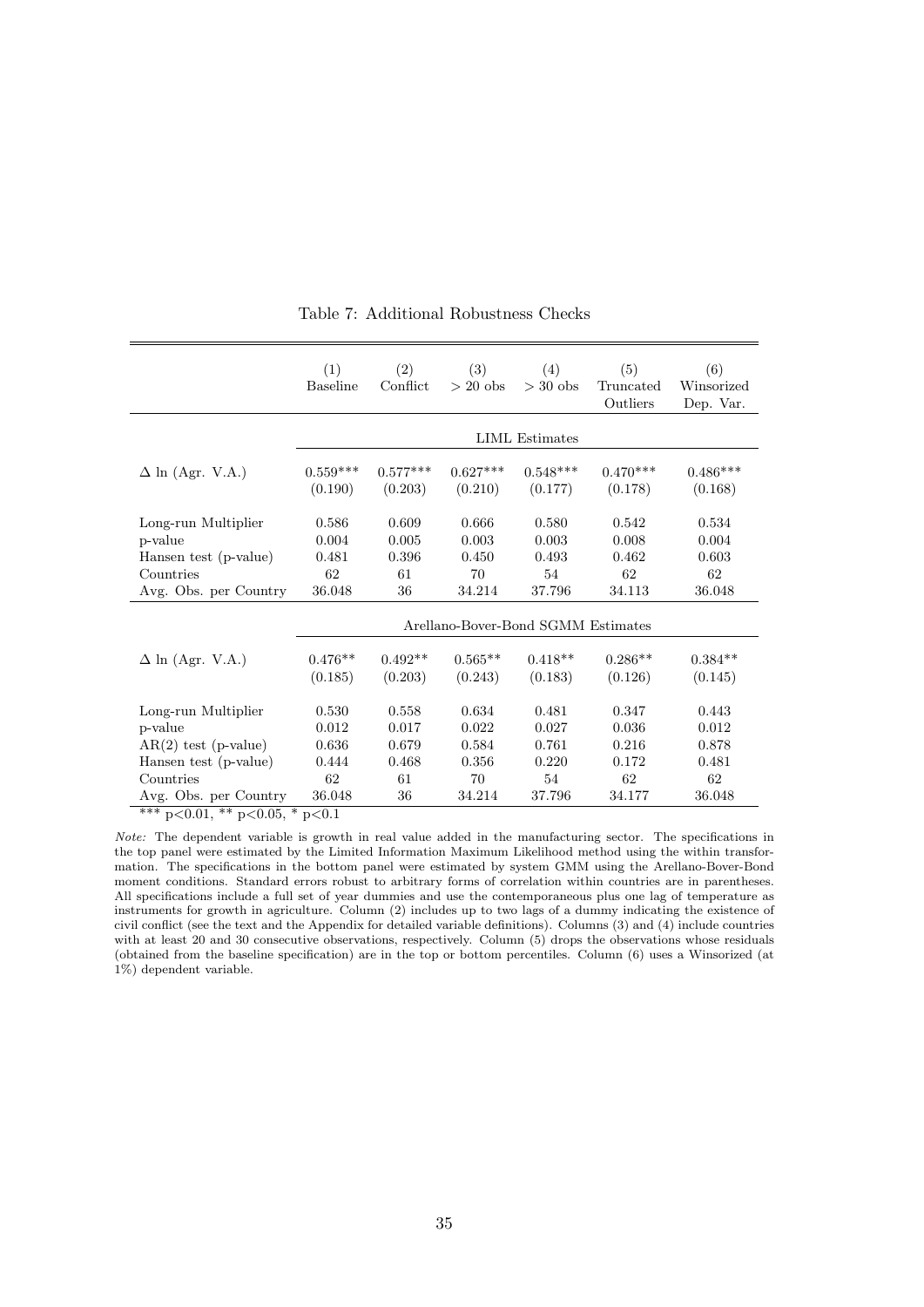|                                        | (1)<br>agr/total<br>t.o.t.<br>$(\log)$ | (2)<br>gross<br>cap. form.<br>$(\%$ gdp) | (3)<br>gross<br>saving<br>$(\%$ gdp) | (4)<br>labor<br>prod.<br>(growth) | (5)<br>agr.<br>exports<br>(growth) | (6)<br>food<br>imports<br>$(\% \text{ total})$ | (7)<br>merch.<br>trade<br>$(\%$ gdp $)$ | (8)<br>trade<br>tax rev.<br>$(\%$ gdp) |
|----------------------------------------|----------------------------------------|------------------------------------------|--------------------------------------|-----------------------------------|------------------------------------|------------------------------------------------|-----------------------------------------|----------------------------------------|
| $\Delta$ ln (Agr. V.A.)                | $-0.687**$                             | $0.222*$                                 | $0.441***$                           | $0.407*$                          | $1.853**$                          | $-0.128*$                                      | 0.474                                   | $-0.055$                               |
| $\Delta$ ln (Agr. V.A.) $_{t-1}$       | (0.309)<br>$-0.056$<br>(0.439)         | (0.113)<br>$-0$<br>(0.099)               | (0.146)<br>$-0.036$<br>(0.222)       | (0.223)<br>$-0.104$<br>(0.185)    | (0.792)<br>1.642<br>(1.037)        | (0.068)<br>$-0.072$<br>(0.088)                 | (0.402)<br>0.048<br>(0.430)             | (0.037)<br>$-0.032$<br>(0.033)         |
| $\Delta$ ln (Agr. V.A.) <sub>t-2</sub> | 0.256<br>(0.290)                       | $-0.094$<br>(0.120)                      | 0.141<br>(0.161)                     | 0.021<br>(0.138)                  | 0.359<br>(0.827)                   | 0.010<br>(0.071)                               | 0.252<br>(0.379)                        | $-0.061$<br>(0.059)                    |
| Country FE                             | Y                                      | Υ                                        | Y                                    | Y                                 | Y                                  | Y                                              | Y                                       | Y                                      |
| Year FE                                | Y                                      | Y                                        | Y                                    | Y                                 | Y                                  | Y                                              | Y                                       | Y                                      |
| Controls                               | Y                                      | $\mathbf N$                              | $\mathbf N$                          | $\mathbf N$                       | N                                  | N                                              | N                                       | $\mathbf N$                            |
| Lags of Dep. Var                       | $\overline{4}$                         | $\overline{4}$                           | $\overline{4}$                       | $\overline{2}$                    | $\overline{2}$                     | $\overline{4}$                                 | $\overline{4}$                          | $\overline{4}$                         |
| $\sum$ Lagged Dep. Var.                | 0.953                                  | 0.928                                    | 0.950                                | 0.222                             | $-0.353$                           | 0.957                                          | 0.932                                   | 0.978                                  |
| $H_o: \sum$ < 1 (p-value)              | 0.996                                  | 0.886                                    | 0.990                                | 1                                 | 1                                  | 0.806                                          | 0.981                                   | $0.736\,$                              |
| Long-run Multiplier                    | $-10.370$                              | 1.768                                    | 11.005                               | 0.417                             | 2.849                              | $-4.442$                                       | 11.393                                  | $-6.730$                               |
| p-val                                  | 0.381                                  | 0.535                                    | 0.061                                | 0.433                             | 0.033                              | $0.465\,$                                      | 0.380                                   | 0.638                                  |
| Num. of GMM Instruments                | 59                                     | 59                                       | 55                                   | 53                                | 52                                 | 54                                             | 56                                      | 41                                     |
| Lags of GMM Instruments                | $\overline{2}$                         | 5                                        | 1                                    | $\overline{2}$                    | $\overline{2}$                     | $\overline{2}$                                 | $\overline{2}$                          | $\overline{2}$                         |
| $AR(2)$ test (p-value)                 | 0.624                                  | 0.477                                    | 0.248                                | 0.402                             | 0.632                              | 0.796                                          | 0.455                                   | 0.584                                  |
| Hansen test (p-value)                  | 0.137                                  | 0.126                                    | 0.145                                | 0.563                             | 0.224                              | 0.072                                          | 0.849                                   | 0.304                                  |
| Countries                              | 62                                     | 62                                       | 62                                   | 57                                | 59                                 | 62                                             | 57                                      | 54                                     |
| Avg. Obs. per Country                  | 36.516                                 | 37.129                                   | 37.452                               | 34.947                            | 38.220                             | 23.806                                         | 37.719                                  | 23.574                                 |

Table 8: Impact of Agricultural Growth on Potential Mechanisms

 $\frac{1.186 \times 10^{-4} \text{ F}}{4 \times 10^{-4} \text{ F}} \times 0.01, \frac{1.186 \times 10^{-4} \text{ F}}{1 \times 10^{-4} \text{ F}} \times 0.05, \frac{1.186 \times 10^{-4} \text{ F}}{1 \times 10^{-4} \text{ F}} \times 0.01, \frac{1.186 \times 10^{-4} \text{ F}}{1 \times 10^{-4} \text{ F}} \times 0.01, \frac{1.186 \times 10^{-4} \text{ F}}{1 \times 10^{-4} \text{ F}} \times 0.01,$ 

Note: The dependent variables are as follows. Column (1): the log of the terms of trade between agriculture and the total economy; column (2): gross capital formation as a share of GDP; column (3): gross saving as a share of GDP; column (4): annual growth rate of real GDP per person engaged; column (5): annual growth rate of real agricultural exports; column (6): food imports as a share of total merchandise imports; column (7): the sum of merchandise exports and imports as a share of GDP; column (8): trade taxes as a share of GDP (see the data Appendix for detailed definitions). All specifications were estimated by system GMM according to the Arellano-Bover-Bond procedure with three lags of temperature as external instruments for agricultural growth. Standard errors robust to arbitrary forms of correlation within countries are in parentheses. Columns (1) includes two lags of GDP growth as controls.